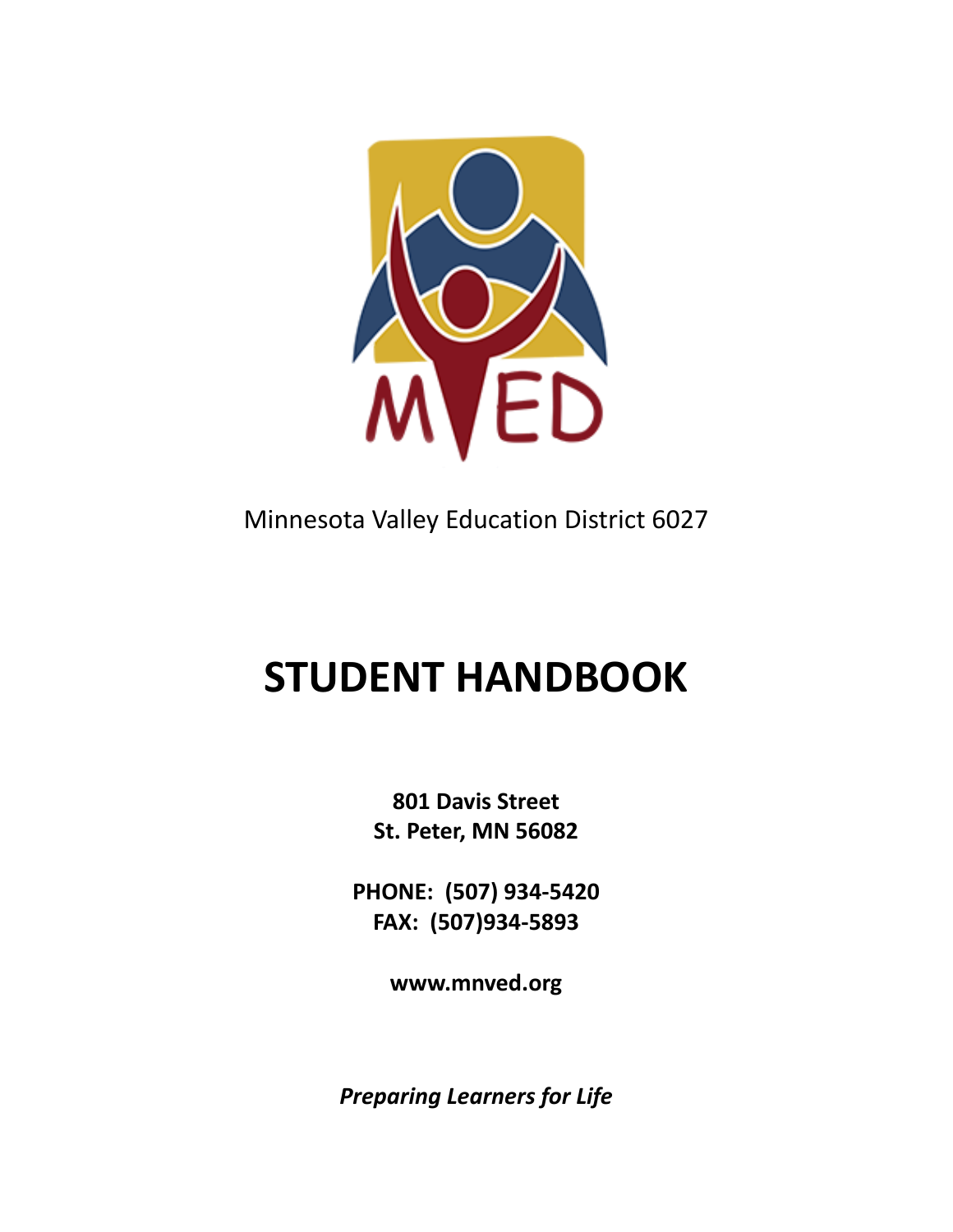**Page Intentionally Left Blank**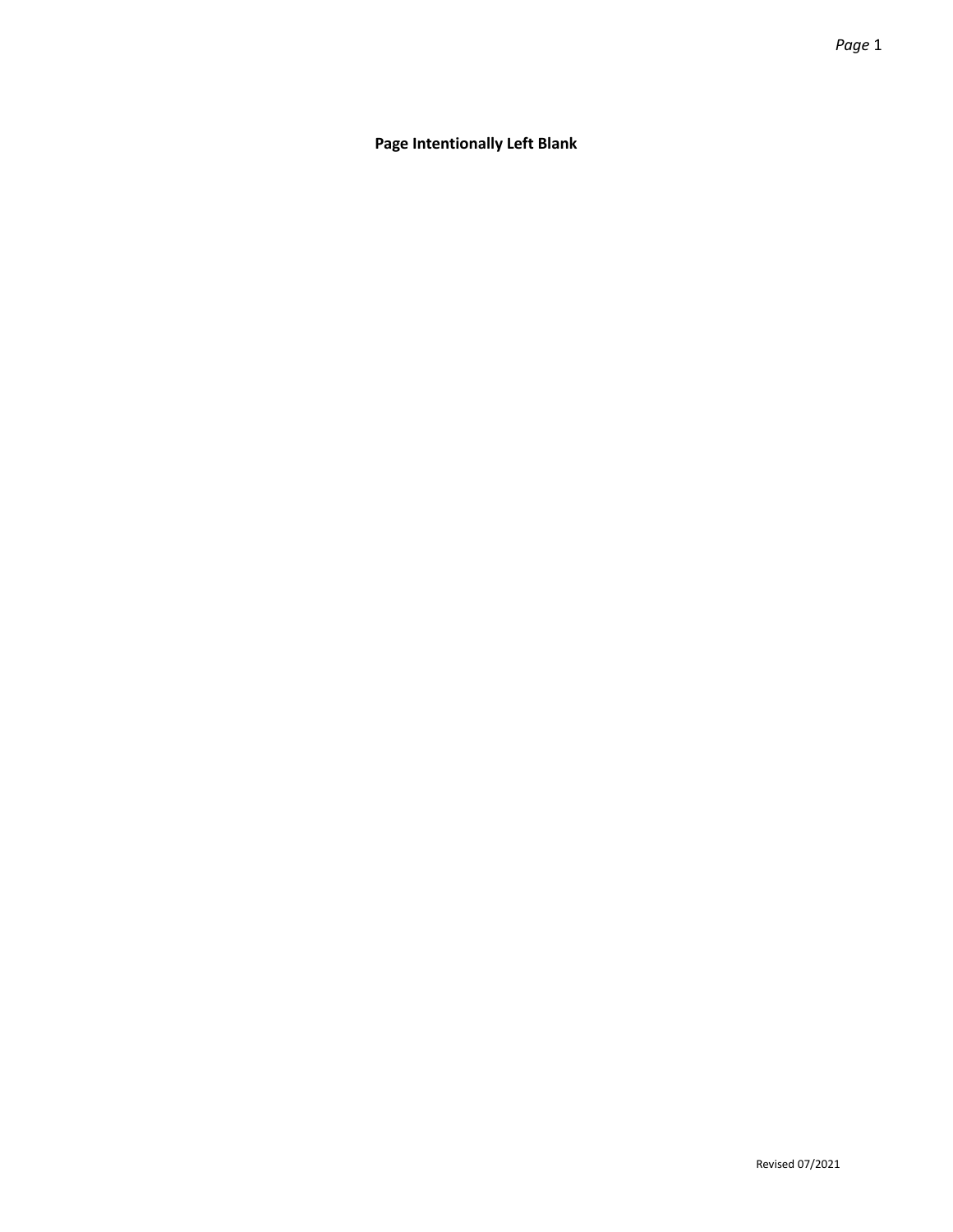#### **VISION**

#### Preparing Learners for Life

#### **WELCOME**

Minnesota Valley Education District (MVED) provides two programs. The Minnesota River School (MRS) is a K-12 Setting III Special Education program co-located in the St. Peter Schools and has elementary, middle school, and high school students. Classrooms are staffed with a special education teacher and paraprofessionals. Minnesota Valley School (MVS) is a K-12 Setting IV Special Education program located at the MVED building and has classrooms for elementary, middle, and high school students. These classrooms are staffed with a special education teacher and a paraprofessional. Additional staff members include social workers and mental health practitioners.

MVED provides a range of social, emotional and behavioral services that are individualized to meet the unique needs of each learner. In addition, each classroom will implement consistent behavioral planning and data collection and provide individualized Positive Behavior Support Plans (PBSP) for each student to address their unique needs.

MVED academic programming is based upon Minnesota's Core Academic Standards in the areas of English Language Arts, Math, Science and Social Studies as well as incorporating Physical and Arts Education, Social Skills Instruction, and Vocational Training and Education (grades 9-12). The learning environment is tailored instruction to be at each student's individual academic level. Special Education Teachers create and provide small group and individualized instruction using multi-model means to ensure quality learning takes place for all types of learners.

MVED is committed to maintaining high behavioral and academic expectations for all learners while maintaining flexibility in programming so that all students can find behavioral and academic success in school. MVS and MRS are designed specifically for students with disabilities that are centered on their unique social, emotional and/or behavioral needs.

Our goal is to provide all learners with the skills necessary to reduce their need for Setting III or IV services and to encourage and support them to return to a less restrictive educational setting. For some students this may include full reintegration back into their home school or returning on a part time basis for specific instructional opportunities. For students who are unable to function in a less restrictive setting, MVED is committed to providing them with a quality education to prepare them for their individual post-secondary life.

Parents and families have the most direct and lasting impact on student's learning and development. MVED believes the partnership between parents and school is crucial for students to progress and achieve success in managing their behaviors and mental health needs.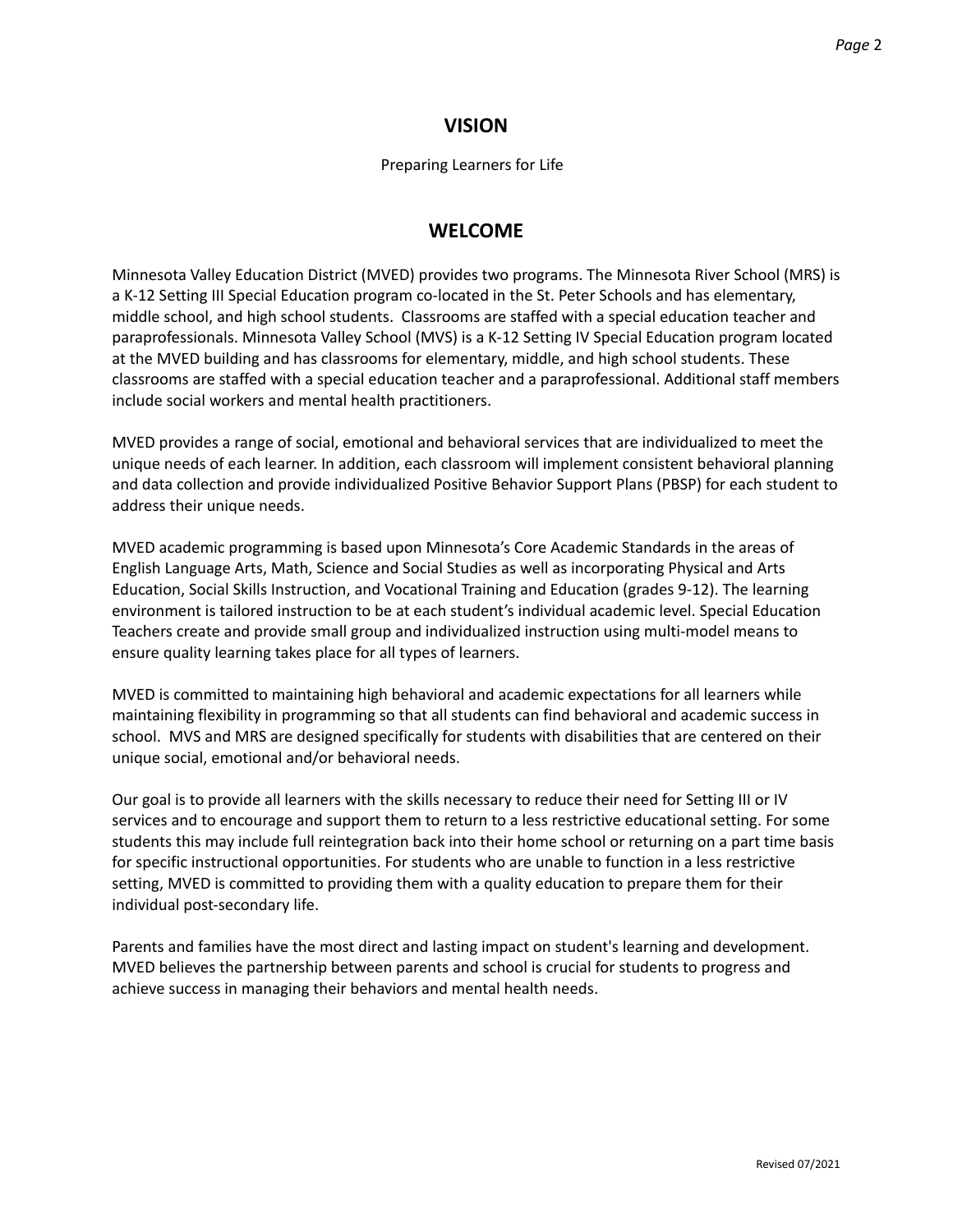# **Contents**

| <b>HOURS</b>                             | Pg 5         | <b>Illness / Emergencies</b>                                 |              |
|------------------------------------------|--------------|--------------------------------------------------------------|--------------|
| <b>ATTENDANCE</b>                        | Pg 5         | <b>Epinephrine Injectors</b>                                 |              |
| <b>Truancy</b>                           |              | <b>Medical Excuses for Physical Activity</b>                 |              |
| <b>Appointments</b>                      |              | <b>Emergency Information and Treatment Consent</b>           |              |
| <b>School Closing</b>                    |              | <b>PROACTIVE APPROACHES</b>                                  | <b>Pg 16</b> |
| Parent/Guardian Pickup                   |              | <b>PRIDE</b>                                                 |              |
| <b>Leaving School Premises</b>           |              | <b>Positive Behavioral Interventions and Supports (PBIS)</b> |              |
| <b>TRANSPORTATION</b>                    | Pg 8         | <b>Restorative Practices</b>                                 |              |
| <b>Special Transportation</b>            |              | <b>STUDENT BEHAVIOR</b>                                      | Pg 17        |
| <b>Reporting Procedures</b>              |              | <b>Discipline Policy</b>                                     |              |
|                                          |              | <b>Dress Code</b>                                            |              |
| <b>CURRICULUM</b>                        | Pg 9         | <b>Inappropriate Student Contact</b>                         |              |
| <b>Individual Education Plans</b>        |              | <b>Accidents/Injuries</b>                                    |              |
| Minnesota Academic Standards             |              | <b>Bullying/Hazing/Harassment</b>                            |              |
| <b>Assessments</b>                       |              | <b>Chemical/Tobacco Use</b>                                  |              |
| <b>Work Skills / Experience</b>          |              | <b>Legal Offenses</b>                                        |              |
| <b>Field Trips</b>                       |              | <b>Disorderly Conduct</b>                                    |              |
| <b>Flexible Learning Day(s)</b>          |              | <b>Physical Assault</b>                                      |              |
| <b>PROGRESS REPORTING</b>                | Pg 11        | <b>Property Damage</b>                                       |              |
| Grades                                   |              | <b>Controlled Substances</b>                                 |              |
| <b>Behavior Rating Scales</b>            |              | <b>Weapons</b>                                               |              |
| <b>MENTAL HEALTH SERVICES</b>            | <b>Pg 12</b> | Use of Restrictive Procedures                                |              |
| Confidentiality                          |              | <b>RESIDENT SCHOOL DISTRICTS</b>                             | <b>Pg 22</b> |
|                                          |              | <b>Co-curricular Activities</b>                              |              |
| <b>EXTENDED SCHOOL YEAR (ESY)</b>        | <b>Pg 12</b> | <b>Transitioning/Mainstream Classes</b>                      |              |
| PERSONAL PROPERTY                        | <b>Pg 13</b> | <b>Trespassing</b>                                           |              |
| <b>Cell Phones</b>                       |              | <b>OUTSIDE AGENCIES</b>                                      | <b>Pg 23</b> |
| <b>Electronic Devices/Nuisance Items</b> |              |                                                              |              |
| <b>Searches</b>                          |              | <b>VISITING GUIDELINES</b>                                   | <b>Pg 24</b> |
| <b>BREAKFAST/LUNCH</b>                   | Pg 14        | <b>ADDITIONAL INFORMATION</b>                                | <b>Pg 24</b> |
| <b>Closed Containers</b>                 |              | <b>Emergency Procedures</b>                                  |              |
| <b>HEALTH SERVICES</b>                   | <b>Pg 15</b> | <b>Contacting Students During the School day</b>             |              |
| <b>Prescription Medications</b>          |              | <b>Incentives</b>                                            |              |
|                                          |              | <b>Video Recording of Students</b>                           |              |
| <b>Non-prescription Medications</b>      |              |                                                              |              |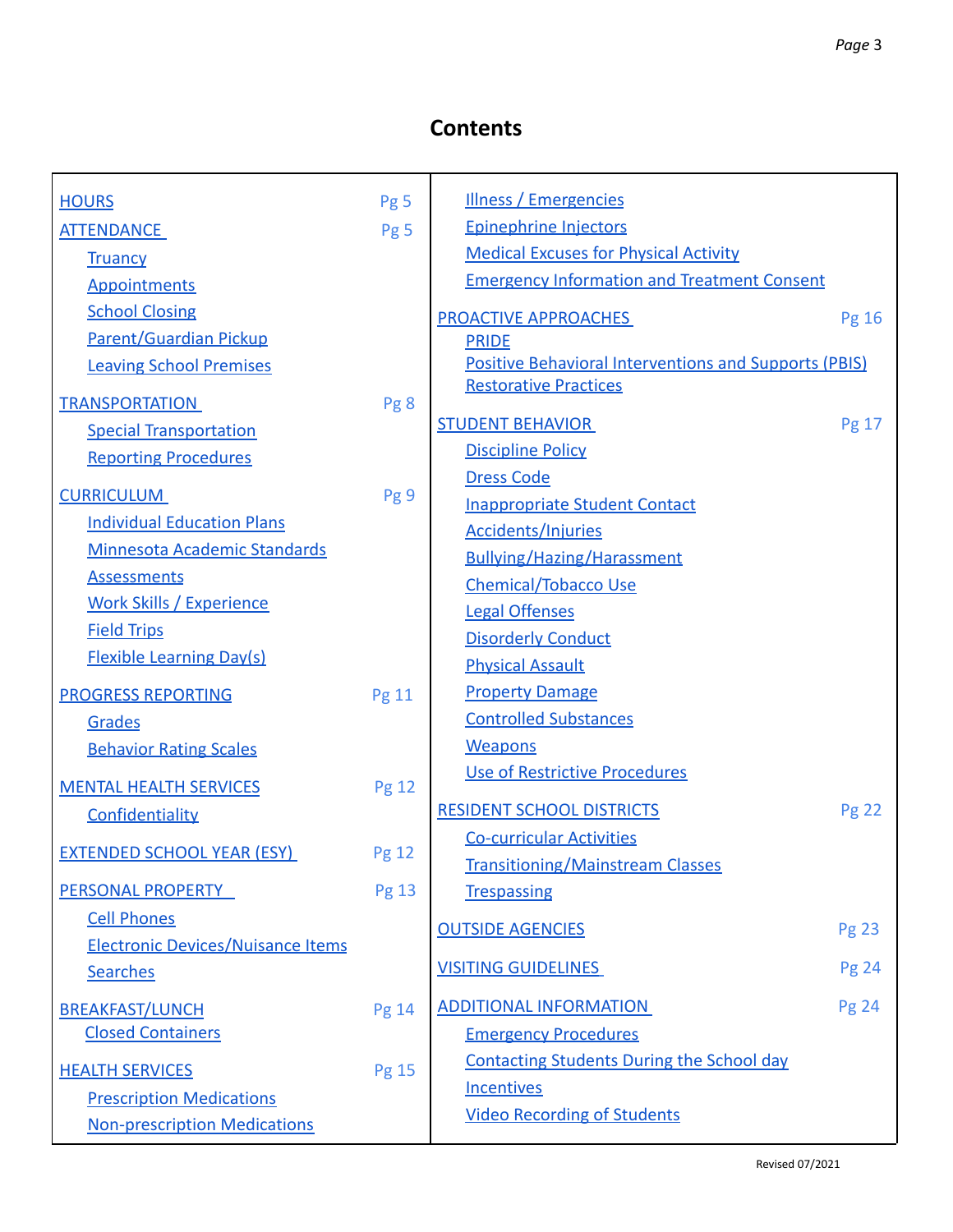| <b>Electronic Information/Internet Use by</b><br><b>Students</b>      |              |
|-----------------------------------------------------------------------|--------------|
| Use of Electronic Communication                                       |              |
| <b>COVID-19 Related Information</b>                                   |              |
| <b>ACCESS TO STUDENT INFORMATION BY</b><br><b>MILITARY RECRUITERS</b> | <b>Pg 26</b> |
| <b>POLICIES AND PROCEDURES</b>                                        | <b>Pg 28</b> |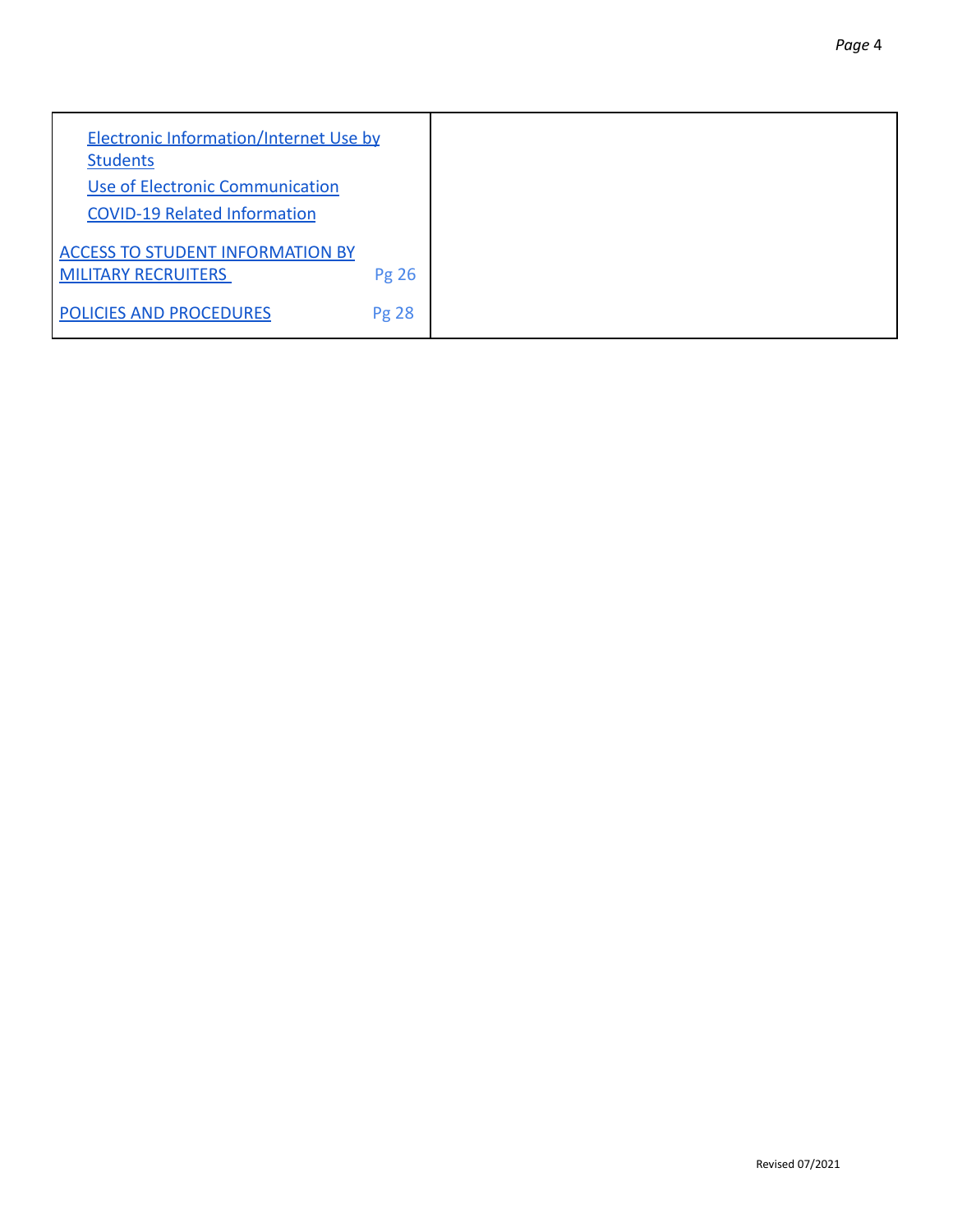#### **HOURS**

<span id="page-5-0"></span>Minnesota Valley Education District's office hours are from 7:30 - 4:00 Monday through Friday. Students are allowed in the building from 7:45 am until the end of the school day at 2:30 pm, unless other arrangements are made in advance with school staff. Classes begin at 8:00 a.m. and end at 2:30 p.m. Any changes in school hours will be communicated to parents in advance.

## **ATTENDANCE**

<span id="page-5-1"></span>Consistent daily attendance is the first critical piece necessary for school success. Students who are in attendance all day, every day have the best chance of making the academic, social, emotional and behavioral improvements necessary to meet their individual goals of returning to a less restrictive school setting, graduating, and being able to improve their functioning in their school, homes and communities.

Families will receive a copy of the school calendar at the time of admission and at the beginning of each new school year. **All students will follow the MVED calendar.** This calendar may be different than the student's home school calendar. Adjustments may be made as determined by individual needs and IEP decisions.

**Parents are required to contact MVED, their transportation provider, and their home school (if they are transitioning) if their child is unable to attend school.** The messaging system is available at 507-934-5420 if you call before or after school hours.

Minnesota Valley School or Minnesota River School will determine whether your child's absence is excused or unexcused according, but not limited, to the school policy listed below. For absences requiring documentation, the student will be marked unexcused until documentation is received. The Minnesota State Statute 120.101 Subd 5 requires that every child between seven and 17 years of age (unless graduated) must receive instruction.

#### **Excused Absences:**

- Illness (after **three** consecutive days will require a physician's statement).
- Medical/Dental appointments (physician statement required including whether or not the student can return to class after the appointment).
- Required county/state court appointments (documentation required).
- Religious instruction (Not to exceed 3 hours in one week, documentation required).
- Driver's license test (documentation required).
- Funeral for immediate family.

#### **Unexcused Absences:**

- Oversleeping/alarm failure
- Leaving school during the regular school day without approval
- Personal grooming appointments (hair, nails, tanning, etc)
- Shopping/errands
- Skipping class/leaving building without following proper procedure
- Sleeping during class
- Refusing to attend class
- Family vacations that have not been pre-approved
- Needed at home/babysitting
- Car trouble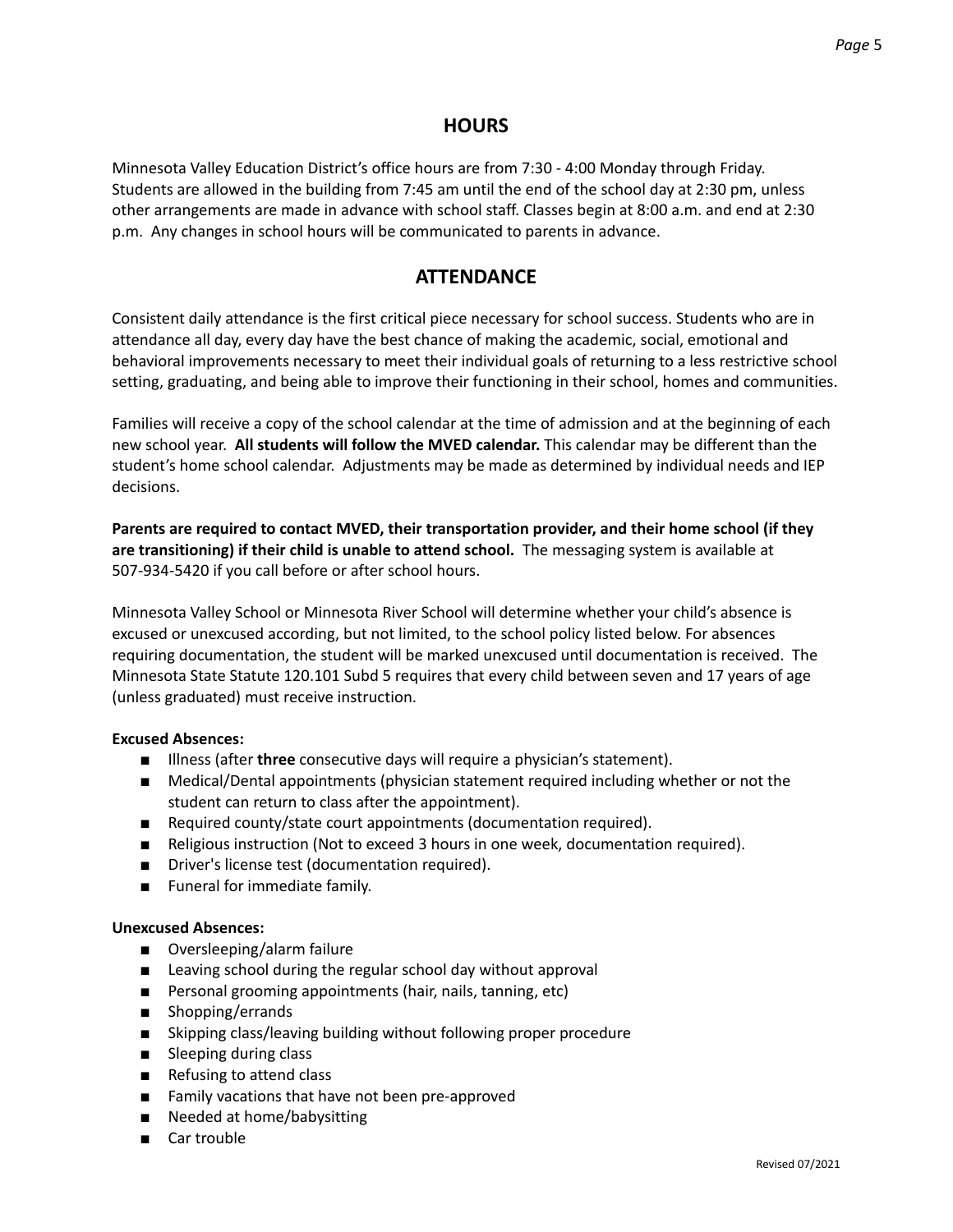- Missing the bus/ride
- Needing sleep or rest
- Employment/job interviews that have not been pre-approved
- Driver's Education (classroom or behind the wheel that has not been pre-approved)

<span id="page-6-0"></span>If you know your child will be absent, speak with the Principal to arrange pre-approval for the absence.

## **Truancy**

Anytime a student is absent and school is not notified by the parent or guardian, it is considered an unexcused absence or tardy. After three (3) and five (5) unexcused absences by a student, a continuing truant letter may be sent to parents, county social worker and probation. Seven (7) unexcused absences may result in a truancy petition and/or a referral to juvenile court. These absences do not need to be full days. Any absence where a student misses a full class period without excuse is considered truancy. A student may be considered truant if they are in the building/on school grounds but refuse to be present in the class period or activity that they are scheduled for at a given time. Excessive absences may result in jeopardy of loss of placement at Minnesota Valley School or Minnesota River School.

If a minor student leaves school during the school day without permission of their parents, they are considered truant. Students who are AWOL may be reported to the Police Liaison Officer or other law enforcement officials. Students can be detained and returned to school or the custody of their parents if they are found truant during the school day. Parents will also be contacted if a student leaves the school grounds without permission. Individual truancy plans may vary based upon the needs of each student.

## **State Truancy Laws**

Continuing Truant is a child who is subject to compulsory instruction and is absent from instruction without a valid excuse within a single school year for three days if the child is in elementary school or one or more class periods on three days if the child is in middle, junior high or high school (MSA 260.02, Subd.3).

Habitual Truant means a child under the age of 16 years who is absent from attendance at school without lawful excuse for seven days if the child is in elementary school or for one or more class periods on seven days if the child is in middle, junior high or high school, or a child who is 16 or 17 years of age who is absent from attendance at school without excuse for one or more class periods on seven school days and who has not lawfully withdrawn from school under section 120A.22, Subd.8 (MSA 260C.007, Subd.19).

A child determined to be a Habitual Truant by school officials may be subject to court proceedings and found to be a child in need of protection or services pursuant to MN Statute 260C.007, Subd.6(14).

Lawful Excuse according to the MSA 120A.22, Subd.12 is defined as the following: (1) the child having a bodily or mental condition that prevents attendance, (2) religious instruction, or (3) the child has completed the requisite schooling through tenth grade.

Presumptions regarding truancy or educational neglect are made when a child's absence from school is thought to be due to the parent's, guardian's or custodian's failure to comply with compulsory instruction laws if the child is under 12 years old and school has made appropriate efforts to resolve the child's attendance problems. This presumption may be rebutted based on a showing by clear and convincing evidence that the child is habitually truant.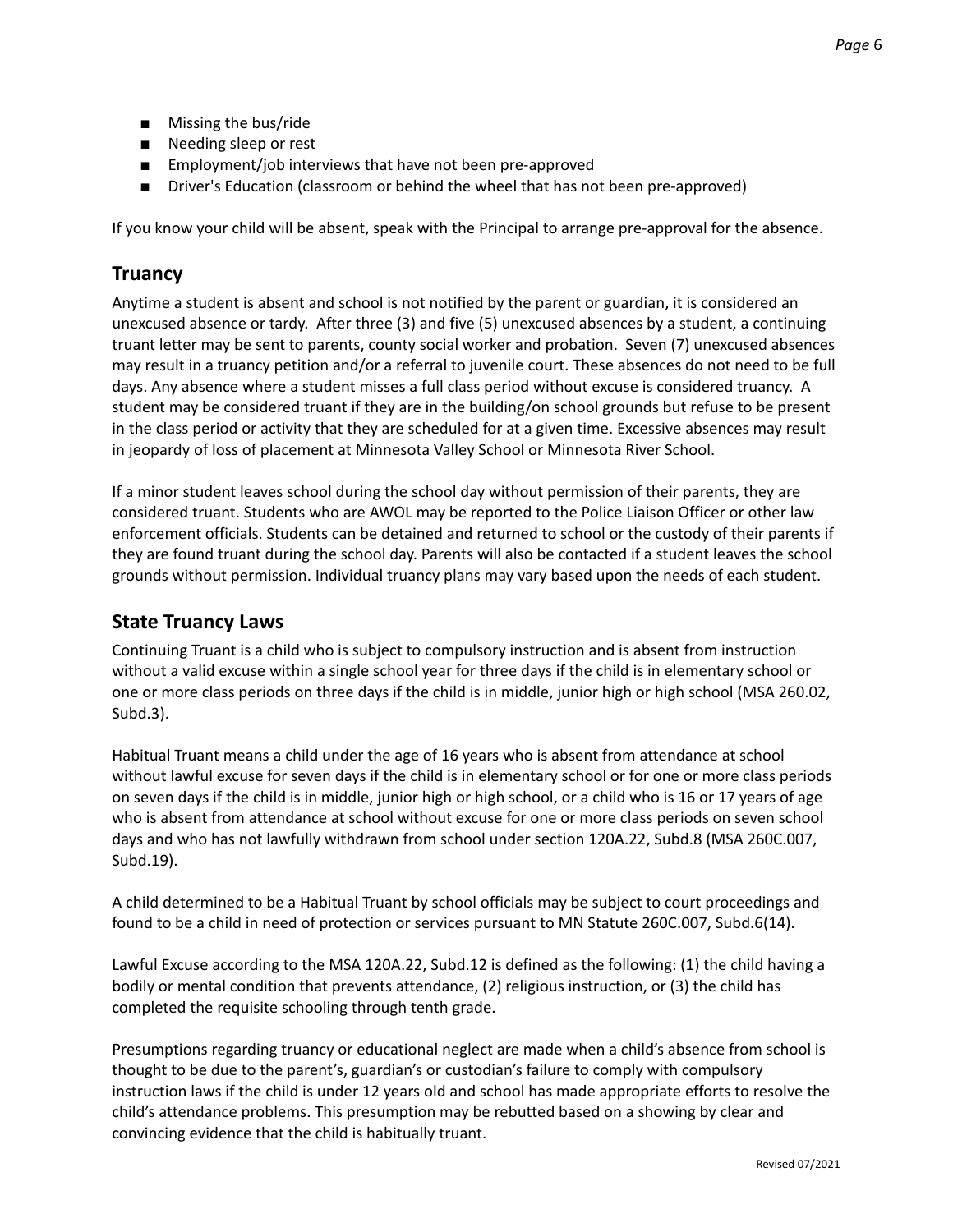A child's absence from school without lawful excuse when the child is 12 years old or older is presumed to be due to the child's intent to be absent from school; this presumption may be rebutted based on a showing by clear and convincing evidence that the child's absence is due to the failure of the child's parent, guardian or custodian to comply with the compulsory instruction laws, section 120A.22 and 120A.24. (MSA 260C.13, Subd.11(a))

## <span id="page-7-0"></span>**Appointments**

Students and parents are encouraged to make medical and dental appointments for after school hours. If an appointment must be made during school hours, please notify the MVED office or your child's teacher prior to the appointment. Please bring documentation of the appointment to school so that it can be marked excused.

● Note that only medical doctors can provide documentation that would excuse a student for school other than appointment times.

# <span id="page-7-1"></span>**School Closing**

Late starts and cancellations of MVED programs follow Saint Peter Public Schools and are announced on local radio and television stations. In addition, families can sign up for an automated call system to get weather announcements by phone.

- If Saint Peter Public Schools are not in session due to weather, then MVED students are not in session.
- If a student's home school is not in session due to weather, then that student will not be expected to be in school. Absences due to home school closure, late starts or early dismissals are excused absences.
- Students will engage in Flexible Learning Day(s)

## <span id="page-7-2"></span>**Parent/Guardian Pickup**

Parents/guardians may pick students up from school; they must call or notify the staff they will be picking the student up from school. If your child informs staff that a parent/guardian will pick them up, the parent/guardian is encouraged to be in the school parking lot before the students load the bus/van or students may be sent on the bus/van rather than waiting for the parent/guardian to arrive.

During inclement weather, if a parent/guardian is not able to be at school when students are loading the bus/van, students may be sent on the van rather than waiting for a parent/guardian to arrive.

## <span id="page-7-3"></span>**Leaving School Premises**

Students who need to leave school during the school day must have a parent contact the school by telephone or written note to provide permission. Refer to the list of excused/unexcused absences to determine whether the reason is excused or if you need additional documentation to have the absence excused.

If a student leaves during the school day without permission:

- Parents will be notified immediately, and
- A student's probation officer and social workers may be notified, and
- Police may be called if the student is younger than 18 years of age.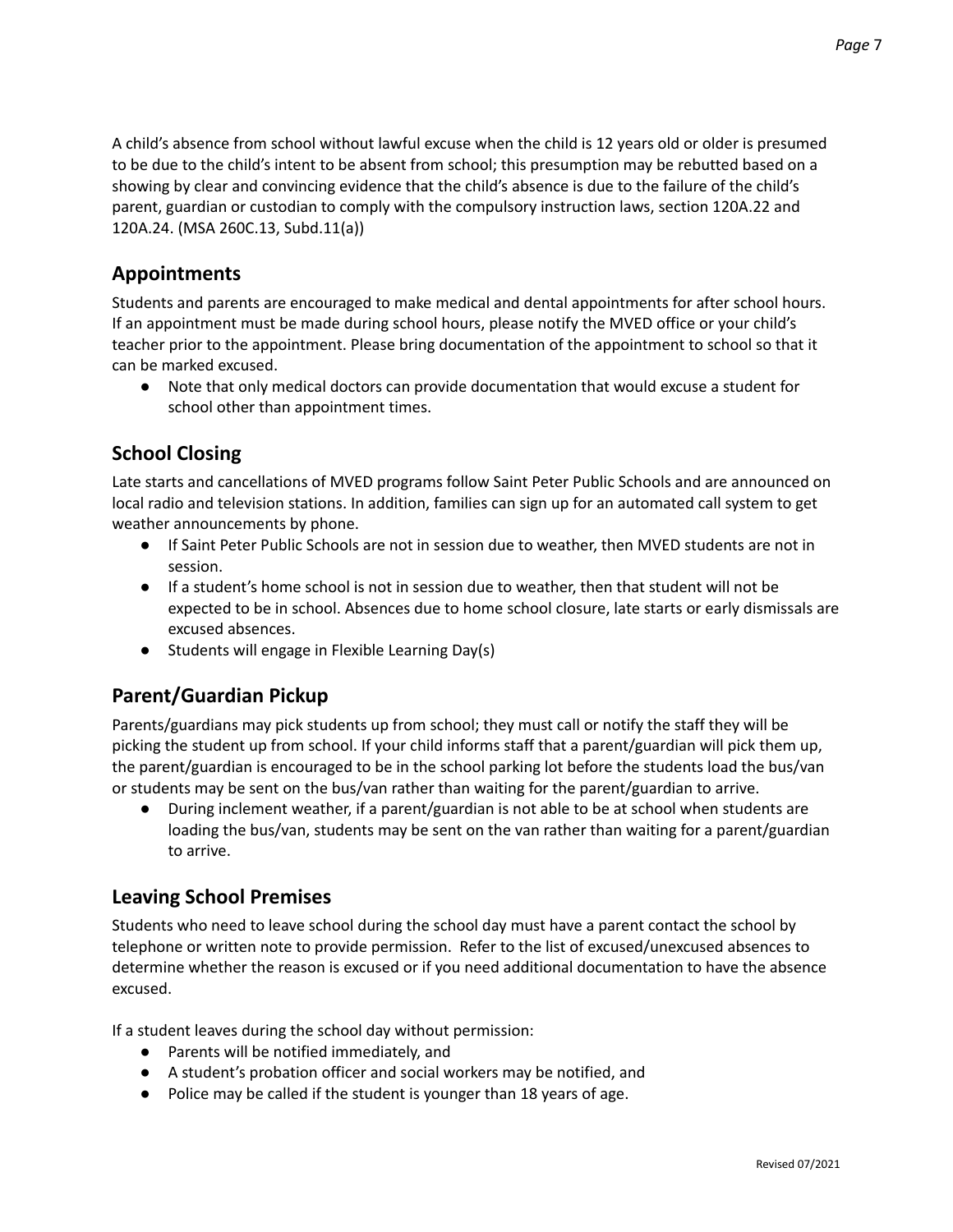## **TRANSPORTATION**

<span id="page-8-0"></span>Students at MVED come from a number of different schools and communities, some quite a distance from St. Peter. MVED considers this time coming and going to school as an important part of each student's day. MVED works with transportation providers, offering training and support to make time in transit a beneficial part of each student's school experience.

Students will be transported by their home school district to the program. Students are expected to use the transportation provided by their home school districts unless parents make other arrangements to transport their child. Students are expected to leave/arrive on the designated transportation at the beginning/end of the day unless a written note by parents is provided describing changes.

All rules and discipline procedures of the home district and MVED apply to the students while being transported (Policy 709). Behavioral expectations begin at the time the student gets on transportation and ends when he/she gets off of transportation. The bus driver may be asked to complete a bus monitor sheet. If a student's behavior on transportation becomes dangerous, the driver, home district, parent, or program staff may request a meeting to discuss the student's behavior and current transportation needs. The police may also be called about dangerous behaviors.

Transportation providers have the right to refuse transportation for students until a meeting can be held to make adjustments to the transportation arrangements if a student's behavior causes a serious disruption. During this time, parents are responsible to ensure that their child is brought to and from school.

Students are expected to leave/arrive on the designated transportation at the beginning/end of the day. Students may also be transported by MVED staff using an MVED or Saint Peter Public School vehicle. Field trips and special outings are planned frequently and behavior expectations during transport are the same during these times as well.

Your signature at the end of this document gives Minnesota Valley Education District permission to transport your child by MVED/SPPS vehicle or school bus for field trips, physical education classes and recreational activities. Your signature also gives permission for your child to be transported for other incidental events such as needing a ride to or from school if needed during the school day.

## <span id="page-8-1"></span>**Special Transportation**

Students need to follow their regularly scheduled transportation after school each day. Students who ride special transportation are allowed to have one primary address and one alternate address who is an emergency contact. Special transportation will not drop students off at friends or classmates houses or additional addresses beyond their primary and emergency address. If students would like to spend time with classmates outside of school, they can arrange those types of things for after they have been dropped off by the bus/van.

## **Driving to School**

When a student turns sixteen and has acquired their driver's license, they may drive their own vehicle to school if the following conditions are met: Students who park in the school parking lot must provide a copy of their driver's license, proof of insurance, provide signed consent from parent/guardian, and follow all instructions given by staff regarding parking and driving behavior on and near school grounds. Failure to follow any of the conditions will result in the student's loss of driving to school privileges.

Revised 07/2021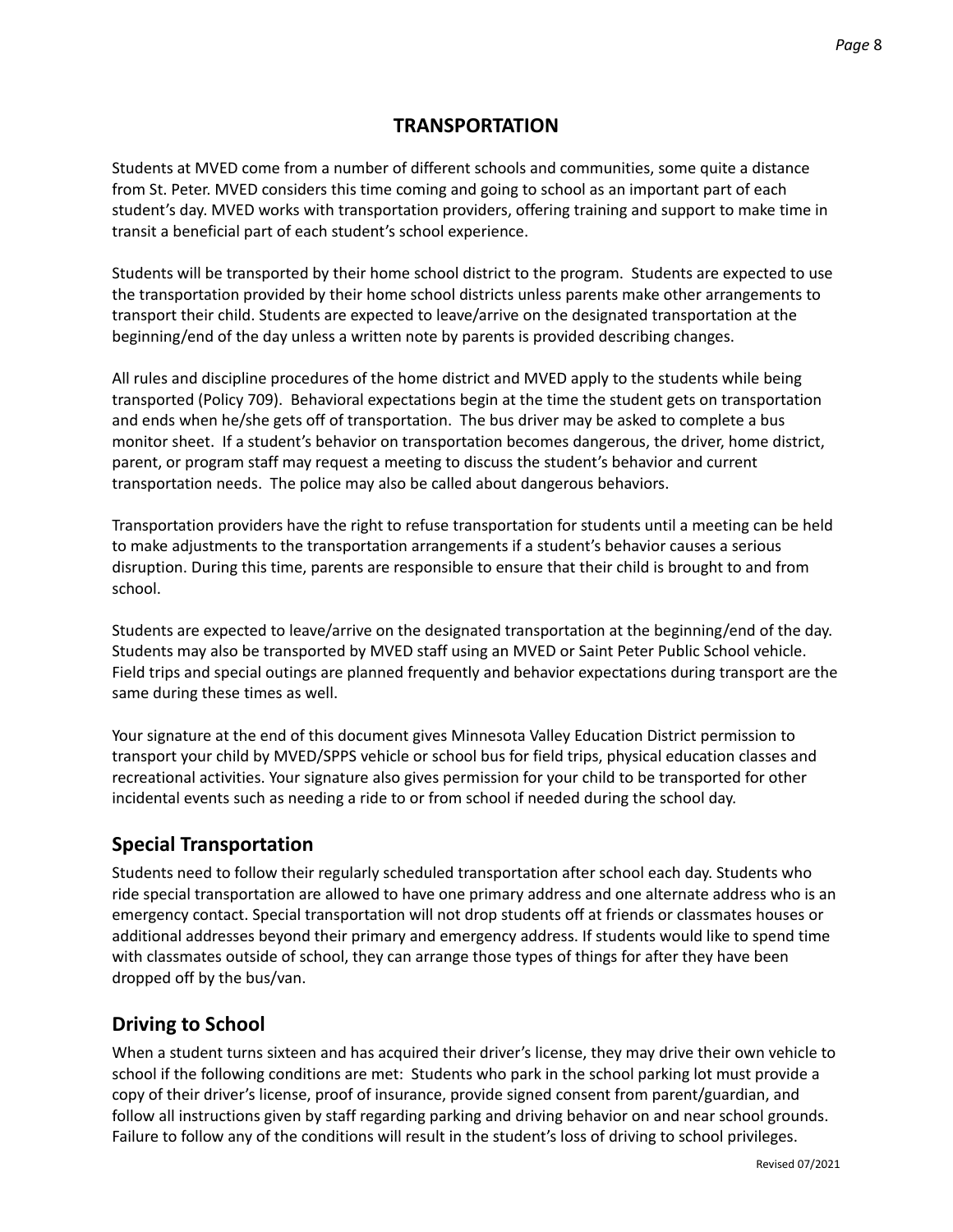## **Snowmobile Use**

Per city ordinances, snowmobiles are prohibited on public-owned land. (Sec. 8.04, Subd. 4D). Snowmobiles should not be driven to school. Police will be notified if they are found on or near school grounds.

## <span id="page-9-0"></span>**Reporting Procedures:**

Driver gives a warning and completes Bus Conduct Report. Conduct Report is given to staff greeting the bus. All Conduct Reports are forwarded to the MVED Principal. The MVED Principal consults with student's teacher and social worker to determine next steps and who contacts parents. Consequences are determined by MVS and MRS teams and/or the student's IEP Team on an individual basis. Bus drivers retain the right to contact parents directly to address behavioral concerns/safety issues on their vehicles.

## **CURRICULUM**

## <span id="page-9-2"></span><span id="page-9-1"></span>**Individual Education Plans**

All students who attend MVS and MRS have an Individual Education Plan (IEP) which will guide their programming in the level III or IV setting. A student's IEP is written specifically for each student and addresses their areas of identified needs and guides their specific programming while at MVED.

## <span id="page-9-3"></span>**Minnesota Academic Standards**

MVS and MRS will teach learners based upon Minnesota's Core Academic Standards in the areas of English Language Arts, Math, Science and Social Studies as well as incorporating Physical and Arts Education, Social Skills and/or Mental Health Instruction and Vocational Training and Education (grades 9-12) in a structured, consistent environment, tailoring instruction to be at each student's individual academic level. Special Education Teachers create and provide group and individualized instruction using multi-model means to ensure quality learning takes place for all types of learners.

## <span id="page-9-4"></span>**Assessments**

Students at MVED will participate in all Minnesota Comprehensive Assessments in the areas of reading, math, and science as outlined by the Minnesota Department of Education at their grade level, unless otherwise determined by a student's individual team.

Students at MVS and MRS will participate in FastBridge formative assessments for progress monitoring and assessing academic growth in reading and math.

# <span id="page-9-5"></span>**Work Skills / Experience**

Students in the high school classrooms also work directly with a work experience teacher. This person provides direct instruction on career and employability related skills, such as filling out a job application, completing a resume, interview skills and skills necessary to acquire and keep a job. Depending upon the age and needs of each individual student they may participate in work experiences either during or after school for which they can receive credit toward graduation.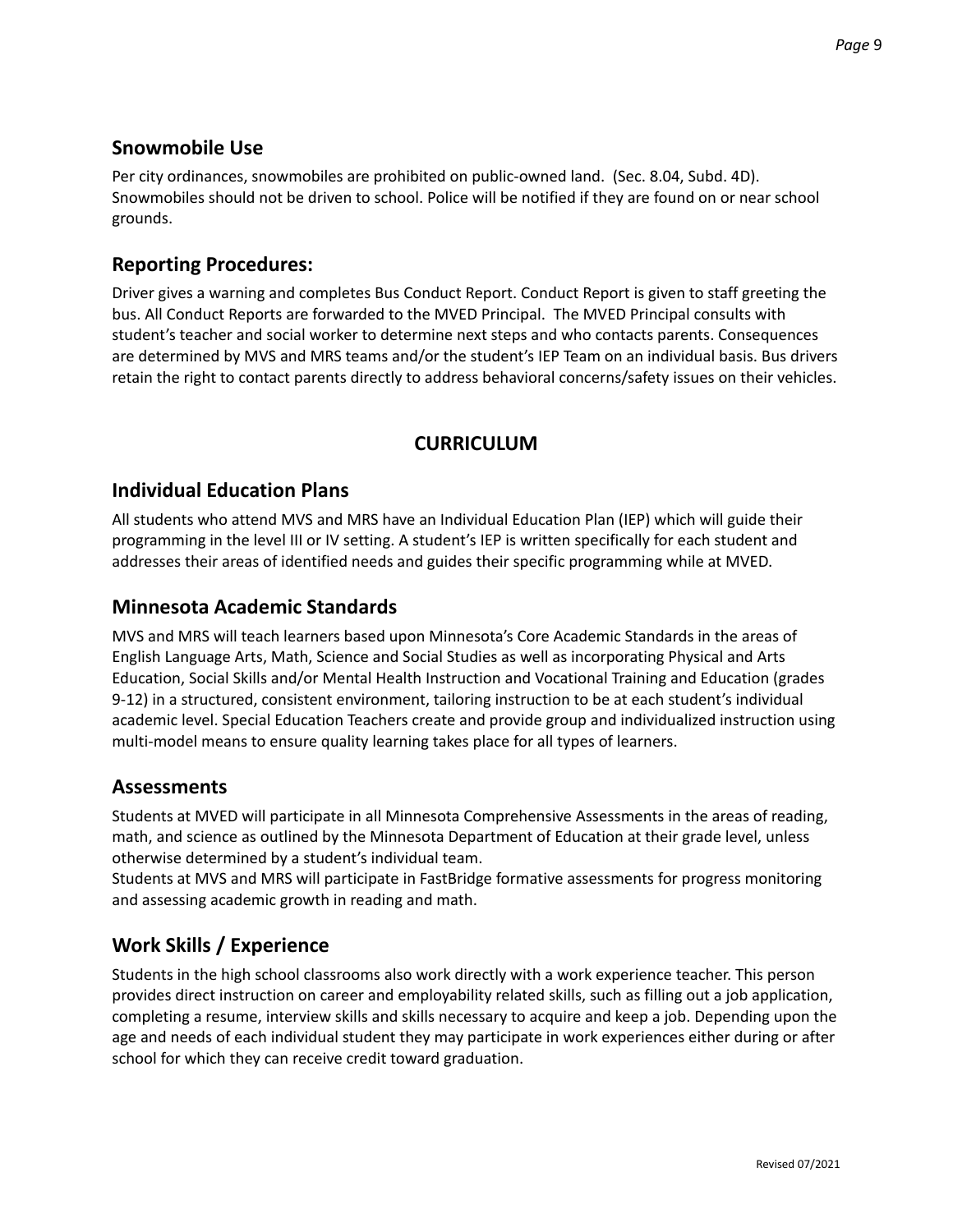#### **Work Experience Guidelines**

Prior to earning the right to work, students need to demonstrate a basic skill level, both academically and behaviorally. The following are standard guidelines that students should be able to demonstrate prior to being recommended for an IEP team meeting to approve work for credit.

Students must be at least 16 years of age to work for school credit.

- 1. 80% behavioral average (weekly) in all classes for a minimum of four consecutive weeks to work during the school day for credit.
- 2. Passing all classes and groups that are credit generating.
- 3. An IEP Team meeting, including representation from the home school district is required prior to students working for credit.
- 4. Priority will be given to juniors and seniors.

In order to *continue* to work, students must be able to:

- 1. Maintain an 80% weekly behavioral average in all classes. If the student's behavioral average falls below 80%, they may continue with work as long as their monthly average is still 80% or higher. If a student's weekly behavioral average is less than 50% in any one class a meeting may be called to determine if the student can continue with work. If a student's monthly behavior average in any class falls below 80% they will lose work privileges until they can demonstrate four weeks of 80% again.
- 2. Continue to pass all classes. If a student is failing any classes at mid-term, an IEP meeting will be called to determine if they can continue to work. If a student fails any class at the end of a quarter, they will lose work privileges until they have earned one quarter of passing grades in all classes.
- 3. In order to continue to work for credit, students must continue to attend work seminar class, earn passing grades in all their classes, and have an 80% average or higher for behavior scores.

Additional Information:

- 1. All parties must be in agreement with and sign the training contract before the work program may start. If any party fails to comply with contract agreements, the work experience will be terminated.
- 2. The IEP team may grant/require a two week trial period for students to participate in the work program with a follow-up IEP meeting prior to any long term arrangements.

#### <span id="page-10-0"></span>**Field Trips**

Occasionally classrooms will attend activities off school grounds during the school day. Attendance on these days is mandatory for all students, even if they do not qualify to attend the field trip. If a student is not able to attend the field trip due to behavioral issues, they will be supervised and provided with work opportunities at the school. If a student does not attend school that day and has no reasonable excuse, they may be considered truant.

Rules of Conduct continue to apply off of school grounds. If a student arrives late for a field trip, he/she will be supervised while completing school work in a guided study hall.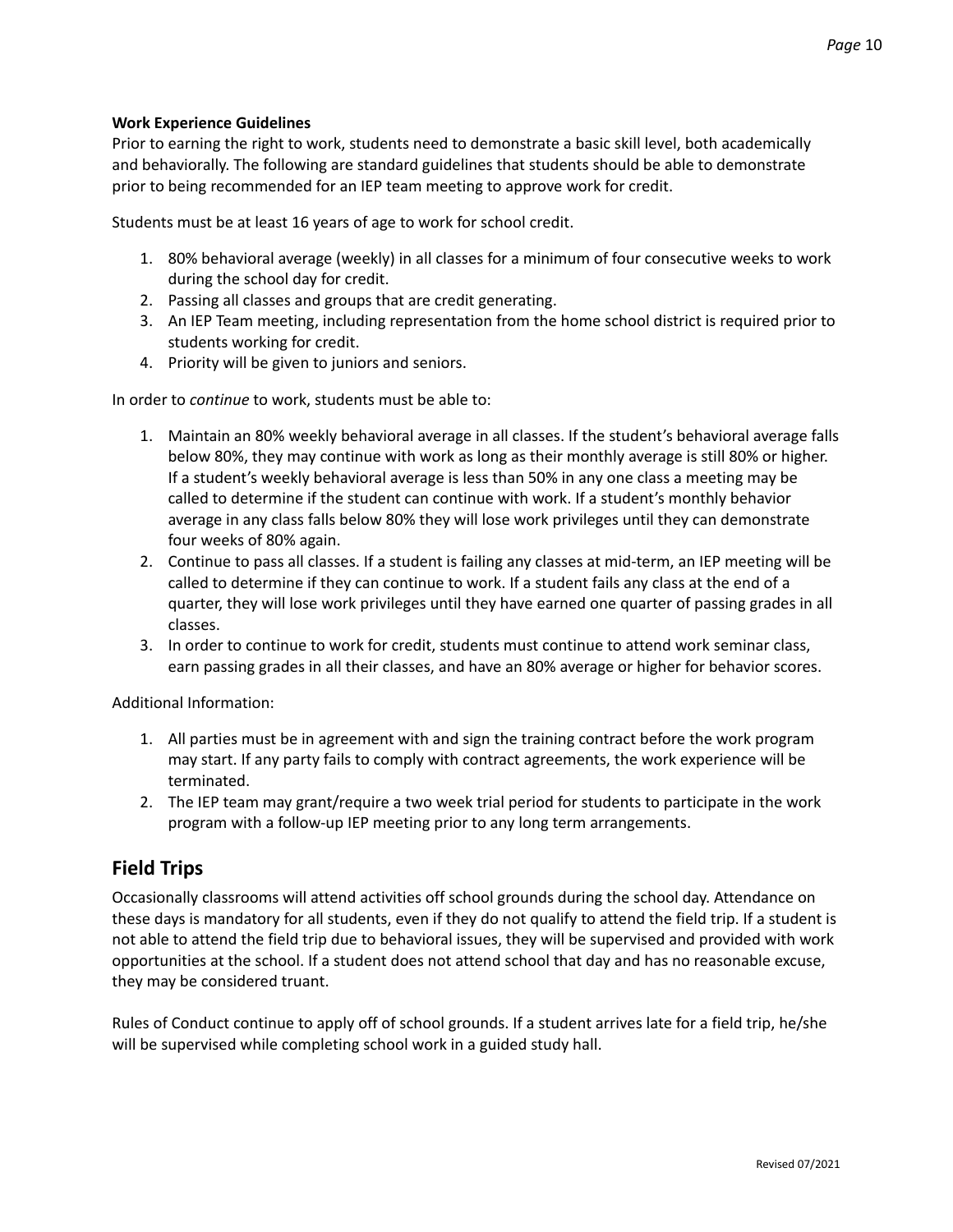# <span id="page-11-0"></span>**Flexible Learning Day(s)**

MVED utilizes Flexible Learning Days. The term "Flexible Learning Day" refers to a day when school is cancelled due to inclement weather and students participate in curriculum-aligned learning opportunities at home.

- Teachers and students may use Google Classroom, Seesaw, or paper/pencil as their learning platform.
- Students know how to access their learning platform and will be expected to check in for Flexible Learning Day assignments.
- Teachers will have assignments posted by 10:00 am and will be available for questions and discussion via that space or email throughout the day.
- For those students without internet access paper copies will be provided. Flexibility on assignment deadlines will be granted for students with limited or no access.
- In advance of a flexible learning day students will know where and how to access appropriate online space (or paper-based activities) and be prepared to complete flexible learning day assignments and activities on days when school is closed due to inclement weather. On a flexible learning day, students will:
	- Complete at least 5 flexible learning day assignments/activities
		- 1 from each class: English, math, social studies, science, skills group and work experience seminar as appropriate for students' schedules
	- Communicate questions for teachers via email or other appropriate medium

# **PROGRESS REPORTING**

# <span id="page-11-2"></span><span id="page-11-1"></span>**Grades**

Progress reviews and grades will be sent to parents and the home school at the end of every quarter. Grades can be earned in the areas of: math, English language arts, science, social studies, physical education, mental health, art and work experience (secondary students only). Secondary students will be able to earn up to seven credits each school year toward graduation. The number of credits each student needs for graduation will be individually determined by their team in cooperation with the requirements of their home school's requirements and expectations.

 $A = 90 - 100%$  $B = 80 - 89%$  $C = 70 - 79%$  $D = 60 - 69%$  $F = 59\%$  and below

# <span id="page-11-3"></span>**Behavior Rating Scales**

MVED's commitment is to maintain high behavioral and academic expectations for all learners while maintaining flexibility in programming so that all students can find behavioral and academic success in school. MVS is designed specifically for students who have an Emotional/Behavioral Disability and is centered on their unique social, emotional and/or behavioral issues. Students, in addition to earning grades and academic credits, are given a behavior score that is totaled and averaged on a weekly basis. Points are lost due to unexcused absences, tardiness and failure to meet expectations.

MRS is designed specifically for students with ongoing social problems that include difficulty communicating and interacting with others, repetitive behaviors as well as limited interests or activities,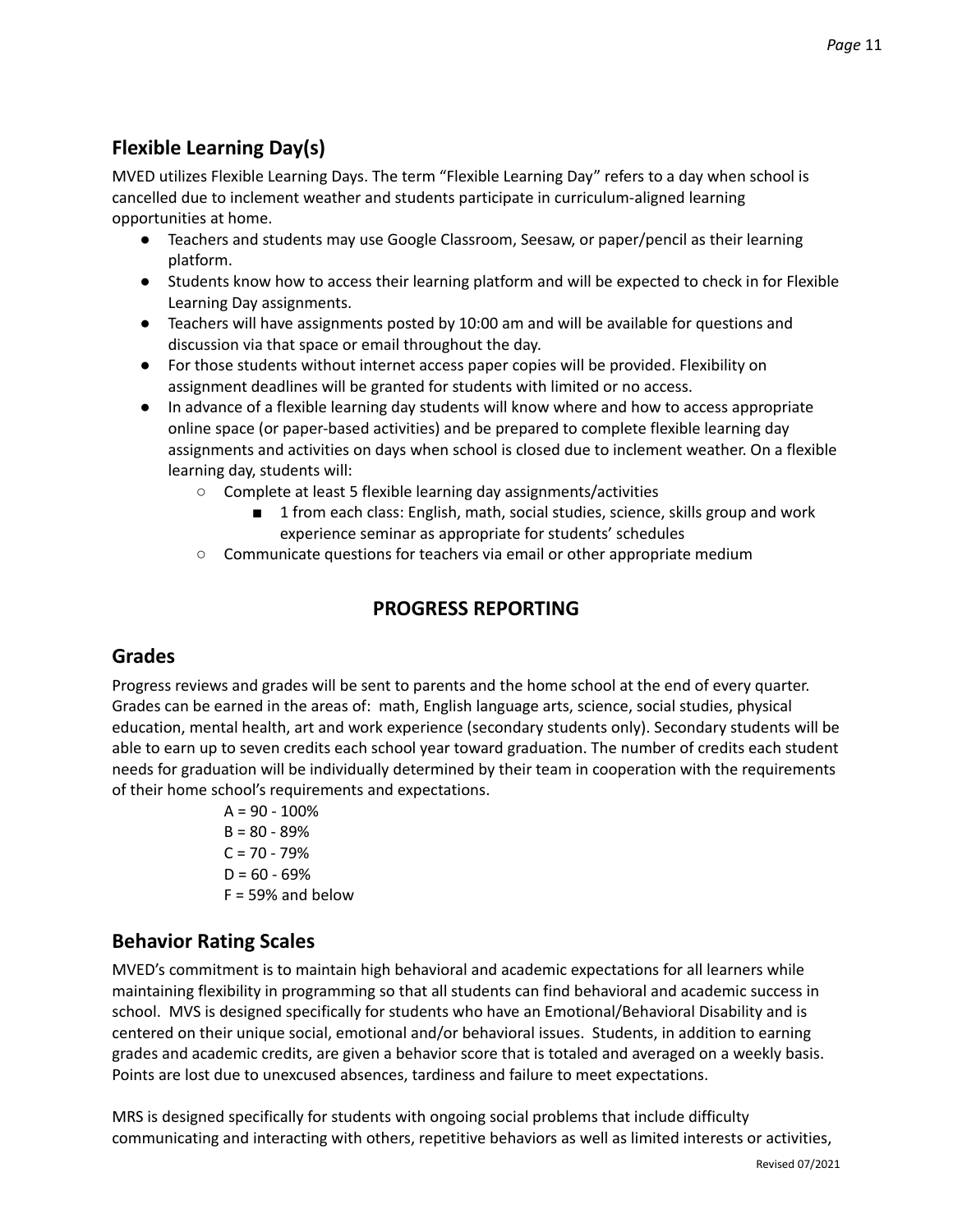and behavior that hurt the individual's ability to function socially. Students, in addition to earning grades and academic credits, are monitored on their behaviors and different plans are created to best match the students needs.

## **MENTAL HEALTH SERVICES**

<span id="page-12-0"></span>The MVS program provides a range of social, emotional, and behavioral services, centered on a variety of evidence-based curriculum that is individualized to meet the unique needs of each learner. These mental health services will be available on a continuum of needs ranging from group and/or individual social skills instruction provided by a range of mental health staff.

Mental health staff also collaborate with outside providers who may include, but are not limited to, county case managers, probation officers, outpatient therapists, psychiatrists, and skills workers. Classrooms also implement consistent behavioral planning and data collection and provide individualized Positive Behavior Support Plans (PBSP) for each student to address their unique needs.

In addition to structured group skills instruction, mental health staff engage with students throughout the school day during breakfast, lunch and recess breaks, in personal crisis situations, and in academic classes to support students when needed.

## <span id="page-12-1"></span>**Confidentiality**

Information about a student is considered to be confidential information and is protected under the Family Education Rights and Privacy Act (FERPA) 20 U.S.C. § 1232g; 34 CFR Part 99 and the Individuals with Disabilities Education Act (IDEA) 34 CFR 300.560–300.577.

FERPA gives parents certain rights with respect to their children's education records. These rights transfer to the student when he or she reaches the age of 18 or attends a school beyond the high school level. Students to whom the rights have transferred are "eligible students."

# **EXTENDED SCHOOL YEAR (ESY)**

<span id="page-12-2"></span>Minnesota Valley Education District provides Extended School Year (ESY) services to students who qualify under federal and state guidelines. The individualized determination about the need for ESY services is made through the IEP process based upon the unique needs of each student. The right of an individual student with a disability to ESY services is based on that student's entitlement to FAPE. (Federal Register, Vol. 64, No. 48, 1999, pg.12576.)

The primary criteria in determining a student's need for ESY services are the likelihood of significant regression of previously learned skills during a break in service and limited or delayed recoupment of these skills after services resume.

Regression----A decline to a lower level of functioning demonstrated by a decrease of previously learned skills that occurs as a result of an interruption in education programming.

Recoupment----The ability to recover or regain skills at the level demonstrated prior to the interruption of educational programming.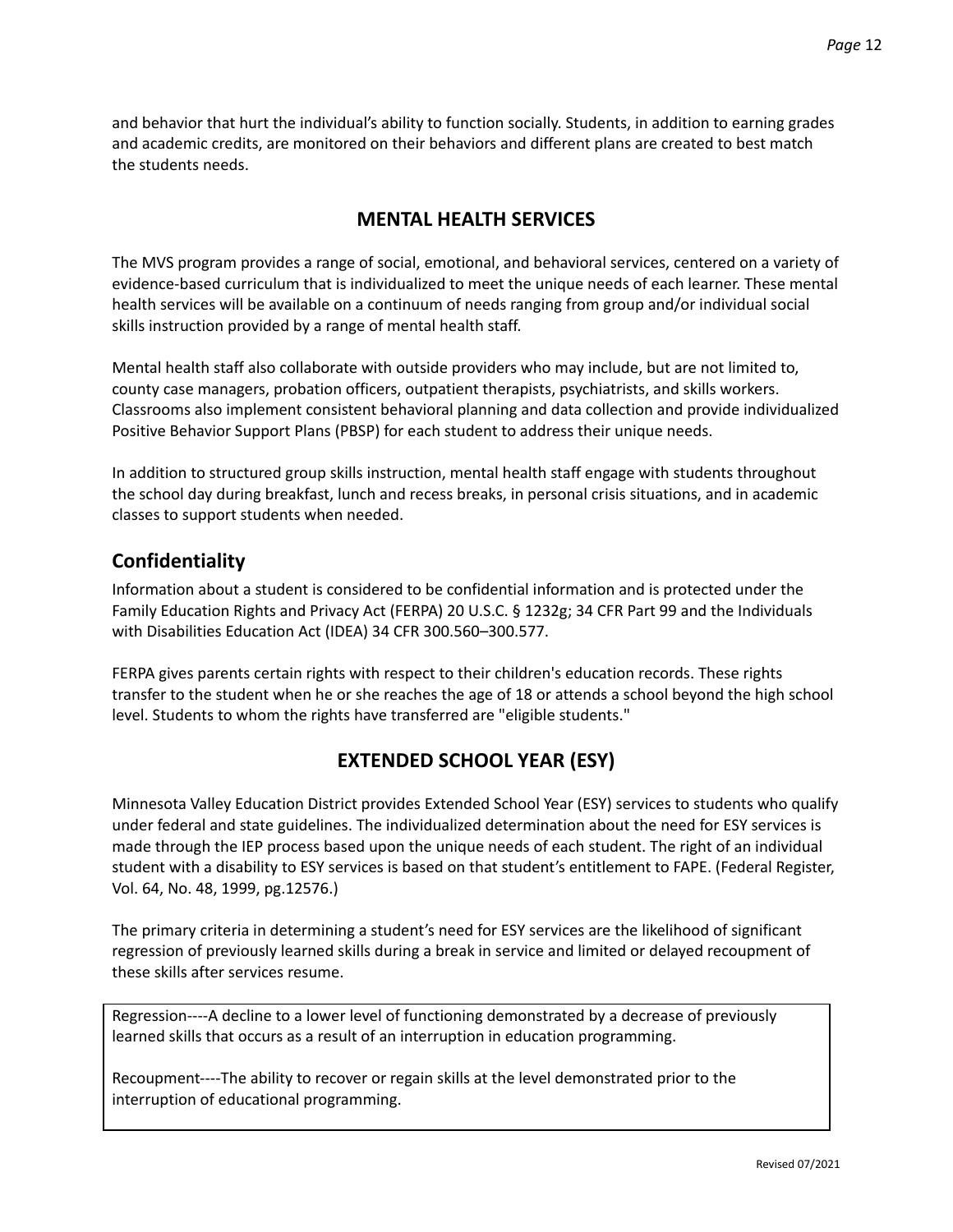Other factors in determining ESY criteria include:

- 1. the student's behavioral and physical needs,
- 2. availability of alternative resources,
- 3. the ability of the student to interact with students who do not have disabilities,
- 4. the areas of curriculum that need continuous attention,
- 5. the student's vocational needs,
- 6. category of disability,
- 7. severity of disability,
- 8. parents' ability to provide an educational structure at home, and
- 9. student's rate of progress.

The information that is needed by an IEP team to determine a student's need for ESY services is gathered through ongoing measurement of the student's progress toward the current IEP goals. An essential component of a student's goals is the method to measure progress. Information can be gathered through a variety of informal and formal measures. Those measures may include a record of daily performance, criterion-referenced and norm-referenced test data, anecdotal records from information collected throughout the year, behavior checklists, and student work samples.

# **PERSONAL PROPERTY**

<span id="page-13-0"></span>The staff is not responsible for any personal items and/or money students bring to school. Students are discouraged from bringing any unnecessary personal items to school. Any inappropriate items brought to MVS/MRS will be turned over to the staff. A staff decision regarding when to return the item to the student will be made. Staff may keep the item(s) and/or release it to the parents.

## <span id="page-13-1"></span>**Cell Phones**

Cell phones are not to be used in the building between the hours of 8:00 am and 2:30 pm unless permission is given from the teacher. If a student is using a cell phone during the school day, it will be surrendered to staff and a parent may have to come to retrieve the item. If a student needs the phone for an emergency situation (parents need to contact student during the day, etc.), a note or phone call must be provided by the parent prior to its use. Repeated violations will be dealt with on an individual basis and could include suspension of the student and/or the requirement that the phone needs to be turned in to staff at the beginning of each school day. Parents are welcome to relay telephone messages to students by contacting the program staff.

## <span id="page-13-2"></span>**Electronic Devices/Nuisance Items**

Cell phones, iPods, mp3 players, electronic handheld games, etc. are not allowed at MVS/MRS during instructional periods. Students who use electronic devices during transportation times to and from school are expected to secure all such items during the school day as instructed by staff. If items are determined to be a nuisance, they will be confiscated and held by school staff until the end of the school day. A parent or legal guardian may need to pick the item up if it continues to be a problem. Disciplinary action will be taken against students who become insubordinate over nuisance items.

## <span id="page-13-3"></span>**Searches**

Students or their personal property may be searched if staff has a reasonable suspicion that the student is in possession of something illegal, hazardous or in violation of school policy. Equipment, such as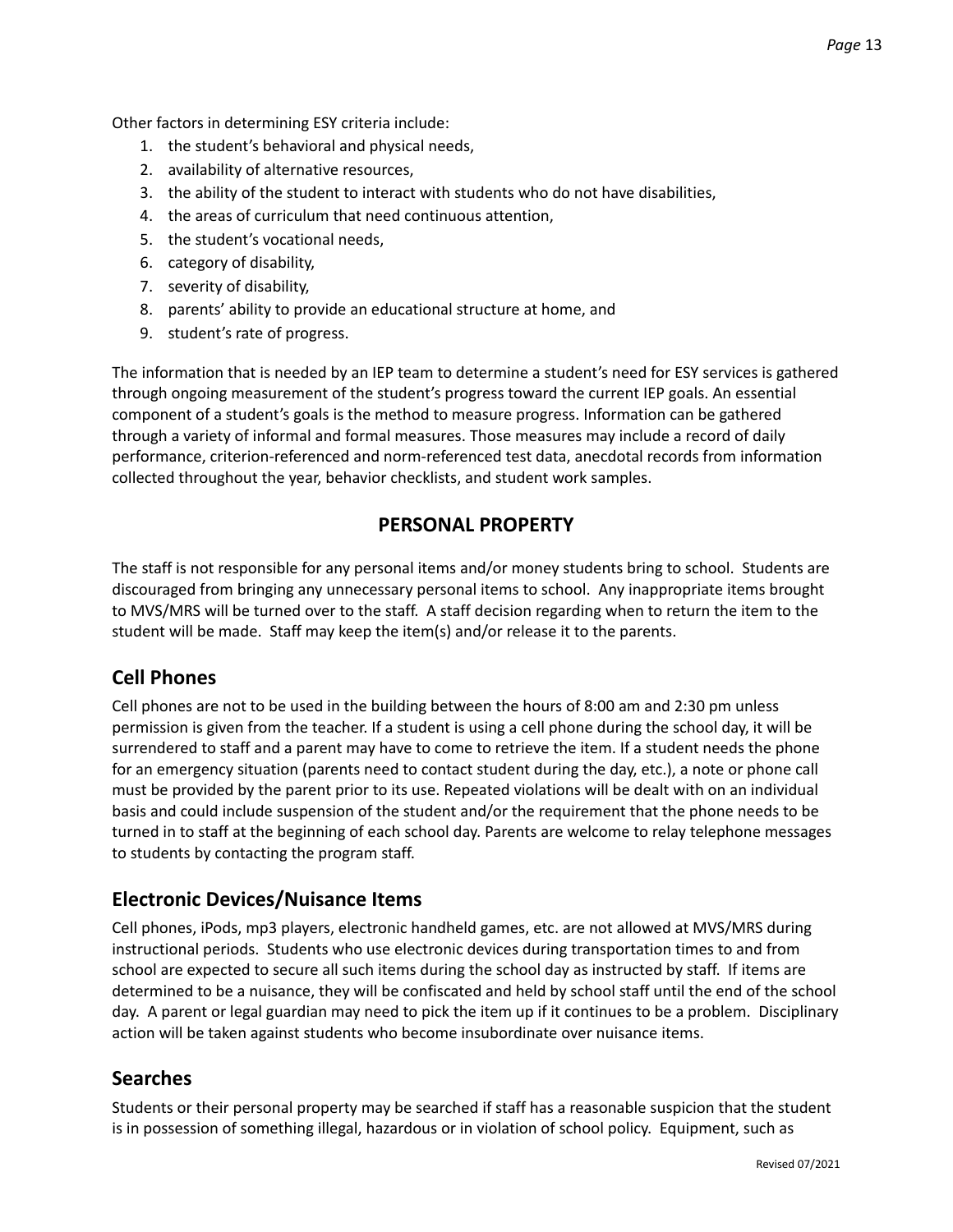lockers, belongs to the school district. The school district insists that lockers be properly cared for and not used for the storage of illegal items such as firearms, liquor, cigarettes, illegal drugs, etc.

It is the policy of the state of Minnesota (Minnesota Statute 121A.72) that school lockers are the property of the school district. At no time does the school district relinquish its exclusive control of lockers provided for the convenience of students. Inspection of the interior of lockers may be conducted by school authorities for any reason at any time, without notice, without student consent, and without a search warrant. The personal possessions of students within a school locker may be searched only when school authorities have a reasonable suspicion that the search will uncover evidence of a violation of law or school rules. As soon as practical after the search of a student's personal possessions, the school authorities must provide notice of the search to students whose lockers were searched unless disclosure would impede an ongoing investigation by police or school officials.

Data from electronic sources is private and as such cannot be searched without a warrant. It is not the policy of Minnesota Valley Education District to review the content of the personal electronic devices of students (cell phones, iPods, computers, etc.), unless doing so would prevent immediate serious harm to the student or others.

#### **BREAKFAST/LUNCH**

<span id="page-14-0"></span>Breakfasts and lunches are provided by the Saint Peter School District at the standard district cost for breakfast and lunch. Meals are delivered to the program each day. Students may pack lunches from home. Eligible students are encouraged to participate in the free and reduced lunch program. Eligibility forms will be provided during orientation and at the beginning of each school year or forms may be requested any time during the school year by contacting the school office at (507) 934-5420. Refer to Policy 534 - Unpaid Meal Charges.

Students may not order food from a local restaurant. Should a parent/guardian/family member bring in food from a restaurant the student will eat in another location separate from peers.

At times, a student's behavior may be such that they are not able to go to lunch with their peers. If a student is not under control of their behavior within 15 minutes of the hot meal being served to his/her peers, that meal must be thrown out and students will be offered a cold lunch. If it is necessary for a student to eat in a separate room from the lunch room, due to behaviors, they may not have all options of condiments as the other students. If a student throws or destroys their lunch due to anger, they will not be offered another hot lunch. When the student has their behavior back under control, they will be offered the cold lunch option.

No student will be refused a lunch, nor will lunch be withheld for longer than 30 minutes past the time other students have had their lunch period. Students will be offered the opportunity to eat every 15 minutes if in seclusion during the lunch period. Students who are able to comply with basic requests (such as sitting in a certain place, etc.) will be served lunch at the time they have shown they will be able to control their behaviors enough to be given their meal.

Students may take home non-perishable, unopened, non-refrigerated items from lunch (ex: chips, crackers, fun fruits, etc).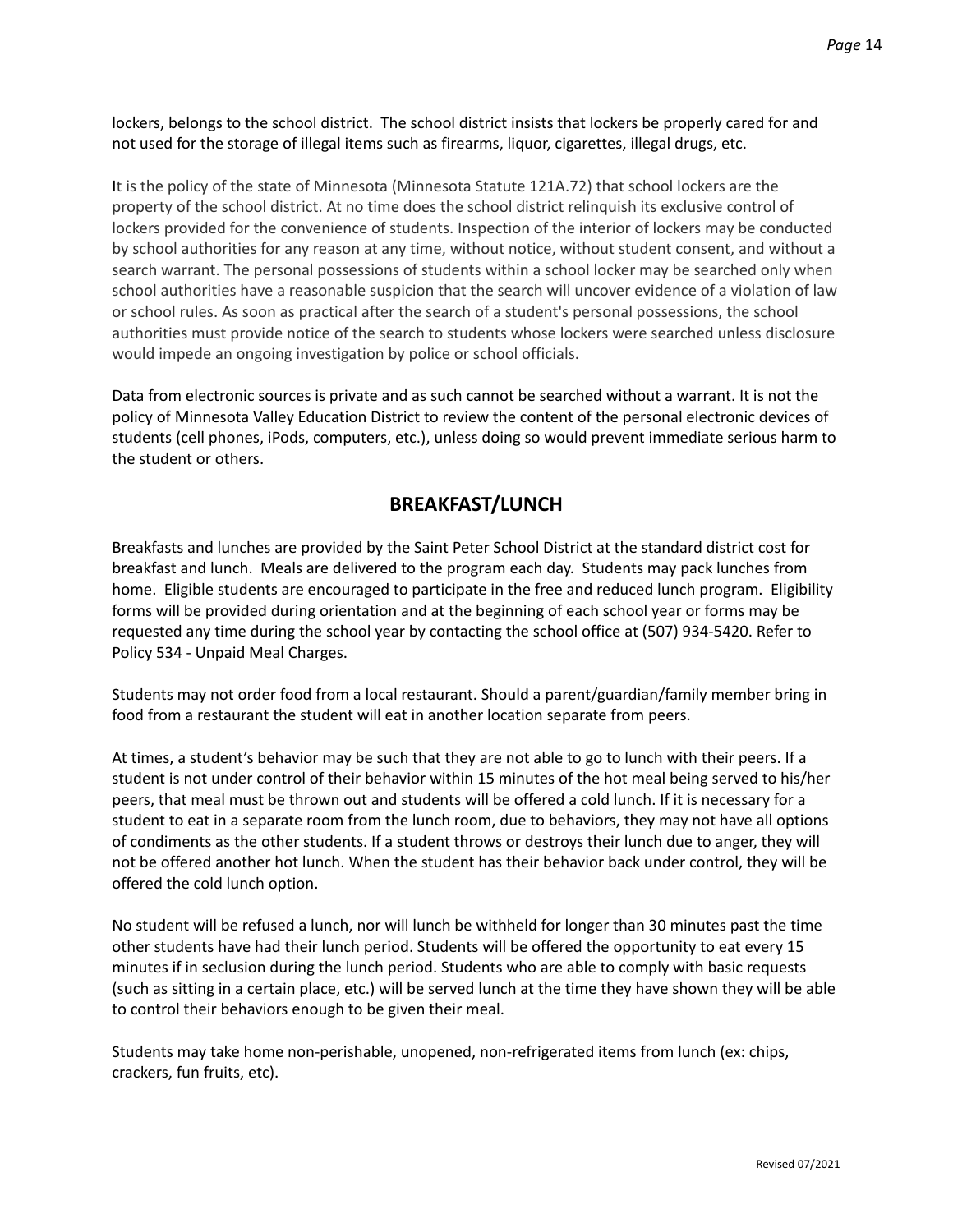# <span id="page-15-0"></span>**Closed Containers**

Students will only be allowed to bring factory sealed containers of drinks to school (such as waters, pop, juices). Any open containers must be disposed of before entering the building.

## **HEALTH SERVICES**

<span id="page-15-1"></span>MVED contracts with Nicollet County Public Health to provide Registered Nursing oversight for its Health Services. It is the policy of Health Services to assist in removing health barriers to learning. As such, Individualized Health Plans will be developed for those students as needed. Vision and Hearing screenings will be conducted during the fall of each school year. Because of the limited nature of the contract, however, parents requesting nursing consultation or referral should contact the principal.

## <span id="page-15-2"></span>**Prescription Medications**

Parents must personally transport prescribed medications for their student to school or send medication with another trusted adult. **All medication must be turned in to staff in the prescribed bottle with the appropriate label.** Parents are required to sign an authorization form to permit staff to dispense the medication. The prescribing physician will also need to sign this form. Staff and parents will discuss the daily medication schedule during intake. Staff will notify parents when a five day supply of medication remains in order to provide reasonable time to obtain a refill.

## <span id="page-15-3"></span>**Non-prescription Medications**

Non-prescription medications such as Tylenol or Advil can be made available for student's use at school if the parent provides an original, unopened bottle, labeled with the student's name, written permission and reason for use. These medications should be available at school only when they are beneficial to the student's educational process and success; all other medications should be administered at home.

## <span id="page-15-4"></span>**Illness / Emergencies**

If a student becomes ill during the school day, the student's temperature will be taken. If the student's temperature is greater than 99.5 degrees and/or if they display symptoms of illness, a parent/guardian may be called and asked to pick up the student from school **immediately**. Students may be separated from peers in an alternate location until parent/guardian arrives. MVED staff are not trained healthcare professionals, and as such, do not diagnose illnesses and/or injuries. The parent/guardian has responsibility to let staff know of any health condition that could impact the student during the school day such as diabetes, seizures, asthma, heart conditions or a history of concussions. In the event of a more emergent situation, the student may be taken to one of the local clinics or 911 may be called to transport her/him to the hospital. MVED will not incur any medical costs or liabilities as a result.

## <span id="page-15-5"></span>**Epinephrine Injectors**

MVED does not supply Epinephrine Injectors (Epi Pens), nor is it the school's policy to dispense Epinephrine without a prescription. If your student has a known allergy that could result in anaphylactic shock, it is your responsibility to supply the school with an Epi Pen and sufficient information regarding your child's allergy. If a student appears to be having a severe reaction and is not diagnosed or does not have appropriate medication, the school will call 911 and allow trained medical personnel to make the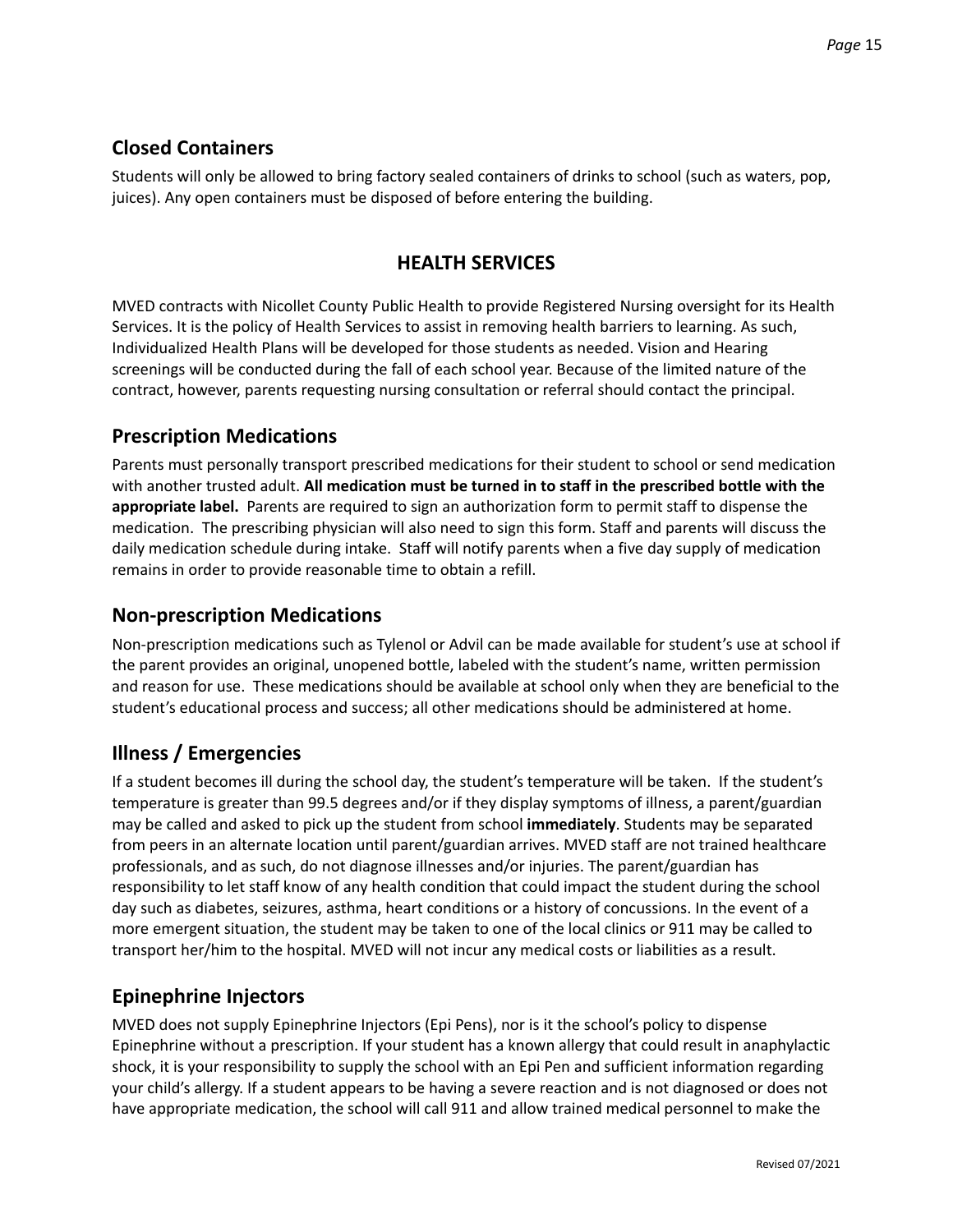decision to administer Epinephrine or other medications as needed. MVED will not incur any medical costs or liabilities as a result.

## <span id="page-16-0"></span>**Medical Excuses for Physical Activity**

A signed note from a physician is required for a student to be excused from physical education activities for medical reasons. The signed note must identify the injury/illness and indicate the length of time for the excused absence.

## <span id="page-16-1"></span>**Emergency Information and Treatment Consent**

In the event of an emergency, your child will be taken to the closest emergency facility for medical or dental needs. If you have a preference for a specific emergency care provider, please notify the MVED office so that it can be kept on file. MVED will not incur any medical costs or liabilities as a result.

# **PROACTIVE APPROACHES**

# <span id="page-16-3"></span><span id="page-16-2"></span>**PRIDE (Personal Accountability, Respect, Independence, Determination, Empathy)**

MVS and MRS staff work to teach and reinforce PRIDE throughout the school day to promote positive choices.

## <span id="page-16-4"></span>**Positive Behavioral Interventions and Supports (PBIS)**

Minnesota Valley School uses PBIS to improve student behaviors. It is used with all students across all environments in school (classroom, lunchroom, restroom, all school grounds) to help schools to create effective learning environments.

#### **MVS chooses to use PBIS to:**

- Identify and teach expected student behaviors.
- Find ways to reinforce and reward those behaviors.
- Enforce consistent meaningful consequences when violations occur.
- To meet the behavioral needs of students in a school and find proactive approaches to address student behaviors.

#### **PBIS consists of three steps:**

- Step 1: Identify and Teach Expected Behavior
	- Identify expectations across all environments, particularly those areas where data supports there are improvements needed.
	- Provide examples of what behaviors are expected, including for the cafeteria, bus, and social areas such as the gym or playground/ball field.
	- Post the expectations throughout the building.

#### Step 2: Positively Reinforce and Reward Expected Behaviors

When students meet school-wide expectations, school staff will note their success with positive reinforcement. All staff (principal, teachers, mental health practitioners, social workers, paraprofessionals, and office staff) use the system.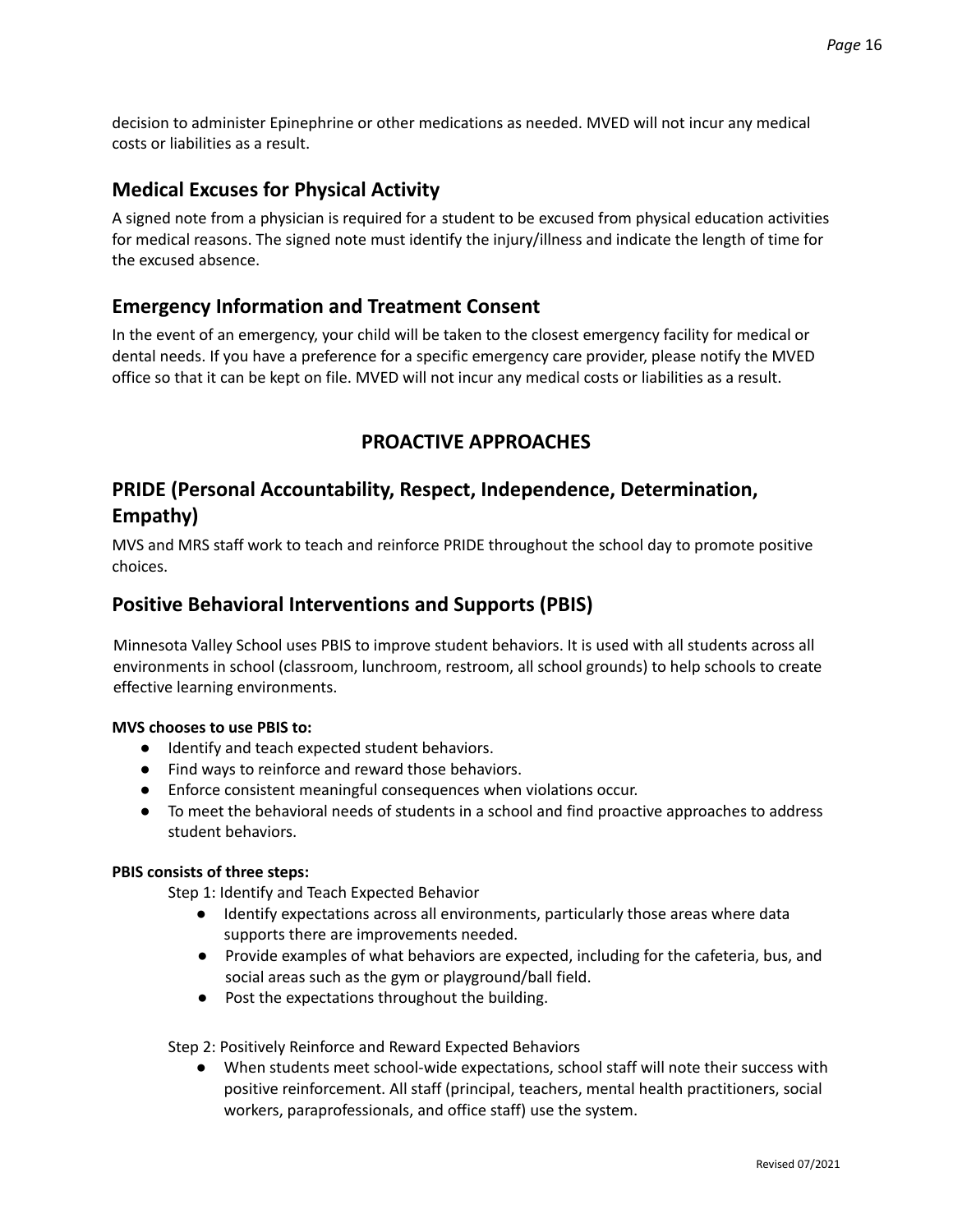- This might include:
	- Praise
	- PRIDE slips
	- School wide celebrations
	- Individual classroom incentives.

Step 3: Strategies to Implement Meaningful Progress Towards Success

- In addition to teaching and rewarding positive behaviors, the school individualizes consistent approaches to addressing behavior concerns.
	- Strategies may consist of:
		- Reteaching
		- Social skill training
		- Processing (verbal or written)
		- Restorative practice
		- Individual counseling with social workers
		- Contact with parents
		- Behavior reports sent home
		- Conference with the principal

#### <span id="page-17-0"></span>**Restorative Practices**

MVS also uses Restorative Practices to allow students and staff to positively interact with one another when a relationship has been strained. The process is inclusive, builds fair process into decision-making practices, and facilitates students learning to address the impact of their actions through an approach that allows for true accountability, skill building, cooperation, and mutual understanding.

Through restorative practices, students and staff:

- 1. have an opportunity to be heard
- 2. understand the greater impact of one's actions
- 3. learn to take responsibility
- 4. repair the harm one's actions may have caused
- 5. recognize one's role in maintaining a safe school environment
- 6. build upon and expand on personal relationships in the school community
- 7. recognize one's role as a positive contributing member of the school community.

## **STUDENT BEHAVIOR**

## <span id="page-17-2"></span><span id="page-17-1"></span>**Discipline Policy (Policy 506)**

Expectations and limits are provided to students to allow for optimal learning in a safe and positive school environment. When students severely disrupt the learning of others, disciplinary actions may be taken. Each disciplinary situation will be handled with the best interests of the student(s) involved and the school as a whole. Refer to the district's Discipline Policy for more information.

- 1. Disciplinary Actions may include but are not limited to:
	- a. Student conference with teacher, principal, counselor, or other school district personnel, and verbal warning;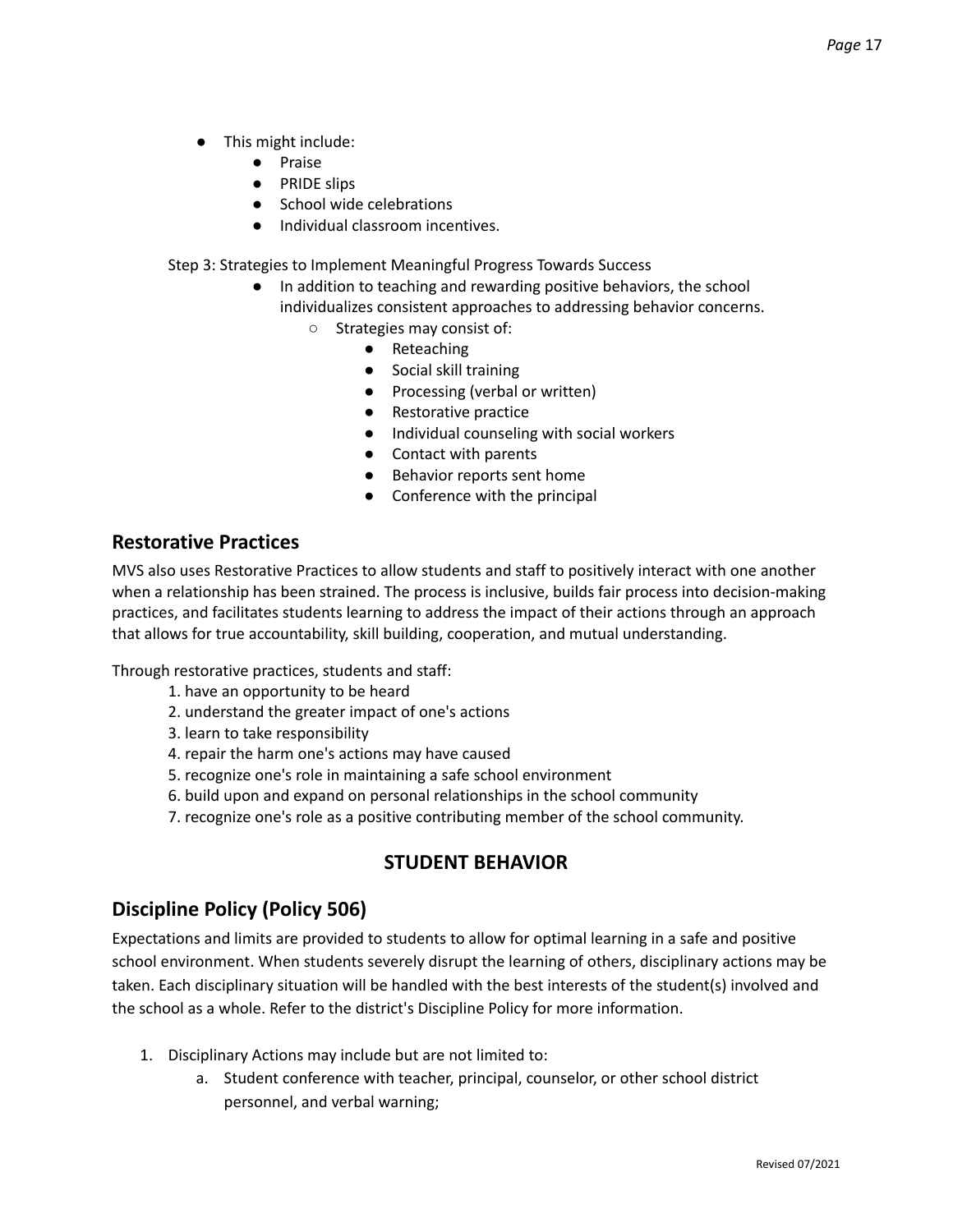- b. Confiscation by school district personnel and/or by law enforcement of any item, article, object, or thing, prohibited by, or used in the violation of, any school district policy, rule, regulation, procedure, or state or federal law. If confiscated by the school district, the confiscated item, article, object, or thing will be released only to the parent/guardian following the completion of any investigation or disciplinary action instituted or taken related to the violation.
- c. Parent contact;
- d. Parent conference;
- e. Removal from class;
- f. In-school suspension;
- g. Loss of school privileges;
- h. In-school monitoring or revised class schedule;
- i. Referral to in-school support services;
- j. Financial restitution;
- k. Other disciplinary action as deemed appropriate by the school district.
- 2. Actions subject to discipline will include but are not limited to:
	- a. Attendance concerns Absenteeism, truancy, tardiness, skipping classes, being out of the classroom without permission, and leaving school without permission.
	- b. Disorderly conduct Conduct that causes anger, alarm, or disturbance or provokes an assault or breach of the peace.
	- c. Threat Communicates a dangerous or hazardous situation towards others or school.
	- d. Harassment and Bullying Behavior that demeans, humiliates or embarrasses a person.
	- e. Dangerous and harmful substances including but not limited to drugs, alcohol, tobacco, and vaping.
	- f. Weapons any device designed to threaten or harm others such as, but not limited to, guns, knives, clubs, explosives, or chains.
	- g. Physical assault An act that intentionally inflicts or attempts to inflict bodily harm.
	- h. Verbal assault An act that is abusive, threatening, profane, or obscene language either written or verbal.
	- i. Vandalism Damage or destruction of school or personal property.

#### **In-School Suspension Expectations**

*In-School Suspension* allows you the opportunity to continue your academic studies. At the same time, you will be able to form a plan for improving your behavior at school. You will be expected to earn your way back into the regular classroom by meeting the following requirements:

#### Students

- 1. The student must report to the designated area immediately upon entering school.
- 2. Must remain in the ISS room unless escorted by staff.
- 3. Complete all work assigned.
- 4. Engage only with staff.
- 5. Bathroom breaks will be offered by staff throughout the day.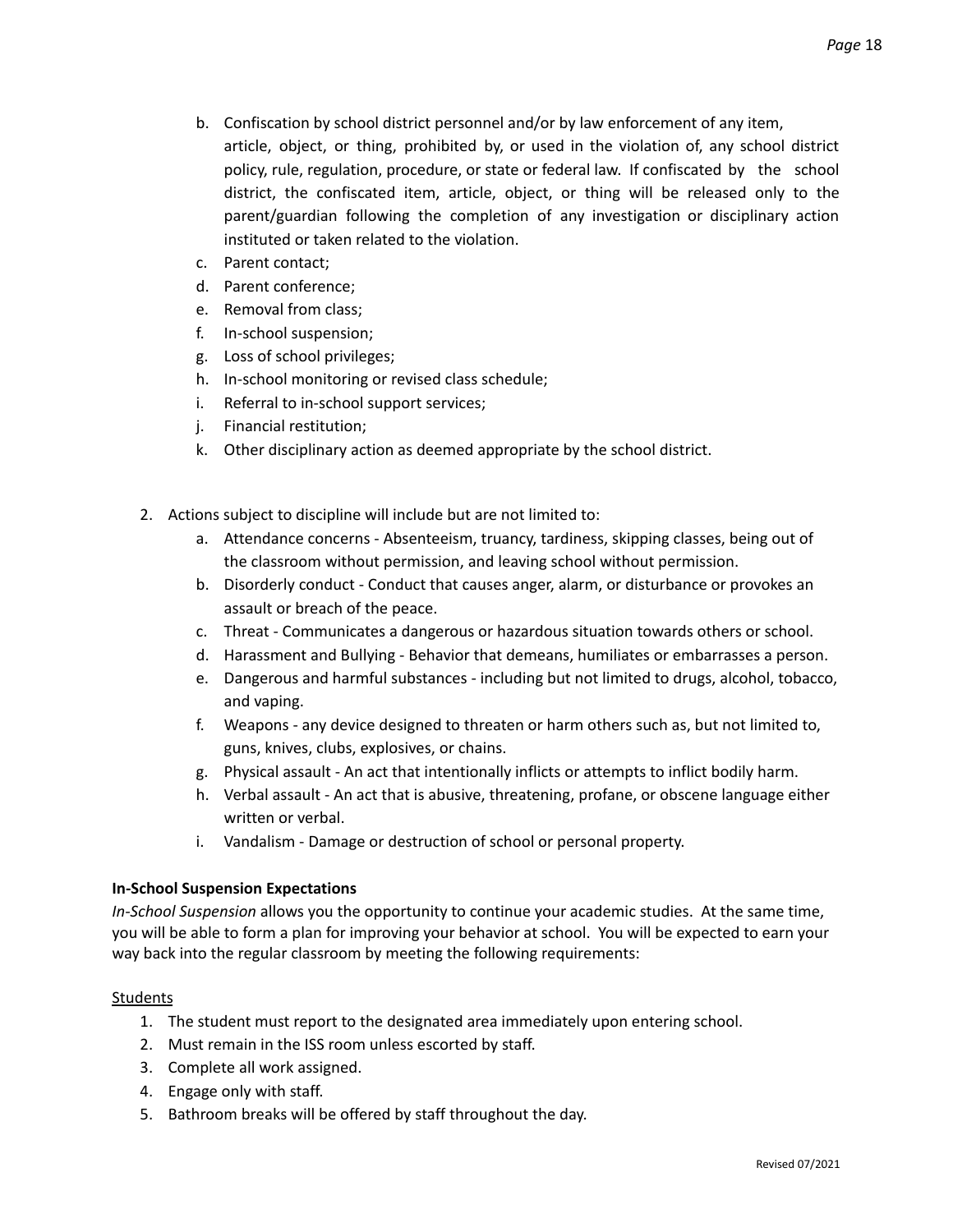- 6. Locker use is permitted with staff supervision only.
- 7. Electronic devices will be handed to staff immediately upon entering the school. Devices will be given to students upon leaving for the day.
- 8. Lunch will be brought to the room.
- 9. Sleeping is considered as absent from ISS and will need to be made up.
- 10. Students absent on the day of their scheduled ISS will serve the ISS on the day they return.

## <span id="page-19-0"></span>**Dress Code**

Students may not wear articles of clothing that may be offensive to others or deemed disruptive to the learning environment. Teachers and school staff will make the determination in regard to clothing causing a disruption or distraction.

Dress code violations include, but are not limited to, revealing or suggestive articles of clothing; sunglasses, bandanas, jewelry and/or accessories, and clothing which promotes the use of chemicals, alcohol, tobacco, communicates sexually suggestive or profane statements, or promotes violence/harassment. Clothing that displays hate symbols or is deemed to be gang related will not be allowed. Other examples of clothes that may be inappropriate include bare-midriffs, spaghetti straps, clothing exposing undergarments, etc. Students may not wear clothes that are see-through or fish-net.

Students who wear clothing that violates the dress code may be requested to turn their shirt inside out, replace clothing, or wear clothing provided by the school over the inappropriate clothes. Students who do not comply with the dress code may be sent home.

## **Coats**

Winter coats or jackets must be kept in lockers throughout the school day. Students are allowed to wear sweatshirts in the classrooms in case of temperature changes. Students are encouraged to keep a sweatshirt at school.

## <span id="page-19-1"></span>**Inappropriate Student Contact**

Inappropriate student contact is not allowed. Inappropriate contact includes, but is not limited to, kissing, hugging, back rubs, and other physical contact. Students involved in inappropriate contact will receive one warning and then if behavior continues, will be subject to disciplinary action. Students are also subject to disciplinary action for horseplay or any contact with peers that is unwanted or disruptive to others.

## <span id="page-19-2"></span>**Accidents/Injuries**

If a student is injured or sees another student injured at school or while being transported to school, the accident should be reported immediately to a staff member. It is very important that accidents are reported as soon as possible. Parents will be notified when their child is involved in an accident at school or while being transported to school.

## <span id="page-19-3"></span>**Bullying/Hazing/Harassment**

All students and staff at MVED have the right to be treated with respect and to feel safe. MVED will maintain an environment that is free from bullying, hazing, and/or discrimination. Refer to Policies 514 and 526.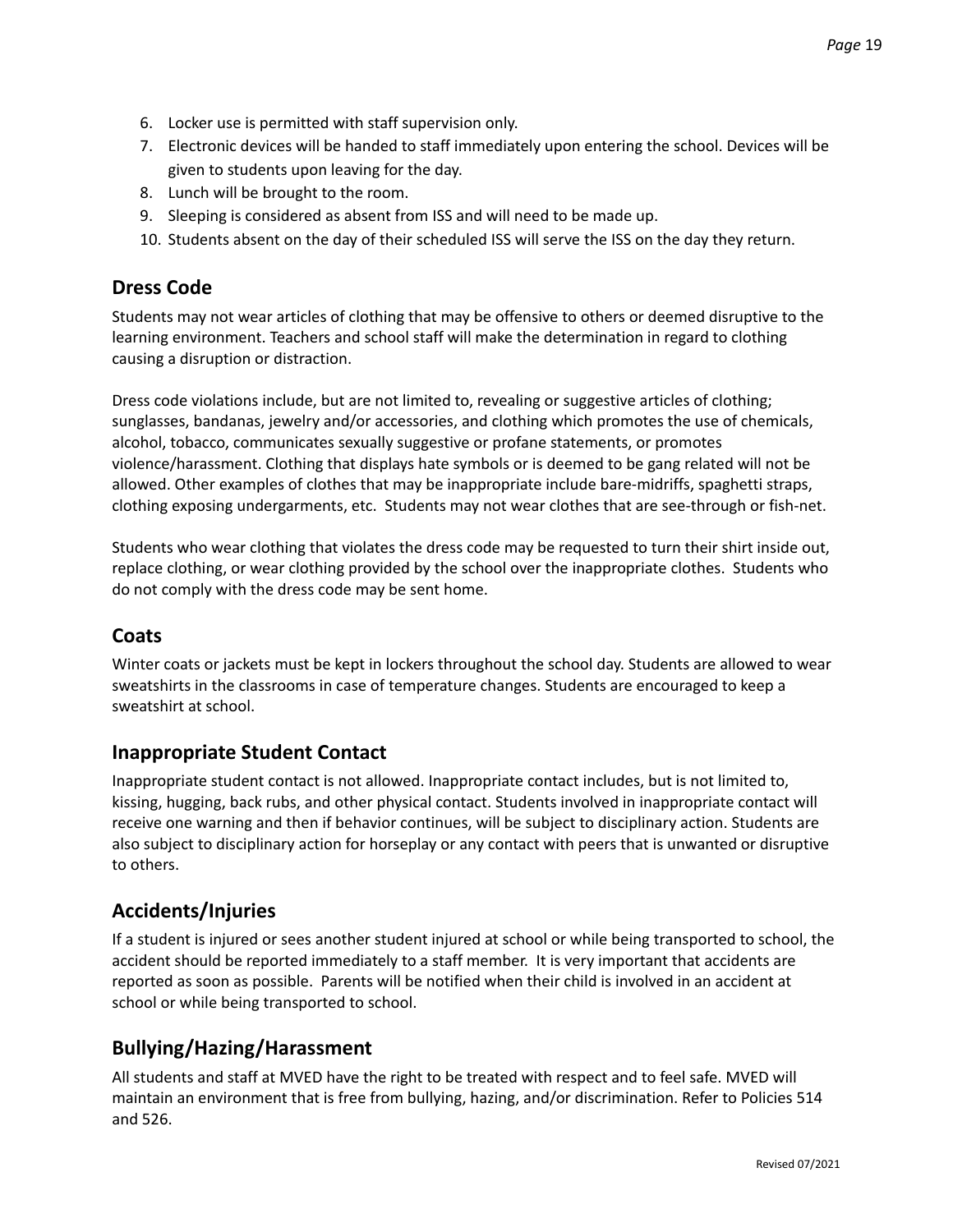#### **Definitions:**

Bully: seek to harm, intimidate, or coerce (someone perceived as vulnerable).

Harassment: aggressive pressure or intimidation

Hazing: the imposition of strenuous, often humiliating, tasks as part of a program or rigorous physical training and initiation

All reports of harassment will be taken seriously and actions will be taken appropriate to the report. Students and adults alike are expected to follow the guidelines that prohibit harassment.

Harassment based upon anyone's personal differences will not be tolerated. People have a right to be free from harassment based upon:

- 1. Actual or perceived race, ethnicity, color, creed, national origin or immigration status.
- 2. Sex, gender or sexual identity and expression or orientation
- 3. Age
- 4. Religion
- 5. Language
- 6. Disability or academic status related to student performance
- 7. Social, economic or family background
- 8. Status with regard to public assistance
- 9. Marital status or familial status
- 10. Political practices
- 11. Physical appearance

Harassment can include, but is not limited to:

- 1. Conduct that causes physical harm to a student or a student's property
- 2. Reasonable fear of harm to a person or property
- 3. Behavior that violates a student's reasonable expectation of privacy, defames a student or constitutes intentional infliction of emotional distress against a student

Forms of harassment can include, but are not limited to:

- 1. "Cyberbullying"- bullying using technology or other electronic communication (computer, cell phone or other electronic device)
- 2. Name calling, jokes or rumors
- 3. Graffiti, drawing, notes, offensive posters or book covers
- 4. Unwelcome touching of a person and/or their clothing

If you feel you have been harassed, bullied, intimidated or discriminated against, you should make reports in the following order:

- 1. Classroom staff: Teacher, Social Worker, Mental Health Practitioner or Paraprofessional
- 2. Principal: Tamara Engel 507-934-5420 Ext. 1253
- 3. MVED Harassment Officer: Melissa Wagner 507-934-5420 Ext. 1236

All reports of harassment are forwarded to the MVED Harassment Officer.

*(See Additional Information for more information on MVED's Harassment Policy)*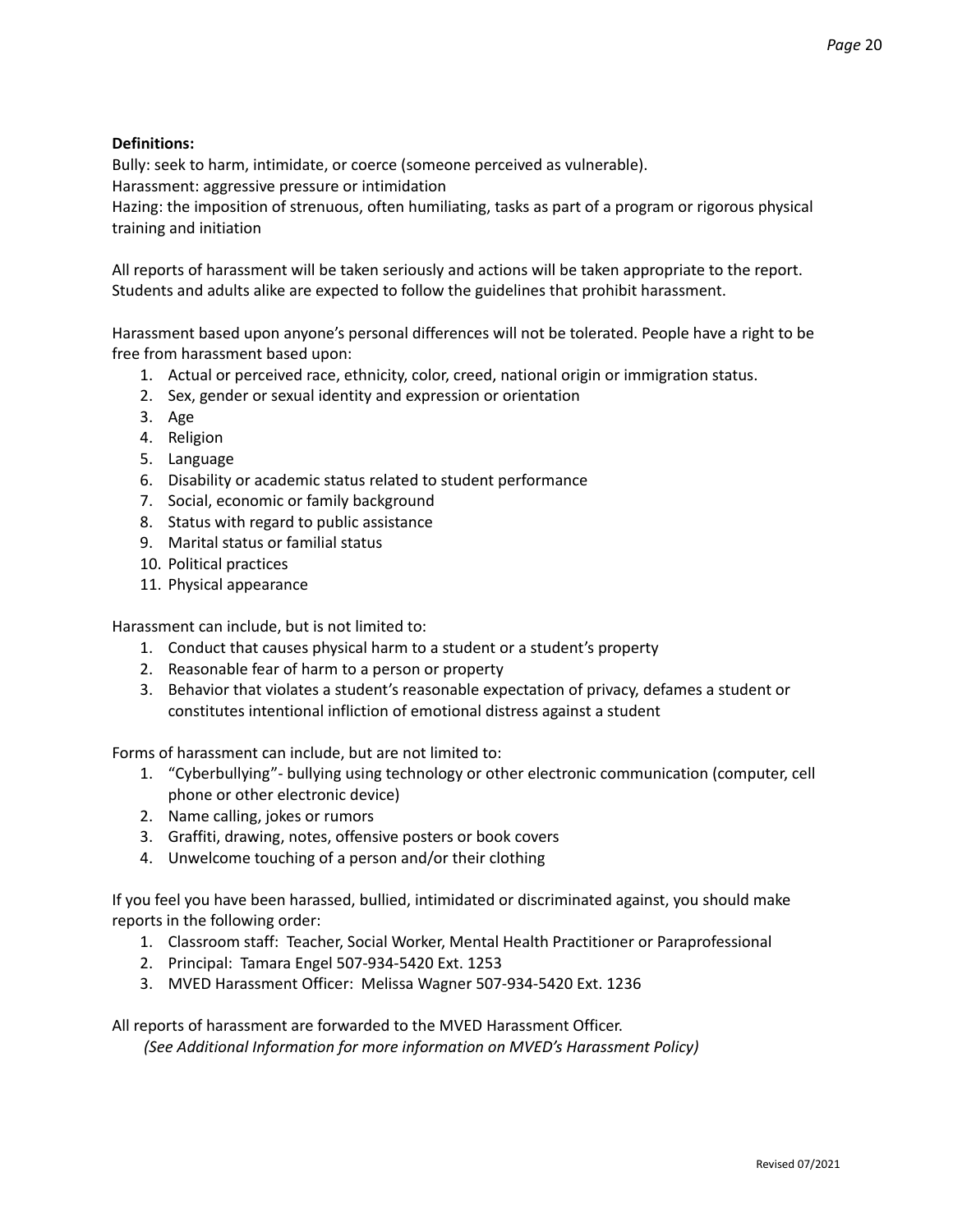# <span id="page-21-0"></span>**Chemical/Tobacco Use**

The MVED building and campus are smoke-free for all staff, students and visitors. Students attending school while under the influence of alcohol or other chemicals, or who possess chemicals in the building, will be subject to the school district's discipline procedures and law enforcement will be called.

## <span id="page-21-1"></span>**Legal Offenses**

Any incident that is considered illegal will be reported immediately to the appropriate authorities. Students who are receiving probation services will also have the offense reported to their probation officer.

## <span id="page-21-2"></span>**Disorderly Conduct**

If a student's behavior becomes unmanageable and other interventions have been unsuccessful, the School Resource Officer or St. Peter Police may be called to come to school. Students who violate others' rights to an education with unmanageable conduct may be referred for charges.

## <span id="page-21-3"></span>**Physical Assault**

Staff will notify police, court services, social services and home school if a student is assaultive. Assault charges may be filed by staff. The student may be released from school immediately. A re-entry meeting with the social worker, probation and parents may be scheduled before the student may return to school. Due process will be followed.

## <span id="page-21-4"></span>**Property Damage**

Staff discretion will be used regarding property being misused, damaged, amount of damage, etc. Parents will be notified of property damage and monetary restitution, if required. The student may be required to perform community service work to the program to compensate for the damage. A processing meeting will be held with the student and staff. Charges for property destruction may be filed with law enforcement.

## <span id="page-21-5"></span>**Controlled Substances**

Students found to be in possession of or using a controlled substance (including, but not limited to, tobacco, alcohol, prescription and non-prescription drugs), the substance will be confiscated and law enforcement will be contacted. Due process will be followed.

## <span id="page-21-6"></span>**Weapons**

If a weapon is brought to school, it will be immediately confiscated from the student. This includes toys which represent weapons. Any type of weapon or instrument of physical violence will be reported to police, parents, probation, home school, and social services. Due process will be followed.

## <span id="page-21-7"></span>**Use of Restrictive Procedures**

Minnesota Valley Education District (MVED) is committed to providing for the care, welfare, safety and security of both the students they serve and for the staff and all others who are a part of our programming. This is done through the promotion of positive approaches for behavioral interventions for all students, watching for early warning signs of distress and implementing strategies for early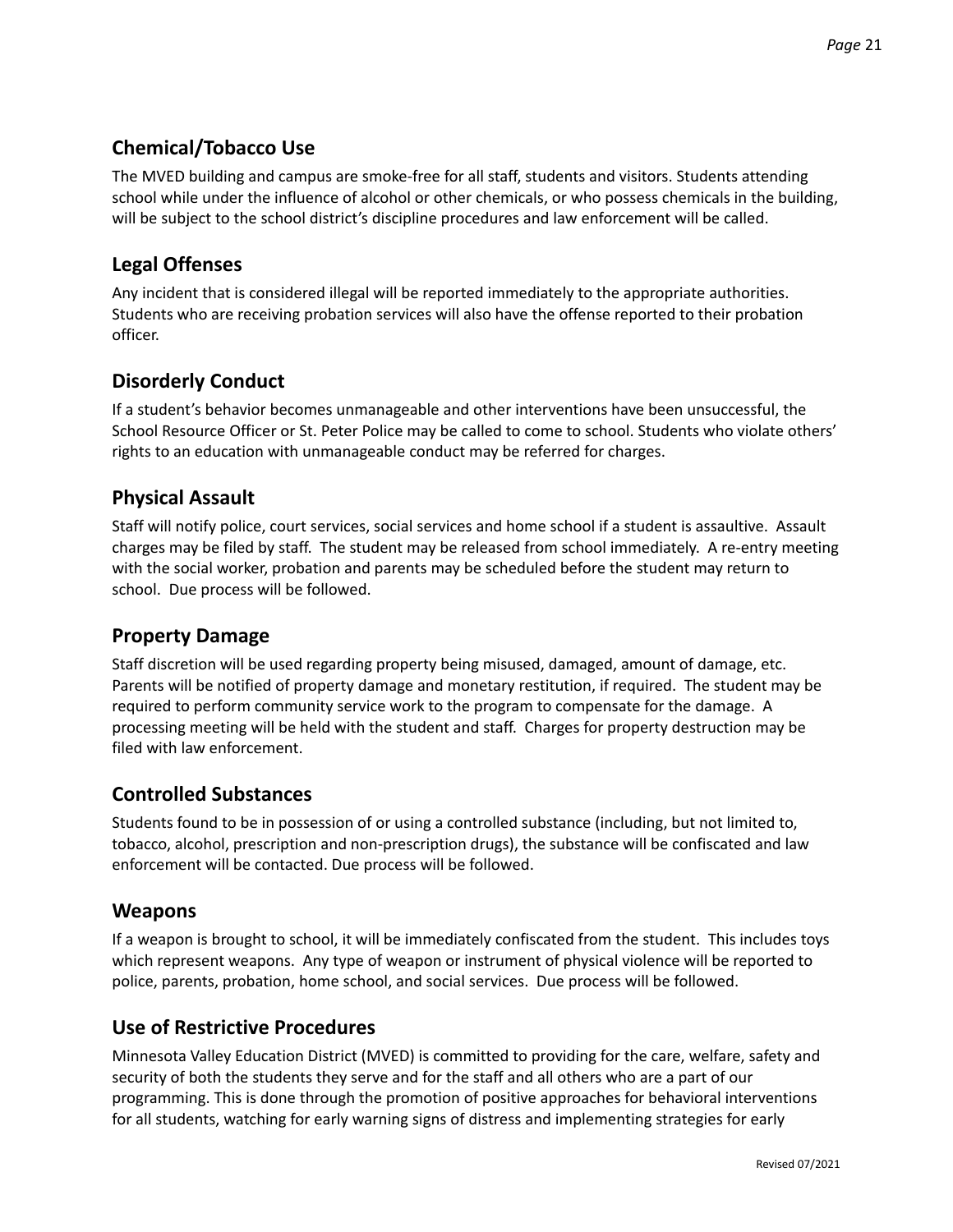intervention and de-escalation to attempt to interrupt behaviors before individuals become a danger to themselves or others.

MVED staff are trained to identify levels of behavior in individuals in crisis and to respond with appropriate approaches to meet their needs at each level following the *Nonviolent Crisis Intervention* model. Restrictive procedures are only used in an emergency situation by MVED staff and as a last resort when staff have determined that an individual is a danger to themselves or others and that the risks of implementing restrictive procedures are less than the danger the individual presents. The use of restrictive procedures may include the use of physical holding and/or the use of seclusion. MVED will adhere to the standards and requirements of Minnesota Statutes *125A.094 Restrictive Procedures for Children with Disabilities.*

(A copy of MVED's full policy and procedures regarding the use of Restraint and Seclusion is available on *the MVED website at www.mnved.org)*

# **RESIDENT SCHOOL DISTRICTS**

<span id="page-22-0"></span>Students are referred to MVS or MRS from their resident school districts. The student's resident school district continues to be a part of a student's IEP team. All grades and progress are reported back to the home school. A student who successfully completes their home school's graduation requirements may graduate from their home school and receive a diploma from that school. MVED is not a diploma awarding school; diplomas will be provided by the resident district.

## <span id="page-22-1"></span>**Co-curricular Activities**

Students wishing to participate in co-curricular activities in their home school are encouraged to do so. Staff will assist the student's home school in making arrangements for participation and transportation. Students are required to follow all rules, regulations, policies, and procedures at their home school while participating in any co-curricular activity.

## <span id="page-22-2"></span>**Transitioning/Mainstream Classes**

The goal for all learners is to provide them with the skills necessary to reduce their need for Setting III or IV services and to encourage and support them to return to a less restrictive educational setting. Students are encouraged to return to a less restrictive setting, usually their home school district, when and if their behavior has improved to the point where they will be able to be successful in that setting. This progress is often referred to as transitioning.

When transitioning, students are encouraged to take as many classes as they are able. For some students this is a step toward total reintegration into a mainstream school and for others, this may involve participating on a part time basis in classes and/or activities.

MRS students whose home district isn't St. Peter Schools may take up to two (2) classes a semester in the St. Peter's School District. Once a student is able to transition for more than two (2) classes then the student will need to start transitioning back to their resident district.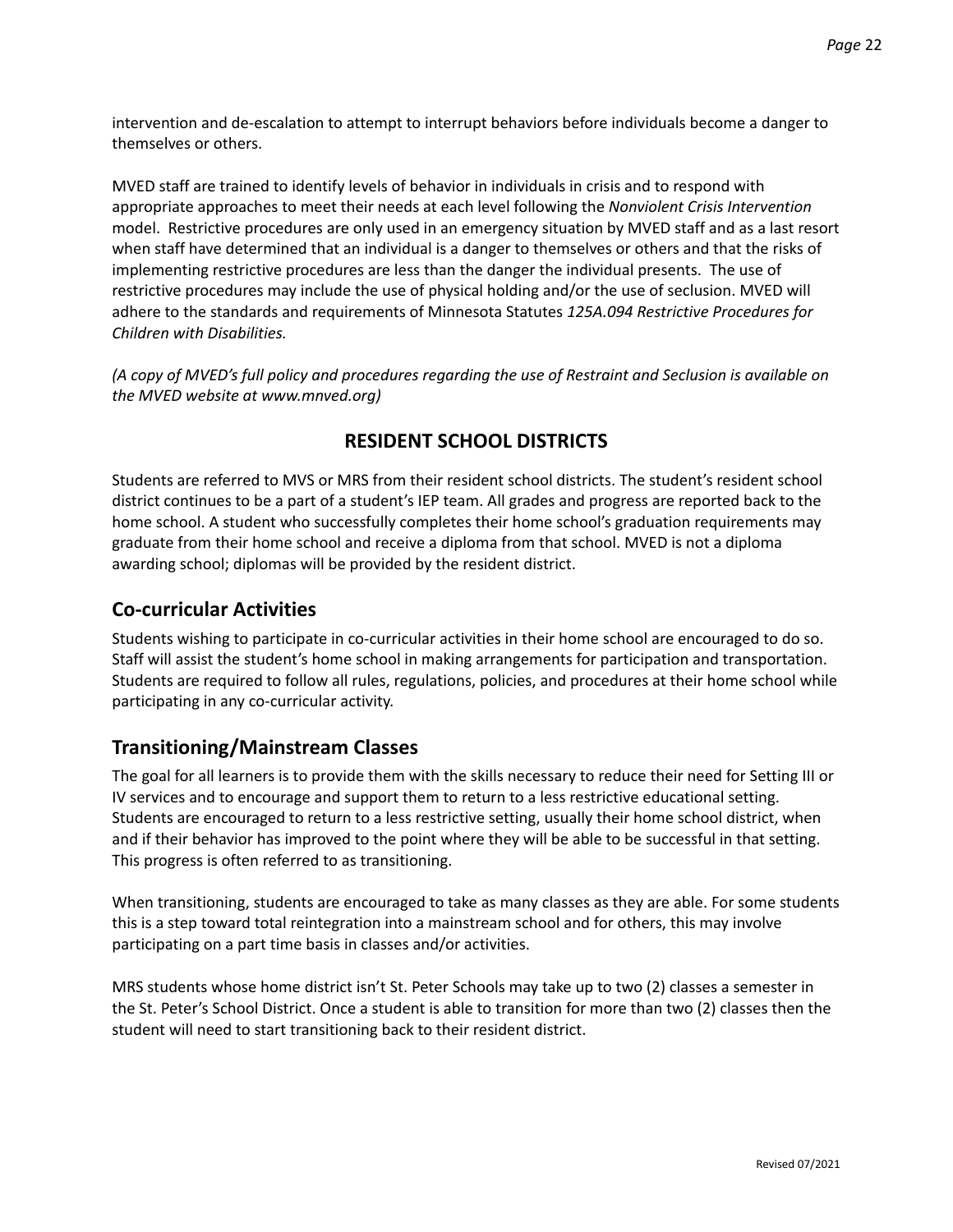#### **Transition Guidelines**

Academic and Behavioral Guidelines for Transitioning to a Less Restrictive School Setting:

Prior to earning the right to work and/or transition, students need to demonstrate a basic skill level, both academically and behaviorally. The student's IEP team will determine the specific details regarding a student's transition to a less restrictive school setting. The following are standard guidelines that students should be able to demonstrate prior to being recommended for an IEP team meeting to approve work for credit and/or transition to a less restrictive academic setting.

- 1. 80% behavioral average (weekly) in all classes for a minimum of eight consecutive weeks.
- 2. Passing all classes and groups that are credit generating.
- 3. An IEP Team meeting, including representation from the home school district is required prior to students transitioning to a less restrictive school setting.
- 4. No major behaviors during those eight consecutive weeks.

In order to *continue* transition courses, students must be able to:

- 1. Maintain an 80% weekly behavioral average in all classes. If the student's behavioral average falls below 80%, they may continue in transition as long as their monthly average is still 80% or higher. If a student's weekly behavioral average is less than 50% in any one class an IEP meeting may be called to determine if the student can continue with transition. If a student's monthly behavior average in any class falls below 80% they may lose transition privileges until they can demonstrate eight weeks of 80% again.
- 2. Continue to pass all classes. If a student is failing any classes at mid-term, an IEP meeting may be called to determine if they can continue their transition to a less restrictive setting.
- 3. Act appropriately on the bus without any major behavioral referrals.

## <span id="page-23-0"></span>**Trespassing**

Students enrolled at MVS or MRS are not considered students at their home schools unless they have a legitimate reason to be there. They are eligible to participate in extracurricular activities and/or take classes at their home school, but no student shall enter the premises without purpose and prior authorization by the building principal. Any unsupervised student who has not registered at the office as a visitor may be charged with trespassing. In addition, if a student leaves the school grounds without permission they may be unable to return until the following day or it may be considered trespassing.

## **OUTSIDE AGENCIES**

<span id="page-23-1"></span>MVED partners with many additional agencies in order to provide the most comprehensive and motivating program it can for its students. This includes using the resources and expertise of others not directly affiliated with MVED or the home school district.

During the school year, classes may work with volunteer tutors and/or outside providers for learning experiences, such as ProjectGem. All volunteers and staff working with these programs undergo a background check and/or are always working under the direct supervision of MVED staff.

Problems often isolate us and make it hard to find options, possibilities and connections in our lives. You may be asked, with your full approval and understanding, to sign release forms to allow us to collaborate with key family members, county case managers, probation officers, and other involved professionals from previous or current involvement. Any requested information (assessments, reports, diagnosis etc.)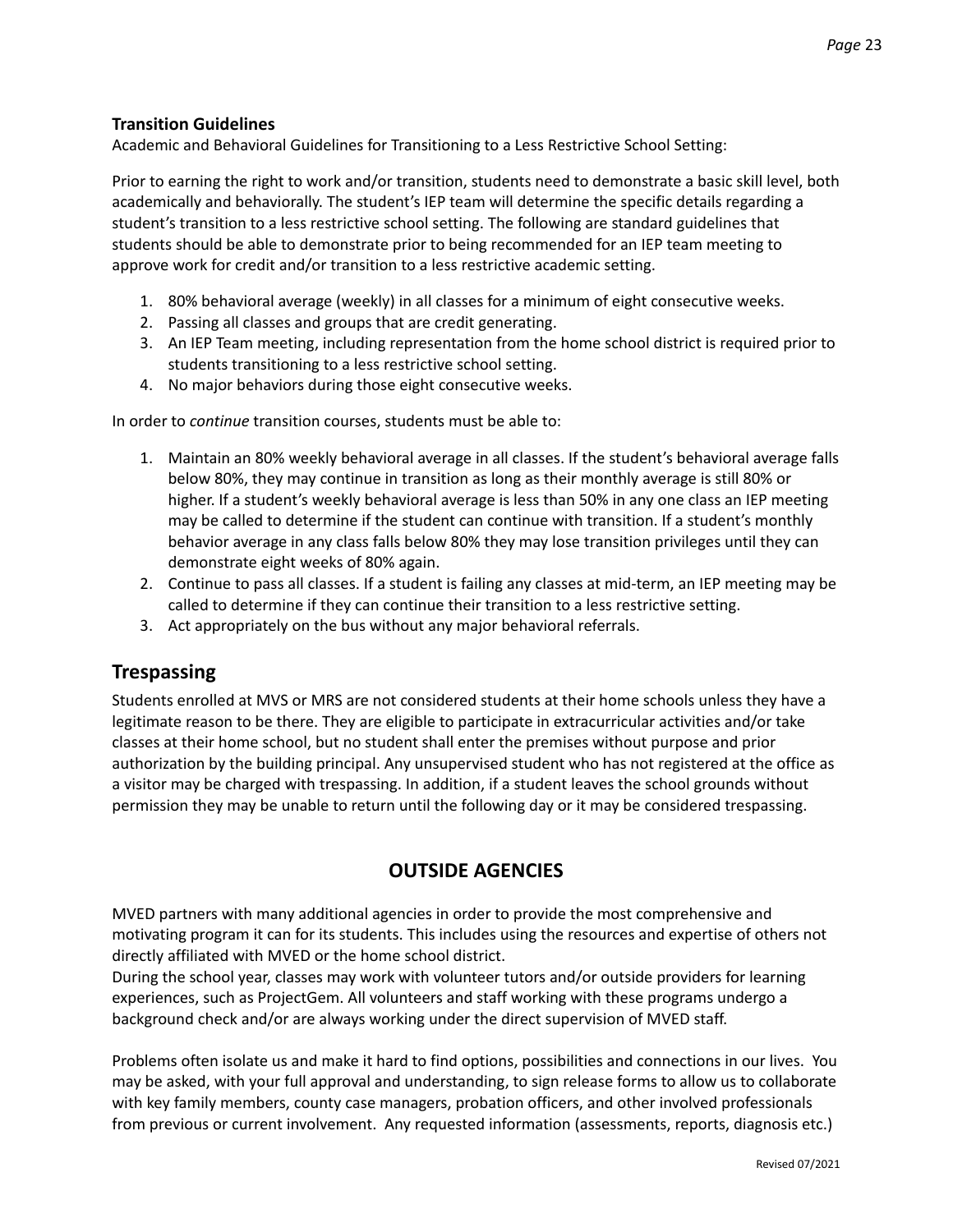will require a signed release. MVED strives to collaborate in a sensitive, respectful, ethical, legal and creative way.

Other individuals who may have a close working relationship with the student and/or family are also encouraged to be a part of a student's IEP team and to help monitor student progress and behavior. These individuals may include, but are not limited to: County Children's Mental Health Case Management, Probation, Guardian ad Litem's, Individual or Family Therapists and Skills Workers from outside agencies. Prior to releasing information regarding a student, parental approval in the form of a signed Release of Information will be sought (or court order, if appropriate).

In addition, Minnesota Valley Education District receives a block grant from Blue Earth, Nicollet and Le Sueur Counties to provide mental health services to the students at MVS.

## **VISITING GUIDELINES**

<span id="page-24-0"></span>The school board encourages interest on the part of parents and community members in school programs and student activities. The school board welcomes visits to school buildings and school property by parents and community members provided the visits are consistent with the health, education and safety of students and employees and are conducted within the procedures and requirements established by the school district.

The school board reaffirms its position on the importance of maintaining a school environment that is safe for students and employees and free of activity that may be disruptive to the student learning process or employee working environment.

- 1. All visitors entering the building are to first report to the main office.
- 2. All unannounced visitors in the building must first report to the office. Failure to report could result in a visitor being directed to leave the building. Further unauthorized presence in the building could result in the filing of TRESPASS CHARGES with the proper legal authorities.
- 3. Please note that special education students and their parents have their legal right to privacy. Therefore, information about other students in the program cannot be shared with anyone outside the program.

## **ADDITIONAL INFORMATION**

## <span id="page-24-2"></span><span id="page-24-1"></span>**Emergency Procedures**

MVED operates only during limited hours that do not include weekends, overnights or holidays. If you experience a mental health emergency, please call 911 and/or go to a nearby hospital emergency room.

MVED staff will assess a student's mental health, and if the staff deems that a student is not safe, appropriate steps will be taken to ensure their safety. This may include contacting law enforcement, healthcare providers, team members, and/or parents.

MVED staff do not monitor their email accounts continuously; therefore do not rely on email messages to communicate emergencies.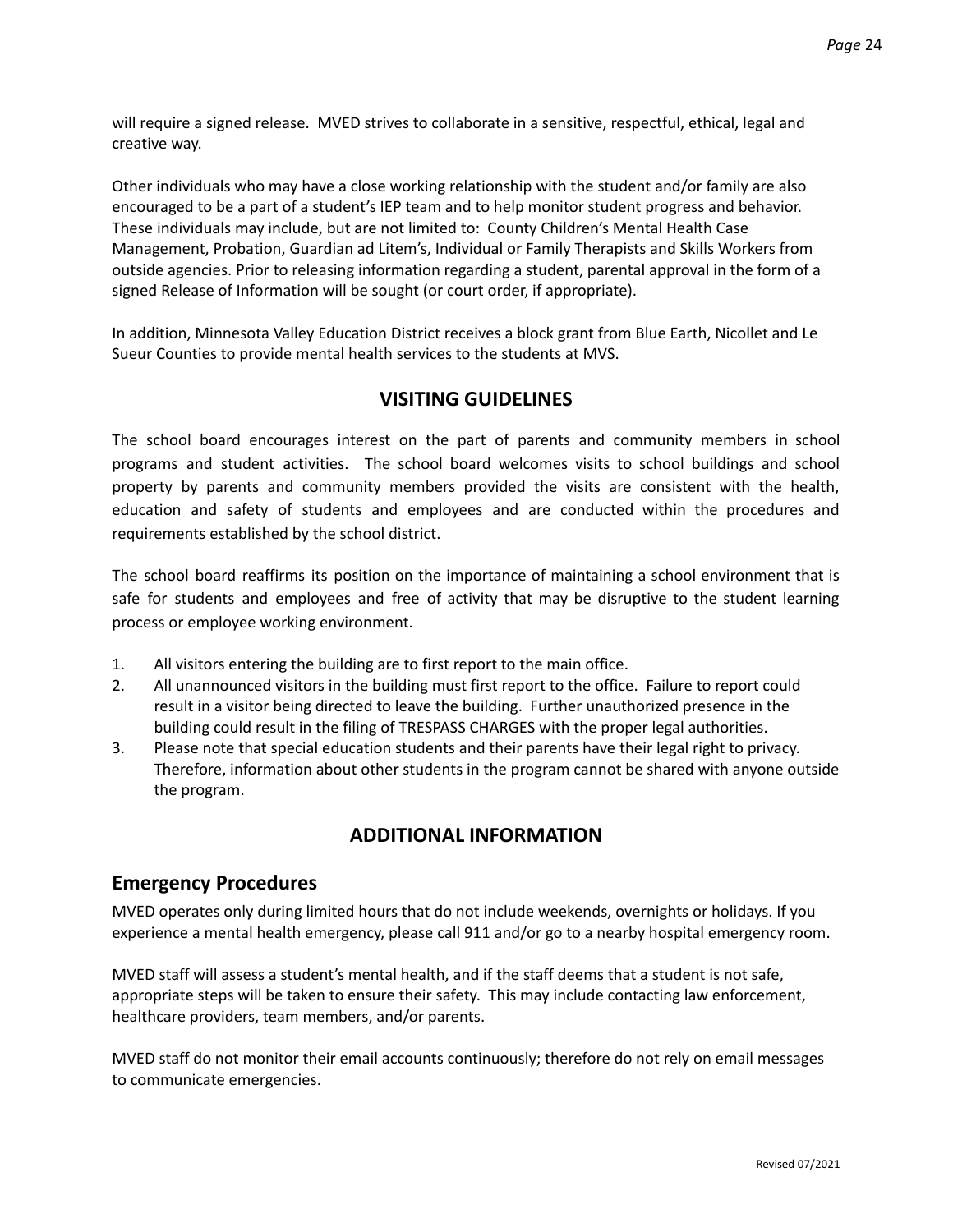# <span id="page-25-0"></span>**Contacting Students During the School day**

Parents are welcome to relay telephone messages to students by contacting program staff rather than contacting their child on a cell phone.

#### <span id="page-25-1"></span>**Incentives**

Incentives may be used as a part of student programming at MVED. This could include the ability to acquire privileges and/or rewards for good behavior based upon each student's individual goals and planning.

## <span id="page-25-2"></span>**Video Recording of Students**

Staff may occasionally video record students for the purposes of data collection, documentation of progress, consultation with other specialists or to provide behavioral feedback to the student and their team members. The video recording will only be used for the purposes listed above and would never be distributed to other agencies without written consent of the parent/guardian.

## <span id="page-25-3"></span>**Electronic Information/Internet Use by Students**

MVS/MRS attempts to provide our students with the understanding and skills necessary to use electronic information resources (including the Internet and electronic mail systems) in ways appropriate to their individual educational needs.

If a student is found to be using electronic information sources inappropriately, they may be prohibited from use for a period of time as determined by school staff and/or the student's team.

## <span id="page-25-4"></span>**Use of Electronic Communication**

MVED uses email and other electronic means to communicate information between staff, parents and other team members. This information is considered confidential. However, anytime something is sent electronically there is some risk the information may be read by others. As a result, information shared electronically is limited and will often be used only to schedule meetings. Initials are used to help limit the possibility of a breach of confidentiality.

We do not monitor our email system continuously; therefore do not rely on email addresses to communicate emergencies. Electronic communications that have information beyond meeting planning are considered to be a part of the student's permanent file and copies of all electronic correspondence for students will be saved as such.

## <span id="page-25-5"></span>**COVID-19 Related Information**

Areas of the student handbook may be modified due to COVID-19 requirements and guidelines from the Minnesota Department of Health (MDH) and Minnesota Department of Education (MDE). Whenever modifications are made, they will be communicated to students, parents, and families by the MVED Principal.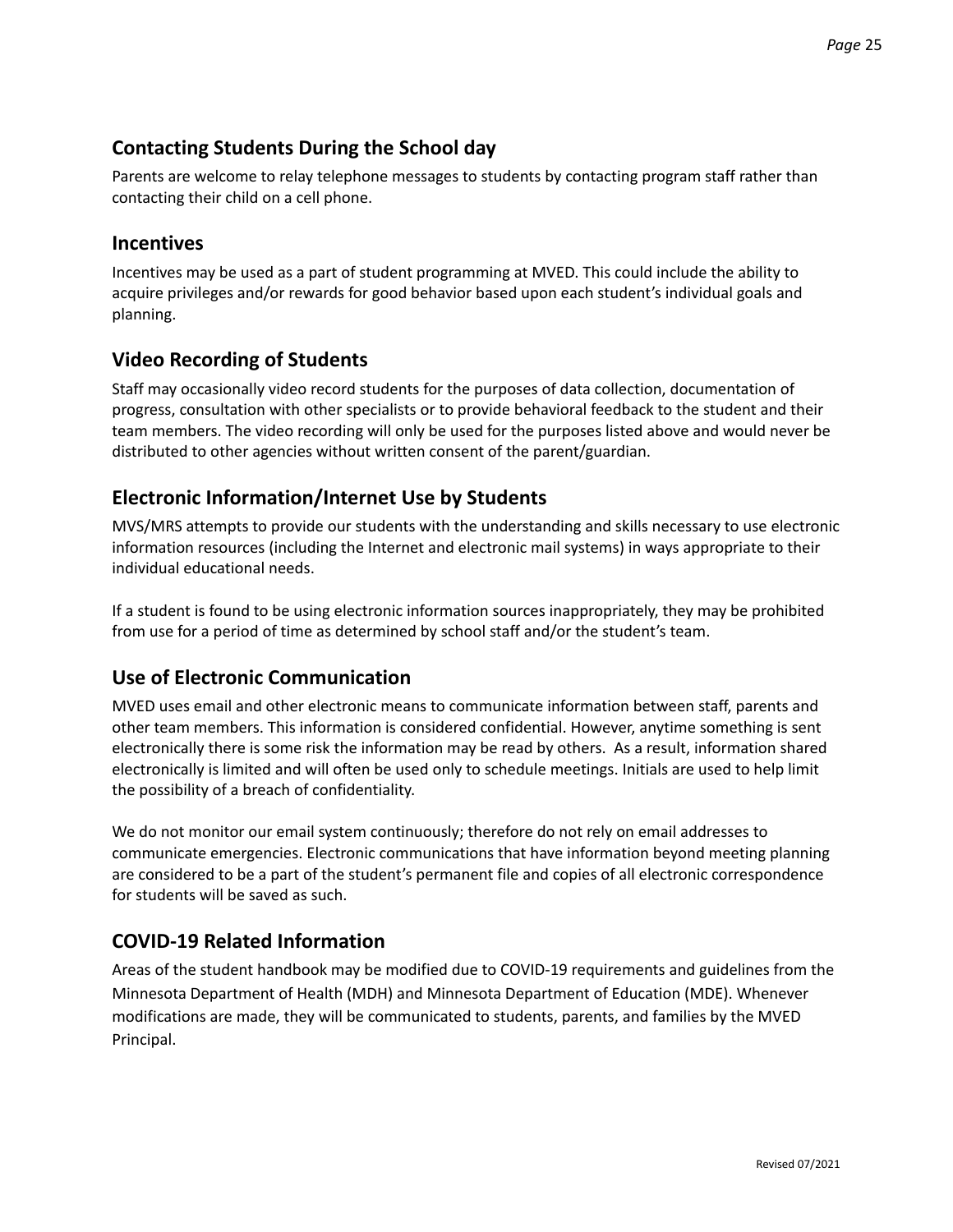## **ACCESS TO STUDENT INFORMATION BY MILITARY RECRUITERS**

<span id="page-26-0"></span>Under the Every Student Succeeds Act (ESSA) of 2015, Minnesota Valley Education District is required to release the names, addresses and home telephone numbers of students in grades 11 and 12 to military recruiters. Families have the right to refuse the release of this data to military recruiting offices.

The Family Educational Rights and Privacy Act (FERPA) protects the privacy of students' educational records. According to the Minnesota State Statutes 13.32 Subd 5a Military Recruitment, "A secondary institution shall release to military recruiting officers the names, addresses, and home telephone numbers of students in grades 11 and 12 within 60 days after the date of the request, except as otherwise provided by this subdivision. A secondary institution shall give parents and students notice of the right to refuse release of this data to military recruiting officers. Notice may be given by any means reasonably likely to inform the parents and students of the right. Data released to military recruiting officers under this subdivision:

- 1. May be used only for the purpose of providing information to students about military service, state and federal veterans' education benefits, and other career and educational opportunities provided by the military; and
- 2. Shall not be further disseminated to any other person except personnel of the recruiting services of the armed forces.

#### **Request for non-disclosure of student information to military recruiters**

If you are requesting the non-disclosure of your child's information to military recruiters, complete and return this form to Minnesota Valley Education District, 801 Davis Street St. Peter, MN 56082.

| <b>Student Name:</b>  | Grade: $\Box$ 11 | $\square$ 12 |
|-----------------------|------------------|--------------|
| (Please Print)        |                  |              |
| Parent/Guardian Name: |                  |              |

(Please Print)

I understand the Every Student Succeeds Act (ESSA) and Minn. Stat. 13.32, Subd, (a) Military Recruitment, and request that information on my child not be released to military recruiters.

Signature of Parent/Guardian: **Example 2018** 

Date: \_\_\_\_\_\_\_\_\_\_\_\_\_\_\_\_\_\_\_\_\_\_\_\_\_\_\_\_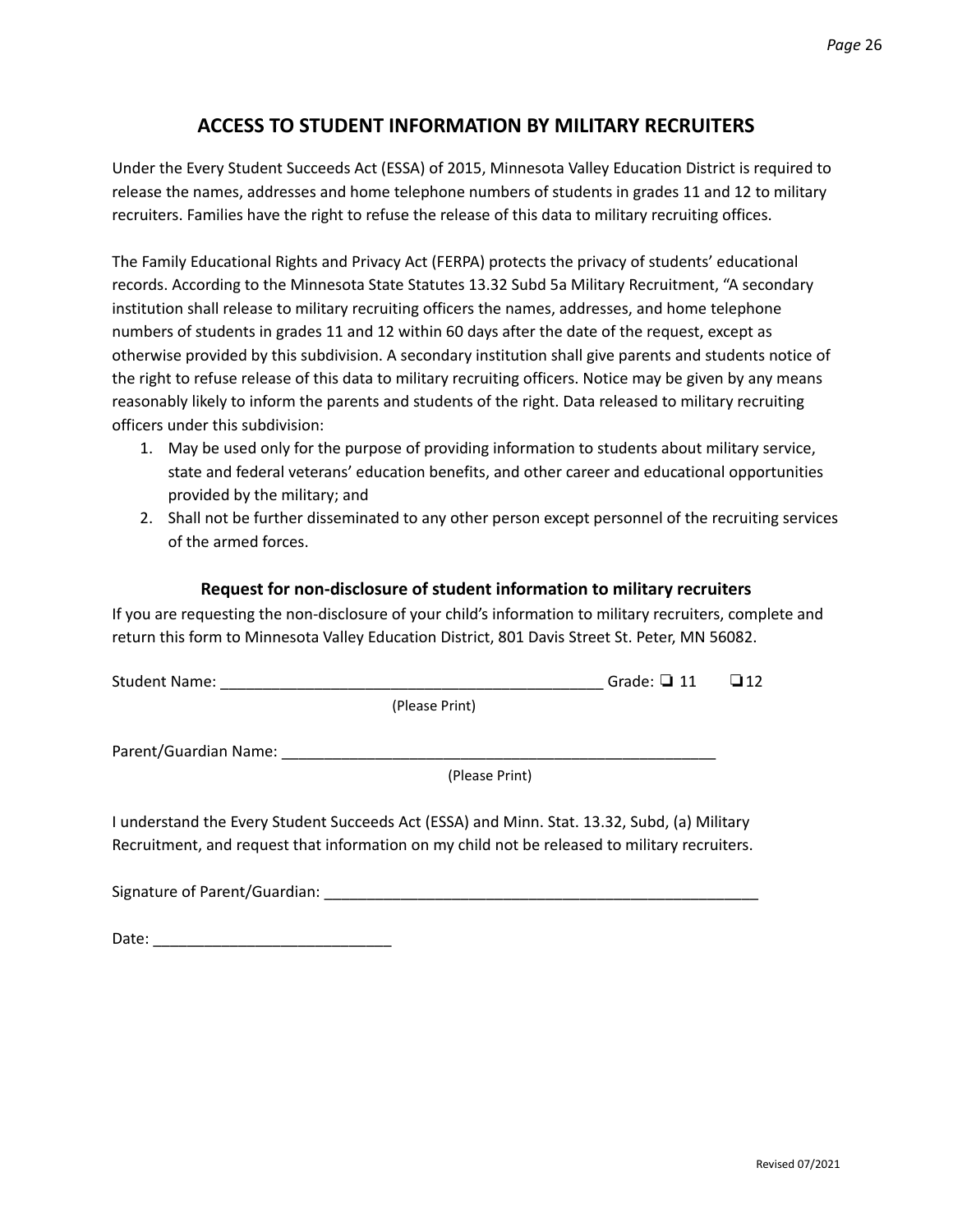# **Signature Page**

**By signing below, I acknowledge that I am responsible for all of the information contained in the Student Handbook and any consequences of not following the expectations outlined therein.**

| <b>Student Name:</b> |       |  |
|----------------------|-------|--|
|                      | Date: |  |
| Parent(s)/Guardians: | Date: |  |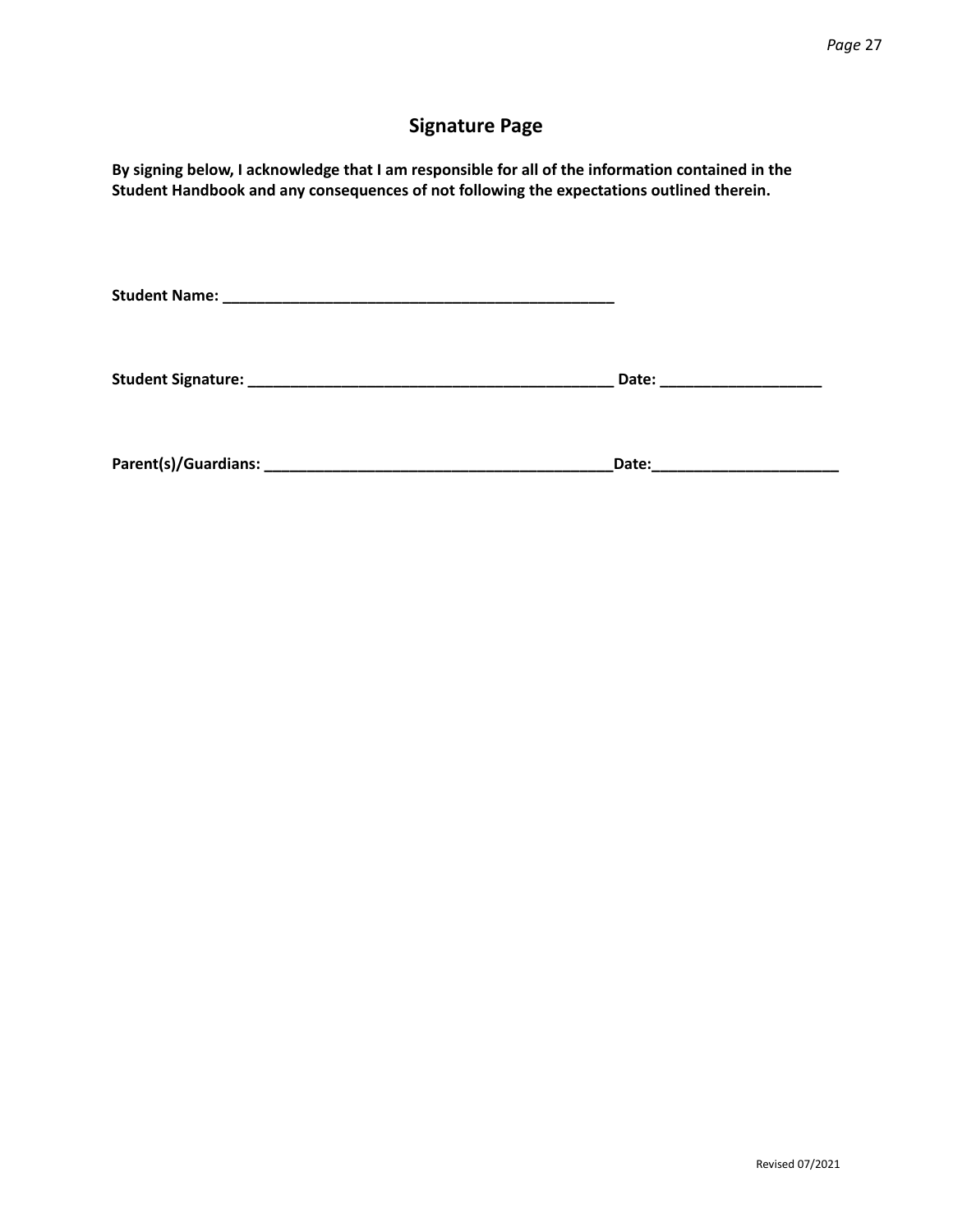## **POLICY & PROCEDURES**

<span id="page-28-0"></span>Refer to the [Minnesota](https://docs.google.com/document/d/1OHCXxR1IrRBikC9hsedIQH9xrf7fJ5HNWaG8t_MeRQE/edit?usp=sharing) Valley Education District Board Policies for a list of all MVED policies. This reference can also be found on the MVED website.

More information on the following policies can be found on the MVED website.

501- School [Weapons](https://docs.google.com/document/d/1LOSz3rlVeaDP6LovjE0e_gfe8LIAPtf1UmyHe5PIVZo/edit?usp=sharing) Policy - Student [Discipline](https://docs.google.com/document/d/1x3mgecpzVRliNvgxZN6-F_Y6cEU8xeIBAI68UilEq3w/edit?usp=sharing) - [Student](https://docs.google.com/document/d/1ils1TK2iNZ6b5P9J1O8VKruDxNm4bLaXAEJXBYLLKtA/edit?usp=sharing) Surveys - Student Sex [Nondiscrimination](https://docs.google.com/document/d/1DvP9nlXQgQAv_YGMZcm-zGhaY8fnYq8UbNJwalpQSMA/edit?usp=sharing) (Title IX) - Internet [Acceptable](https://docs.google.com/document/d/1z4RANs5xlJOHxSbFjoJ7H9lAgjLwthnUkfiIaIE7W4M/edit?usp=sharing) Use & Safety Policy - [COVID-19](https://docs.google.com/document/d/1j0pT5-jKP9gE7iJ3kkZpeaypOheJtmp7sfnU0cVRDQg/edit?usp=sharing) Face Covering Policy

Students, Parents & Guardians must review the policy/procedures below, at least annually. These policies are also available on the MVED website.

# **MVED Policy 413**

#### **413 HARASSMENT AND VIOLENCE**

#### **I. PURPOSE**

The purpose of this policy is to maintain a learning and working environment that is free from harassment and violence on the basis of race, color, creed, religion, national origin, sex, age, marital status, familial status, status with regard to public assistance, sexual orientation, including gender identity or expression, or disability.

#### **II. GENERAL STATEMENT OF POLICY**

- A. The policy of the school district is to maintain a learning and working environment that is free from harassment and violence on the basis of race, color, creed, religion, national origin, sex, age, marital status, familial status, status with regard to public assistance, sexual orientation, including gender identity or expression, or disability. The school district prohibits any form of harassment or violence on the basis of race, color, creed, religion, national origin, sex, age, marital status, familial status, status with regard to public assistance, sexual orientation, including gender identity or expression, or disability.
- B. A violation of this policy occurs when any student, teacher, administrator, or other school district personnel harasses a student, teacher, administrator, or other school district personnel or group of students, teachers, administrators, or other school district personnel through conduct or communication based on a person's race, color, creed, religion, national origin, sex, age, marital status, familial status, status with regard to public assistance, sexual orientation, including gender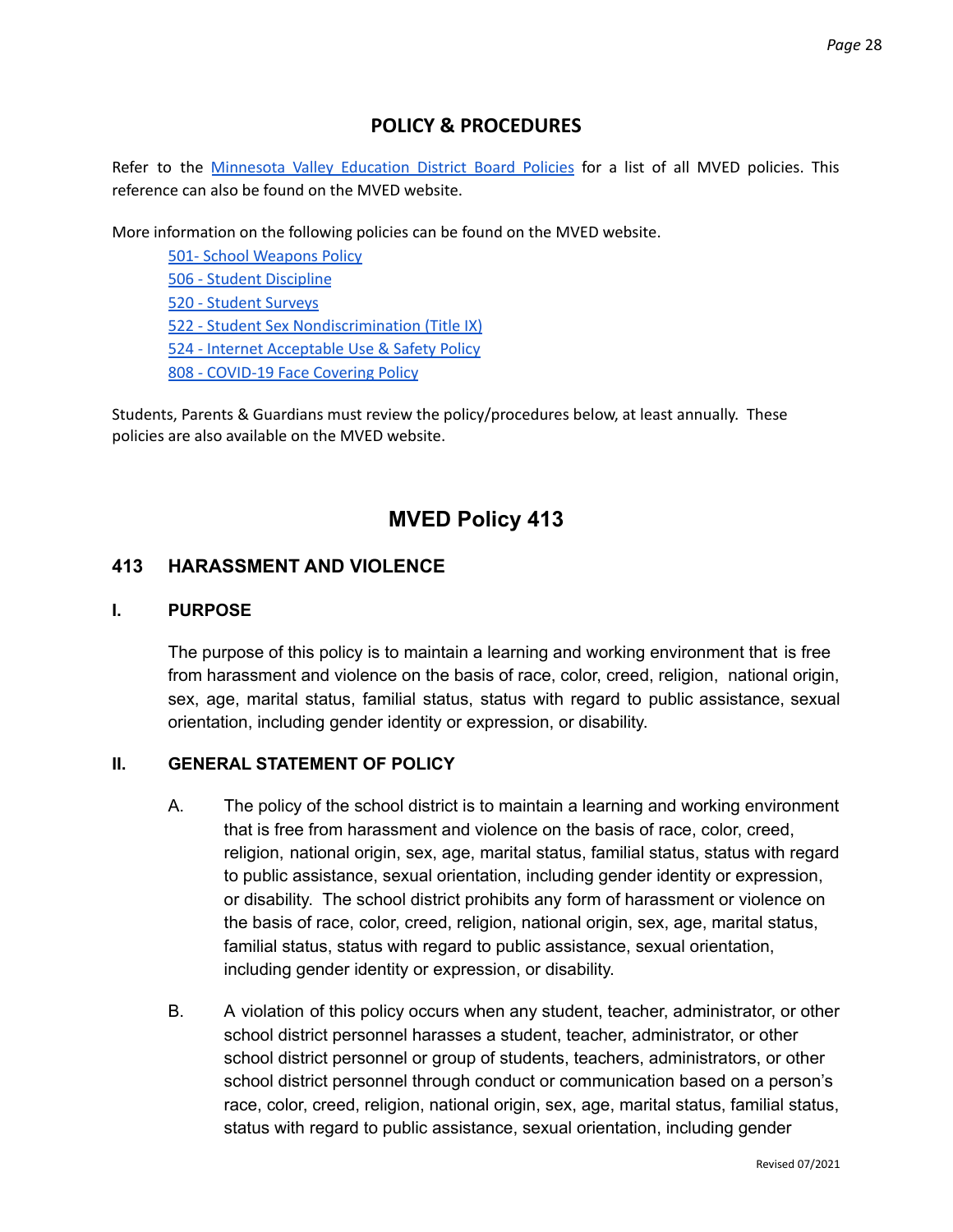identity or expression, or disability, as defined by this policy. (For purposes of this policy, school district personnel include school board members, school employees, agents, volunteers, contractors, or persons subject to the supervision and control of the district.)

- C. A violation of this policy occurs when any student, teacher, administrator, or other school district personnel inflicts, threatens to inflict, or attempts to inflict violence upon any student, teacher, administrator, or other school district personnel or group of students, teachers, administrators, or other school district personnel based on a person's race, color, creed, religion, national origin, sex, age, marital status, familial status, status with regard to public assistance, sexual orientation, including gender identity or expression, or disability.
- D. The school district will act to investigate all complaints, either formal or informal, verbal or written, of harassment or violence based on a person's race, color, creed, religion, national origin, sex, age, marital status, familial status, status with regard to public assistance, sexual orientation, including gender identity or expression, or disability, and to discipline or take appropriate action against any student, teacher, administrator, or other school district personnel who is found to have violated this policy.

#### **III. DEFINITIONS**

- A. "Assault" is:
	- 1. an act done with intent to cause fear in another of immediate bodily harm or death;
	- 2. the intentional infliction of or attempt to inflict bodily harm upon another; or
	- 3. the threat to do bodily harm to another with present ability to carry out the threat.
- B. "Harassment" prohibited by this policy consists of physical or verbal conduct, including, but not limited to, electronic communications, relating to an individual's or group of individuals' race, color, creed, religion, national origin, sex, age, marital status, familial status, status with regard to public assistance, sexual orientation, including gender identity or expression, or disability when the conduct:
	- 1. has the purpose or effect of creating an intimidating, hostile, or offensive working or academic environment;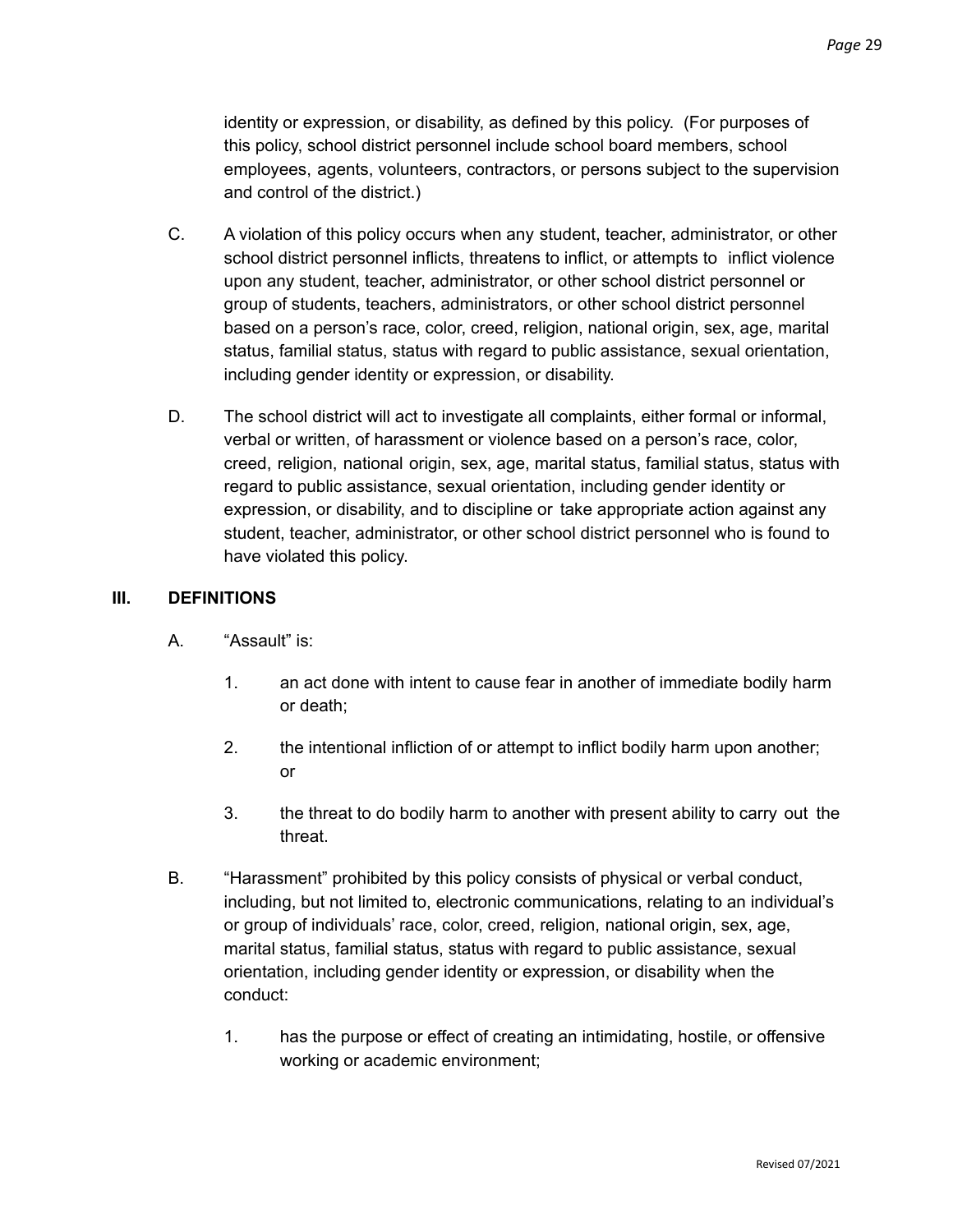- 2. has the purpose or effect of substantially or unreasonably interfering with an individual's work or academic performance; or
- 3. otherwise adversely affects an individual's employment or academic opportunities.
- C. "Immediately" means as soon as possible but in no event longer than 24 hours.
- D. Protected Classifications; Definitions
	- 1. "Disability" means any condition or characteristic that renders a person a disabled person. A disabled person is any person who:
		- a. has a physical, sensory, or mental impairment which materially limits one or more major life activities;
		- b. has a record of such an impairment; or
		- c. is regarded as having such an impairment.
	- 2. "Familial status" means the condition of one or more minors being domiciled with:
		- a. their parent or parents or the minor's legal guardian; or
		- b. the designee of the parent or parents or guardian with the written permission of the parent or parents or guardian. The protections afforded against harassment on the basis of family status apply to any person who is pregnant or is in the process of securing legal custody of an individual who has not attained the age of majority.
	- 3. "Marital status" means whether a person is single, married, remarried, divorced, separated, or a surviving spouse and, in employment cases, includes protection against harassment on the basis of the identity, situation, actions, or beliefs of a spouse or former spouse.
	- 4. "National origin" means the place of birth of an individual or of any of the individual's lineal ancestors.
	- 5. "Sex" includes, but is not limited to, pregnancy, childbirth, and disabilities related to pregnancy or childbirth.
	- 6. "Sexual orientation" means having or being perceived as having an emotional, physical, or sexual attachment to another person without regard to the sex of that person or having or being perceived as having an orientation for such attachment, or having or being perceived as having a self-image or identity not traditionally associated with one's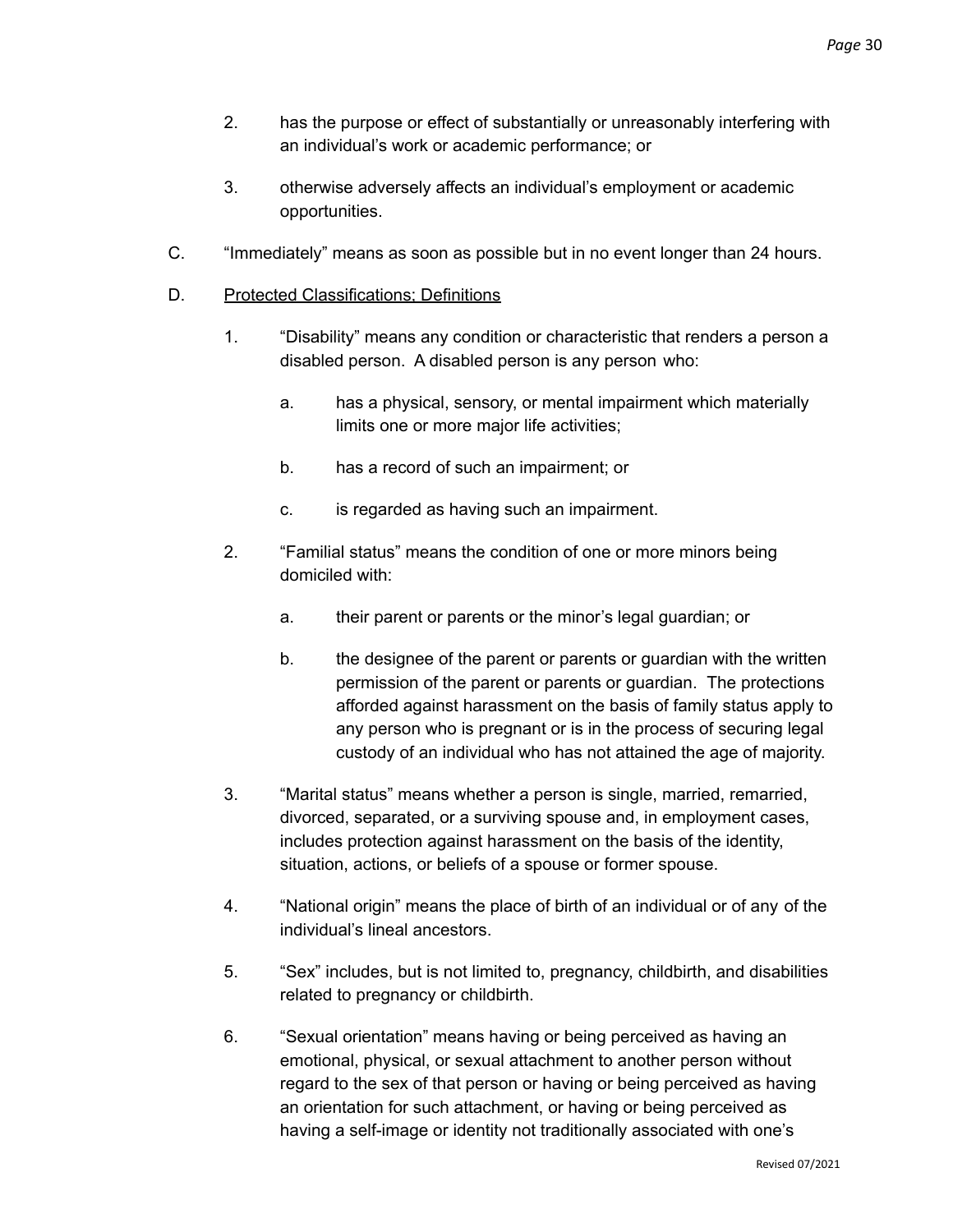biological maleness or femaleness. "Sexual orientation" does not include a physical or sexual attachment to children by an adult.

- 7. "Status with regard to public assistance" means the condition of being a recipient of federal, state, or local assistance, including medical assistance, or of being a tenant receiving federal, state, or local subsidies, including rental assistance or rent supplements.
- E. "Remedial response" means a measure to stop and correct acts of harassment or violence, prevent acts of harassment or violence from recurring, and protect, support, and intervene on behalf of a student who is the target or victim of acts of harassment or violence.
- F. Sexual Harassment; Definition

1. Sexual harassment consists of unwelcome sexual advances, requests for sexual favors, sexually motivated physical conduct or other verbal or physical conduct or communication of a sexual nature when:

- a. submission to that conduct or communication is made a term or condition, either explicitly or implicitly, of obtaining employment or an education; or
- b. submission to or rejection of that conduct or communication by an individual is used as a factor in decisions affecting that individual's employment or education; or
- c. that conduct or communication has the purpose or effect of substantially or unreasonably interfering with an individual's employment or education, or creating an intimidating, hostile, or offensive employment or educational environment.
- 2. Sexual harassment may include, but is not limited to:
	- a. unwelcome verbal harassment or abuse;
	- b. unwelcome pressure for sexual activity;
	- c. unwelcome, sexually motivated, or inappropriate patting, pinching, or physical contact, other than necessary restraint of student(s) by teachers, administrators, or other school district personnel to avoid physical harm to persons or property;
	- d. unwelcome sexual behavior or words, including demands for sexual favors, accompanied by implied or overt threats concerning an individual's employment or educational status;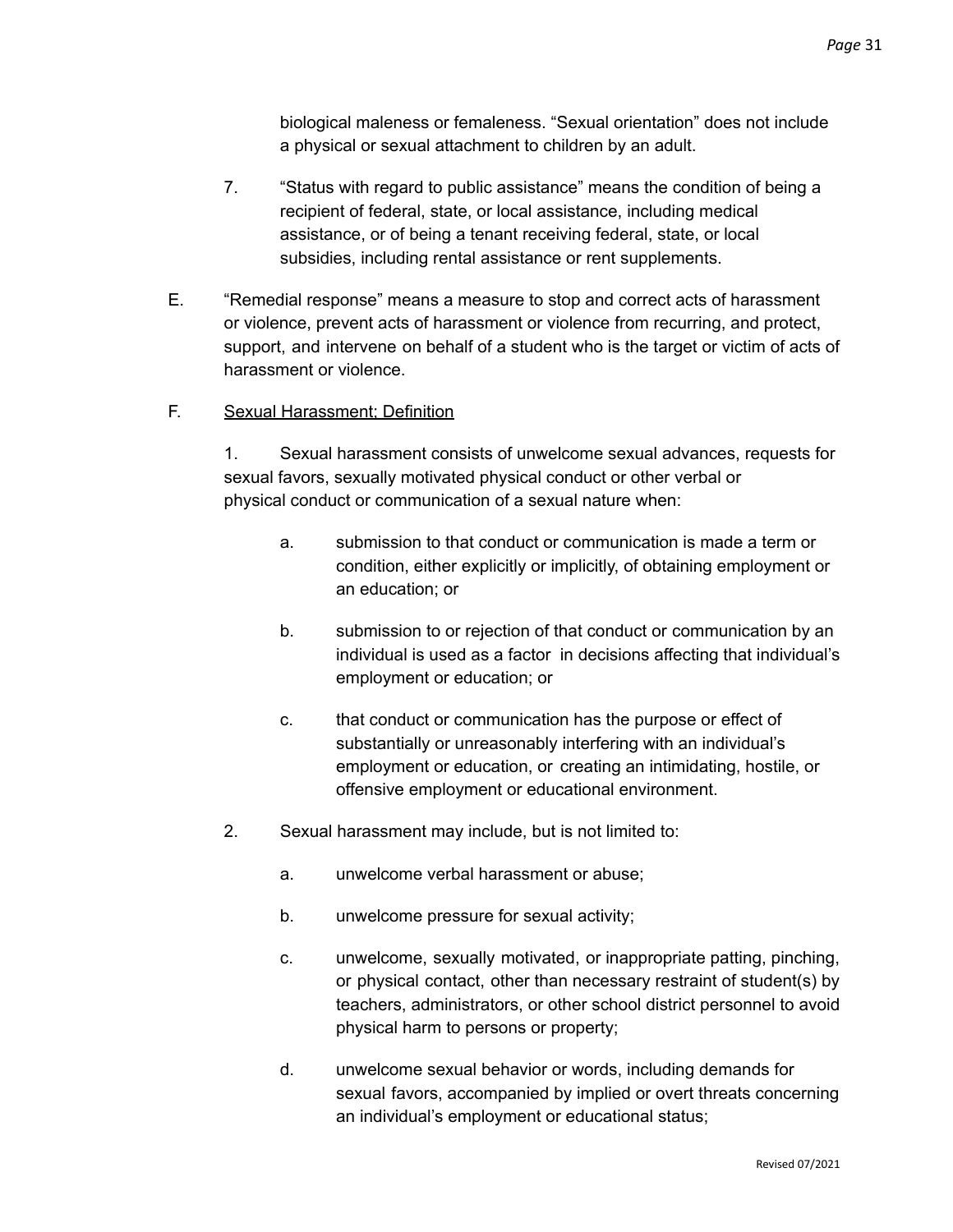- e. unwelcome sexual behavior or words, including demands for sexual favors, accompanied by implied or overt promises of preferential treatment with regard to an individual's employment or educational status; or
- f. unwelcome behavior or words directed at an individual because of sexual orientation, including gender identity or expression.

#### G. Sexual Violence; Definition

- 1. Sexual violence is a physical act of aggression or force or the threat thereof which involves the touching of another's intimate parts or forcing a person to touch any person's intimate parts. Intimate parts, as defined in Minn. Stat. § 609.341, includes the primary genital area, groin, inner thigh, buttocks, or breast, as well as the clothing covering these areas.
- 2. Sexual violence may include, but is not limited to:
	- a. touching, patting, grabbing, or pinching another person's intimate parts, whether that person is of the same sex or the opposite sex;
	- b. coercing, forcing, or attempting to coerce or force the touching of anyone's intimate parts;
	- c. coercing, forcing, or attempting to coerce or force sexual intercourse or a sexual act on another; or
	- d. threatening to force or coerce sexual acts, including the touching of intimate parts or intercourse, on another.

#### H. Violence; Definition

Violence prohibited by this policy is a physical act of aggression or assault upon another or group of individuals because of, or in a manner reasonably related to, race, color, creed, religion, national origin, sex, age, marital status, familial status, status with regard to public assistance, sexual orientation, including gender identity or expression, or disability.

#### **IV. REPORTING PROCEDURES**

A. Any person who believes he or she has been the target or victim of harassment or violence on the basis of race, color, creed, religion, national origin, sex, age, marital status, familial status, status with regard to public assistance, sexual orientation, including gender identity or expression, or disability by a student, teacher, administrator, or other school district personnel, or any person with knowledge or belief of conduct which may constitute harassment or violence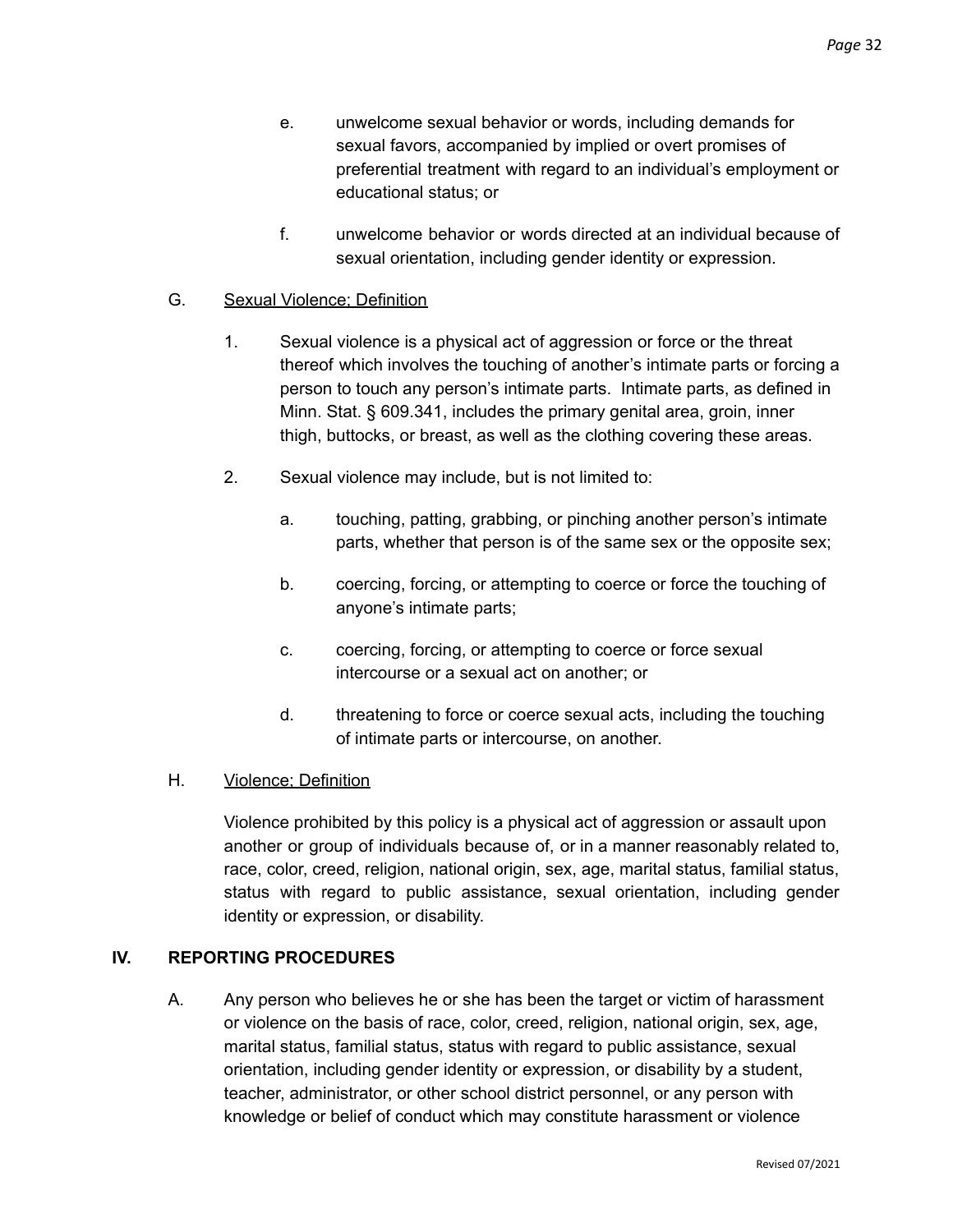prohibited by this policy toward a student, teacher, administrator, or other school district personnel or group of students, teachers, administrators, or other school district personnel should report the alleged acts immediately to an appropriate school district official designated by this policy. A person may report conduct which may constitute harassment or violence anonymously. However, the school district may not rely solely on an anonymous report to determine discipline or other remedial responses.

- B. The school district encourages the reporting party or complainant to use the report form available from the principal or building supervisor of each building or available from the school district office, but oral reports shall be considered complaints as well.
- C. Nothing in this policy shall prevent any person from reporting harassment or violence directly to a school district human rights officer or to the Director of Administrative Services. If the complaint involves the building report taker, the complaint shall be made or filed directly with the Director of Administrative Services or the school district human rights officer by the reporting party or complainant.
- D. In Each School Building. The building principal, the principal's designee, or the building supervisor (hereinafter the "building report taker") is the person responsible for receiving oral or written reports of harassment or violence prohibited by this policy at the building level. Any adult school district personnel who receives a report of harassment or violence prohibited by this policy shall inform the building report taker immediately. If the complaint involves the building report taker, the complaint shall be made or filed directly with the Director of Administrative Services or the school district human rights officer by the reporting party or complainant. The building report taker shall ensure that this policy and its procedures, practices, consequences, and sanctions are fairly and fully implemented and shall serve as a primary contact on policy and procedural matters.
- E. A teacher, school administrator, volunteer, contractor, or other school employee shall be particularly alert to possible situations, circumstances, or events that might include acts of harassment or violence. Any such person who witnesses, observes, receives a report of, or has other knowledge or belief of conduct that may constitute harassment or violence shall make reasonable efforts to address and resolve the harassment or violence and shall inform the building report taker immediately. School district personnel who fail to inform the building report taker of conduct that may constitute harassment or violence or who fail to make reasonable efforts to address and resolve the harassment or violence in a timely manner may be subject to disciplinary action.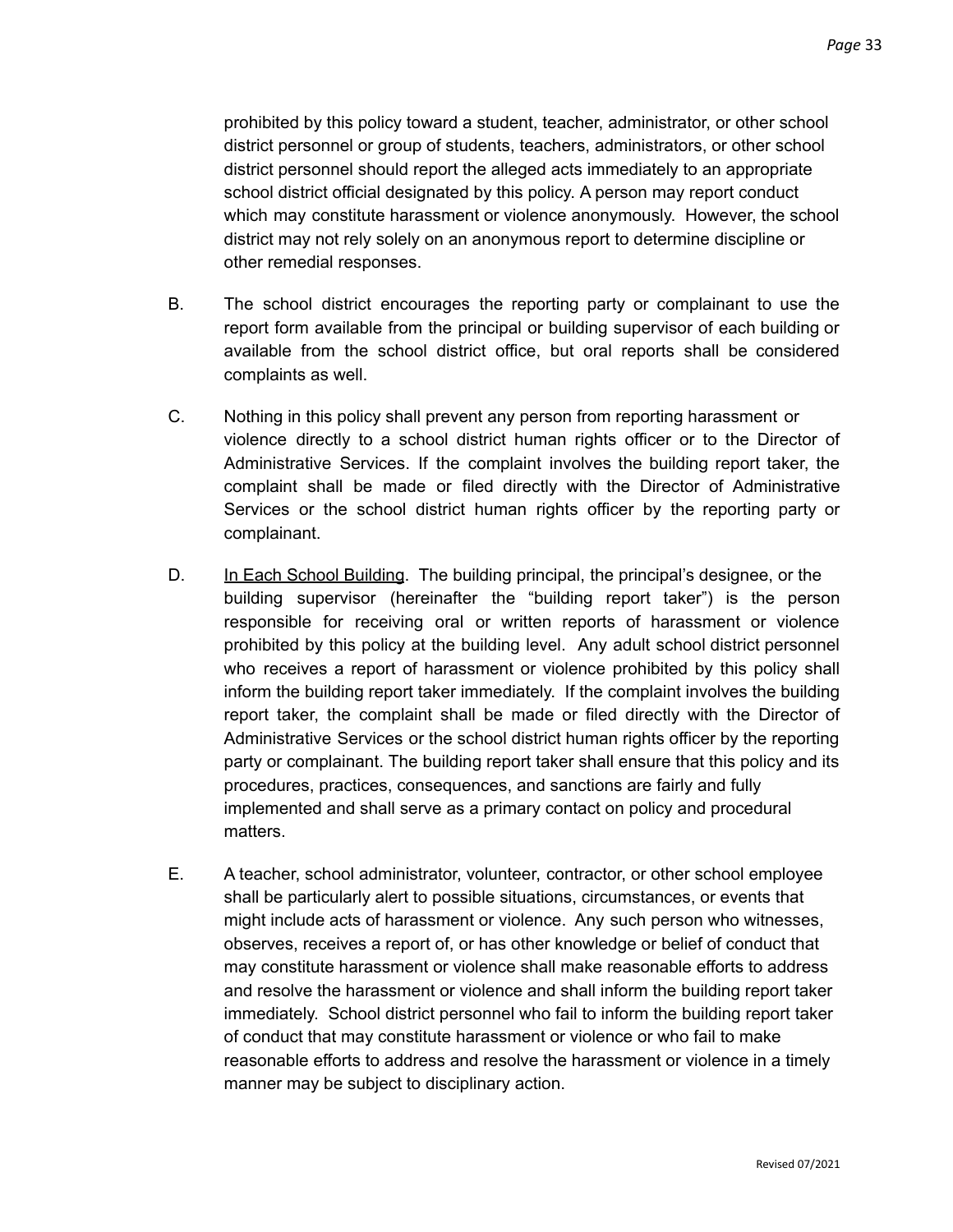- F. Upon receipt of a report, the building report taker must notify the school district human rights officer immediately, without screening or investigating the report. The building report taker may request, but may not insist upon, a written complaint. A written statement of the facts alleged will be forwarded as soon as practicable by the building report taker to the human rights officer. If the report was given verbally, the building report taker shall personally reduce it to written form within 24 hours and forward it to the human rights officer. Failure to forward any harassment or violence report or complaint as provided herein may result in disciplinary action against the building report taker.
- G. **In the District.** The school board hereby designates Melissa Wagner, 801 Davis Street St. Peter, MN 56082, 507-934-5420, [mwagner@mnved.org](mailto:mwagner@mnved.org) as the school district human rights officer to receive reports or complaints of harassment or violence prohibited by this policy. If the complaint involves a human rights officer, the complaint shall be filed directly with the supervising superintendent.
- H. The school district shall conspicuously post the name of the human rights officer(s), including mailing addresses and telephone numbers.
- I. Submission of a good faith complaint or report of harassment or violence prohibited by this policy will not affect the complainant or reporter's future employment, grades, work assignments, or educational or work environment.
- J. Use of formal reporting forms is not mandatory.
- K. Reports of harassment or violence prohibited by this policy are classified as private educational and/or personnel data and/or confidential investigative data and will not be disclosed except as permitted by law.
- L. The school district will respect the privacy of the complainant(s), the individual(s) against whom the complaint is filed, and the witnesses as much as possible, consistent with the school district's legal obligations to investigate, to take appropriate action, and to comply with any discovery or disclosure obligations.
- M. Retaliation against a victim, good faith reporter, or a witness of violence or harassment is prohibited.
- N. False accusations or reports of violence or harassment against another person are prohibited.
- O. A person who engages in an act of violence or harassment, reprisal, retaliation, or false reporting of violence or harassment, or permits, condones, or tolerates violence or harassment shall be subject to discipline or other remedial responses for that act in accordance with the school district's policies and procedures.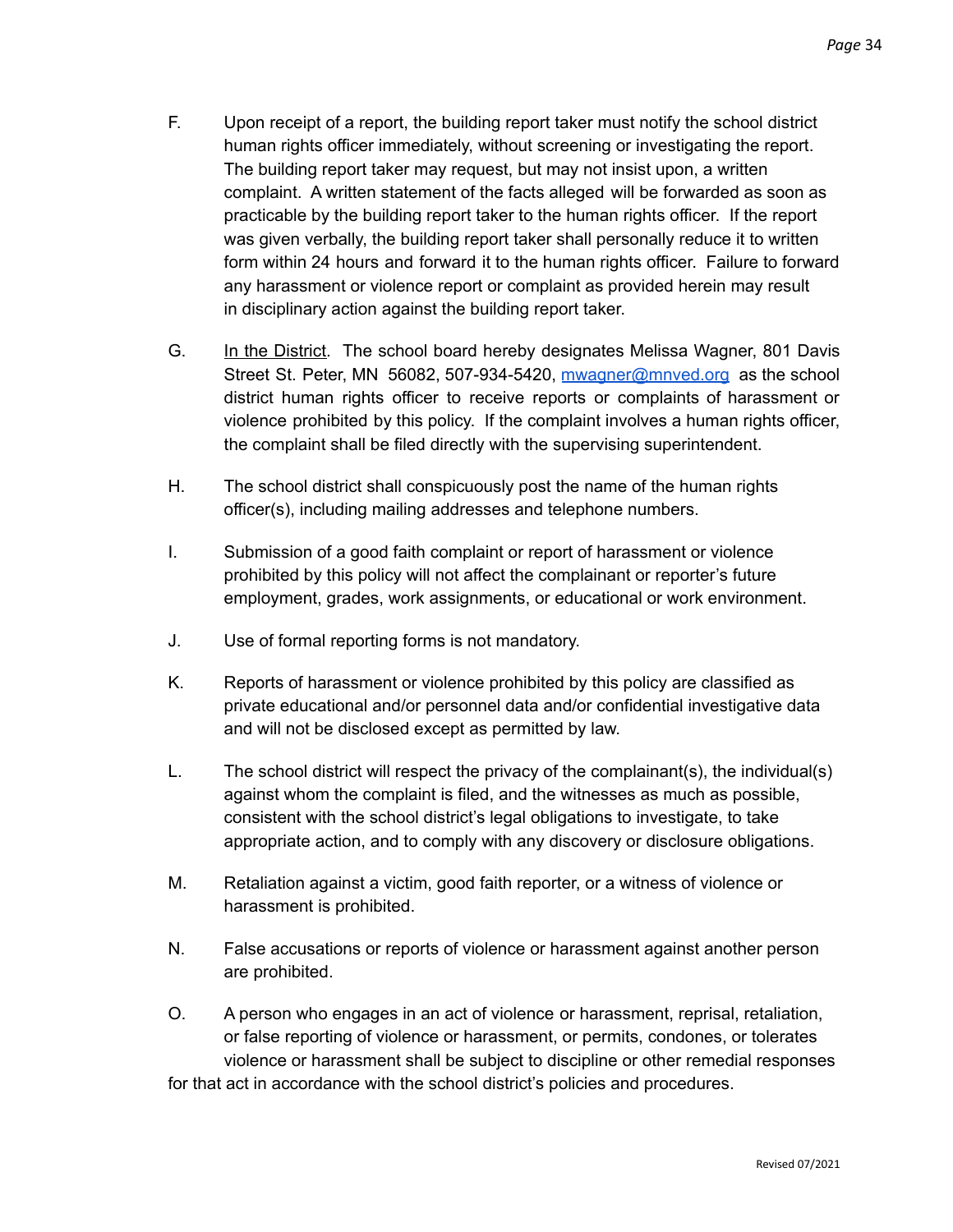Consequences for students who commit, or are a party to, prohibited acts of violence or harassment or who engage in reprisal or intentional false reporting may range from remedial responses or positive behavioral interventions up to and including suspension and/or expulsion.

Consequences for employees who permit, condone, or tolerate violence or harassment or engage in an act of reprisal or intentional false reporting of violence or harassment may result in disciplinary action up to and including termination or discharge.

Consequences for other individuals engaging in prohibited acts of violence or harassment may include, but not be limited to, exclusion from school district property and events and/or termination of services and/or contracts.

#### **V. INVESTIGATION**

- A. By authority of the school district, the human rights officer, within three (3) days of the receipt of a report or complaint alleging harassment or violence prohibited by this policy, shall undertake or authorize an investigation. The investigation may be conducted by school district officials or by a third party designated by the school district.
- B. The investigation may consist of personal interviews with the complainant, the individual(s) against whom the complaint is filed, and others who may have knowledge of the alleged incident(s) or circumstances giving rise to the complaint. The investigation may also consist of any other methods and documents deemed pertinent by the investigator.
- C. In determining whether alleged conduct constitutes a violation of this policy, the school district should consider the surrounding circumstances, the nature of the behavior, past incidents or past or continuing patterns of behavior, the relationships between the parties involved, and the context in which the alleged incidents occurred. Whether a particular action or incident constitutes a violation of this policy requires a determination based on all the facts and surrounding circumstances.
- D. In addition, the school district may take immediate steps, at its discretion, to protect the target or victim, the complainant, and students, teachers, administrators, or other school district personnel pending completion of an investigation of alleged harassment or violence prohibited by this policy.
- E. The alleged perpetrator of the act(s) of harassment or violence shall be allowed the opportunity to present a defense during the investigation or prior to the imposition of discipline or other remedial responses.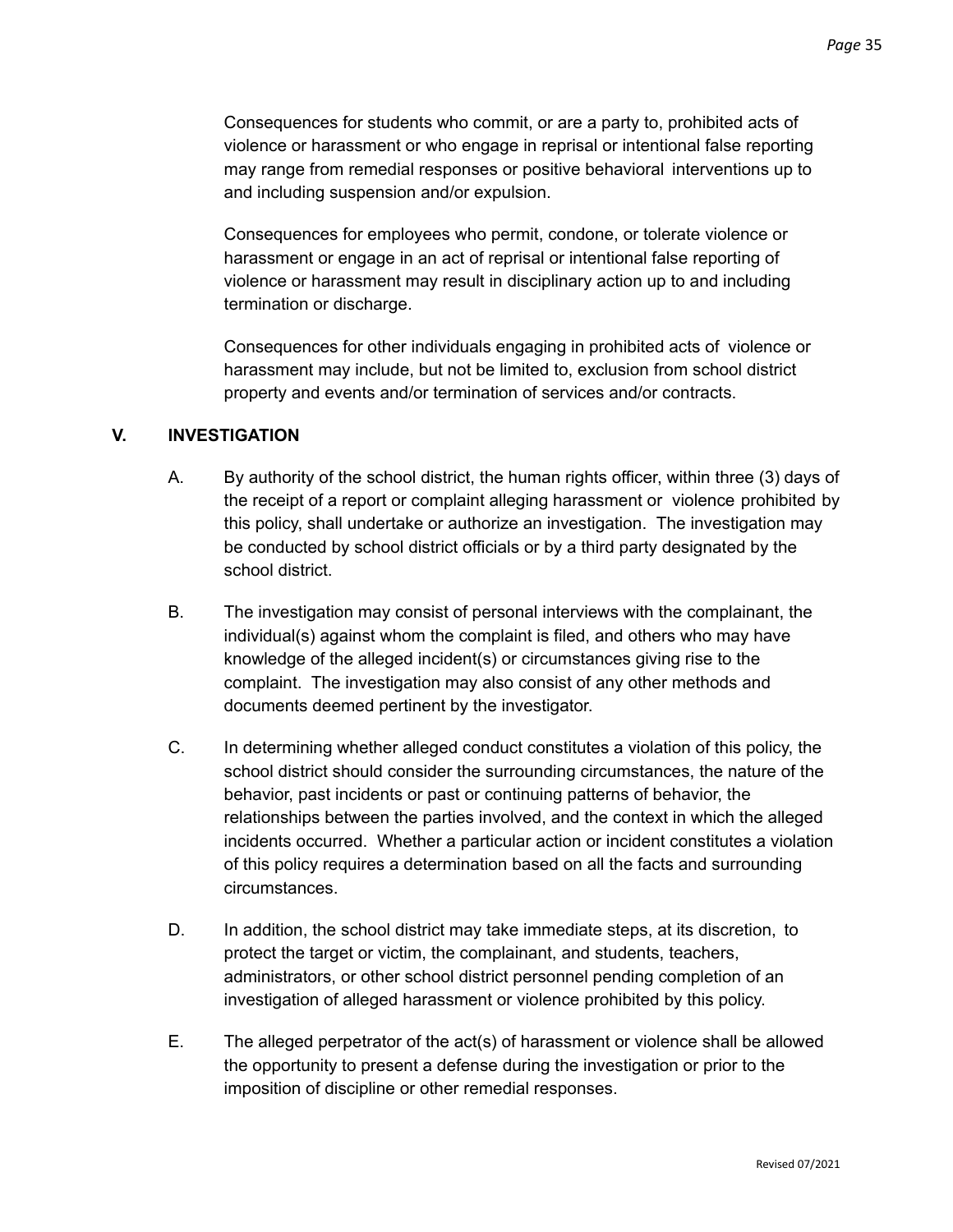F. The investigation will be completed as soon as practicable. The school district human rights officer shall make a written report to the Director of Administrative Services upon completion of the investigation. If the complaint involves the Director of Administrative Services, the report may be filed directly with the school board. The report shall include a determination of whether the allegations have been substantiated as factual and whether they appear to be violations of this policy.

#### **VI. SCHOOL DISTRICT ACTION**

- A. Upon completion of an investigation that determines a violation of this policy has occurred, the school district will take appropriate action. Such action may include, but is not limited to, warning, suspension, exclusion, expulsion, transfer, remediation, termination, or discharge. Disciplinary consequences will be sufficiently severe to try to deter violations and to appropriately discipline prohibited behavior. School district action taken for violation of this policy will be consistent with requirements of applicable collective bargaining agreements, Minnesota and federal law, and applicable school district policies and regulations.
- B. The school district is not authorized to disclose to a victim private educational or personnel data regarding an alleged perpetrator who is a student or employee of the school district. School officials will notify the parent(s) or guardian(s) of targets or victims of harassment or violence and the parent(s) or guardian(s) of alleged perpetrators of harassment or violence who have been involved in a reported and confirmed harassment or violence incident of the remedial or disciplinary action taken, to the extent permitted by law.
- C. In order to prevent or respond to acts of harassment or violence committed by or directed against a child with a disability, the school district shall, where determined appropriate by the child's individualized education program (IEP) or Section 504 team, allow the child's IEP or Section 504 plan to be drafted to address the skills and proficiencies the child needs as a result of the child's disability to allow the child to respond to or not to engage in acts of harassment or violence.

#### **VII. RETALIATION OR REPRISAL**

The school district will discipline or take appropriate action against any student, teacher, administrator, or other school district personnel who commits an act of reprisal or who retaliates against any person who asserts, alleges, or makes a good faith report of alleged harassment or violence prohibited by this policy, who testifies, assists, or participates in an investigation of retaliation or alleged harassment or violence, or who testifies, assists, or participates in a proceeding or hearing relating to such harassment or violence. Retaliation includes, but is not limited to, any form of intimidation, reprisal, harassment, or intentional disparate treatment. Disciplinary consequences will be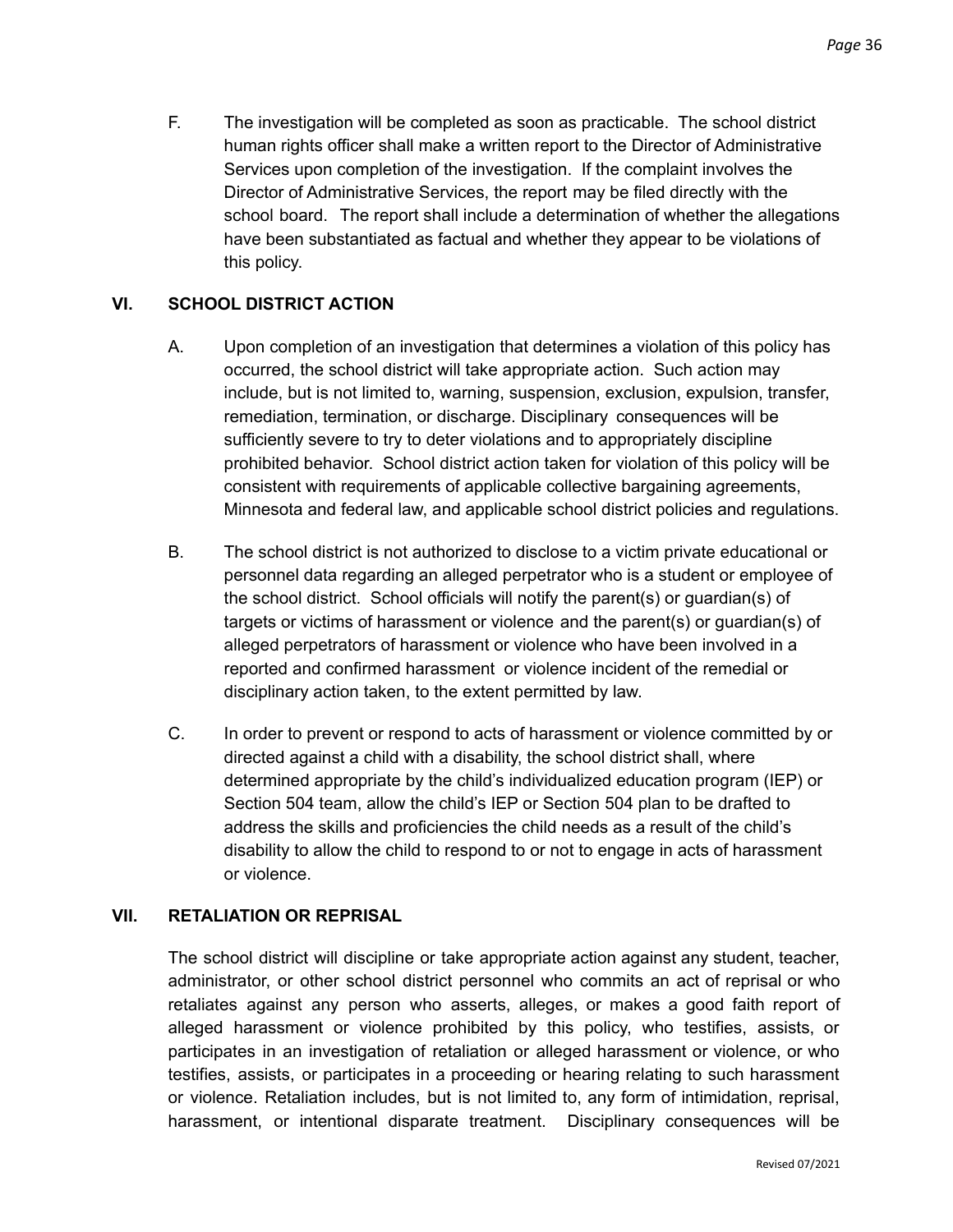sufficiently severe to deter violations and to appropriately discipline the individual(s) who engaged in the harassment or violence. Remedial responses to the harassment or violence shall be tailored to the particular incident and nature of the conduct.

#### **VIII. RIGHT TO ALTERNATIVE COMPLAINT PROCEDURES**

These procedures do not deny the right of any individual to pursue other avenues of recourse which may include filing charges with the Minnesota Department of Human Rights, initiating civil action, or seeking redress under state criminal statutes and/or federal law.

#### **IX. HARASSMENT OR VIOLENCE AS ABUSE**

- A. Under certain circumstances, alleged harassment or violence may also be possible abuse under Minnesota law. If so, the duties of mandatory reporting under Minn. Stat. § 626.556 may be applicable.
- B. Nothing in this policy will prohibit the school district from taking immediate action to protect victims of alleged harassment, violence, or abuse.

#### **X. DISSEMINATION OF POLICY AND TRAINING**

- A. This policy shall be conspicuously posted throughout each school building in areas accessible to students and staff members.
- B. This policy shall be given to each school district employee and independent contractor who regularly interacts with students at the time of initial employment with the school district.
- C. This policy shall appear in the student handbook.
- D. The school district will develop a method of discussing this policy with students and employees.
- E. The school district may implement violence prevention and character development education programs to prevent and reduce policy violations. Such programs may offer instruction on character education including, but not limited to, character qualities such as attentiveness, truthfulness, respect for authority, diligence, gratefulness, self-discipline, patience, forgiveness, respect for others, peacemaking, resourcefulness, and/or sexual abuse prevention.
- F. This policy shall be reviewed at least annually for compliance with state and federal law.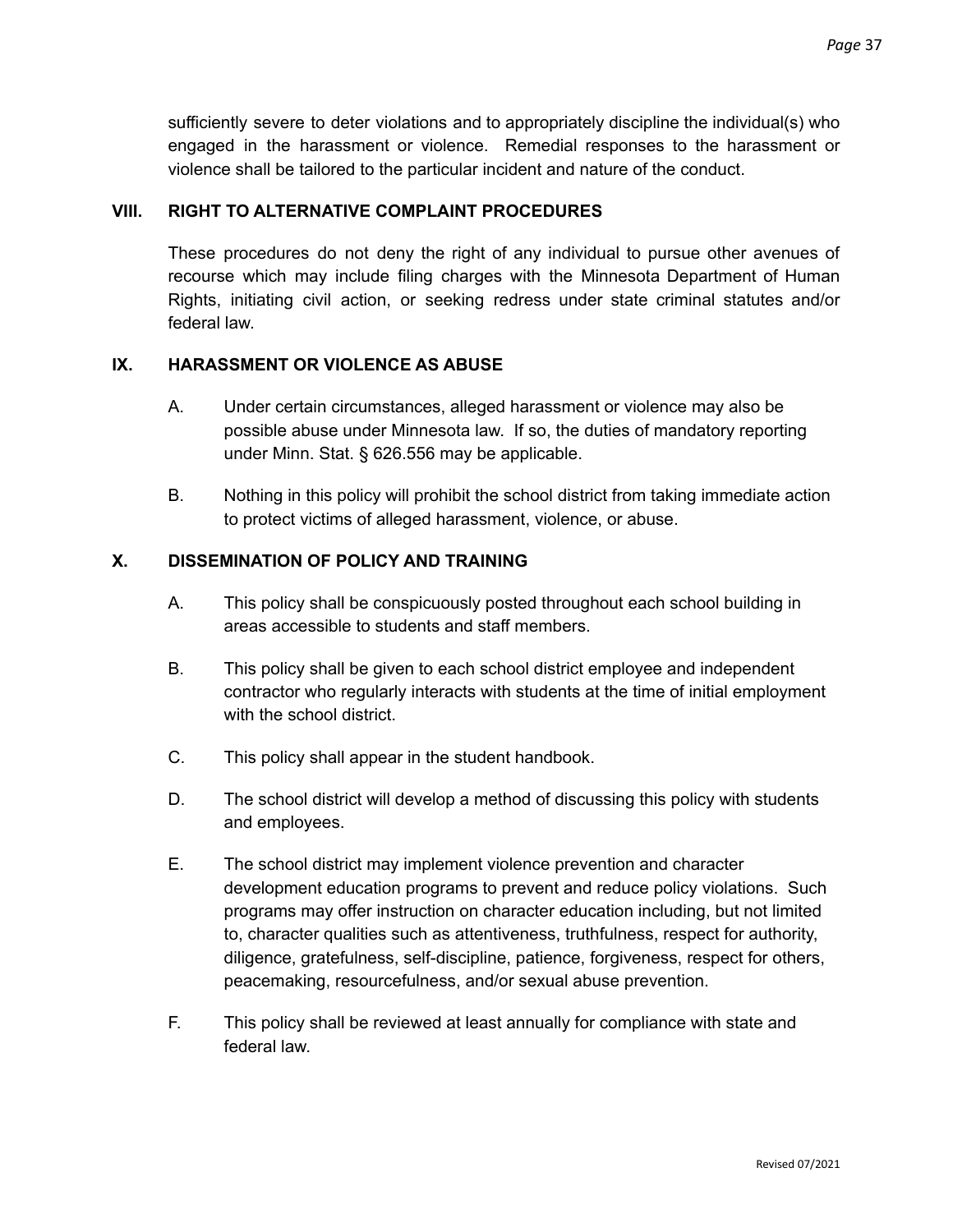# **MVED Policy 419**

# **419 TOBACCO-FREE ENVIRONMENT; POSSESSION AND USE OF TOBACCO, TOBACCO-RELATED DEVICES, AND ELECTRONIC DELIVERY DEVICES; VAPING AWARENESS AND PREVENTION INSTRUCTION**

#### **I. PURPOSE**

The purpose of this policy is to maintain a learning and working environment that is tobacco free.

#### **II. GENERAL STATEMENT OF POLICY**

- A. A violation of this policy occurs when any student, teacher, administrator, other school personnel of the school district, or person smokes or uses tobacco, tobacco-related devices, or carries or uses an activated electronic delivery device in a public school. This prohibition extends to all facilities, whether owned, rented, or leased, and all vehicles that a school district owns, leases, rents, contracts for, or controls. In addition, this prohibition includes vehicles used, in whole or in part, for work purposes, during hours of school operation, if more than one person is present. This prohibition includes all school district property and all off-campus events sponsored by the school district.
- B. A violation of this policy occurs when any elementary school, middle school, or secondary school student possesses any type of tobacco, tobacco-related devices, or electronic delivery devices in a public school. This prohibition extends to all facilities, whether owned, rented, or leased, and all vehicles that a school district owns, leases, rents, contracts for, or controls and includes vehicles used, in whole or in part, for school purposes, during hours of school operation, if more than one person is present. This prohibition includes all school district property and all off-campus events sponsored by the school district.
- C. The school district will act to enforce this policy and to discipline or take appropriate action against any student, teacher, administrator, school personnel, or person who is found to have violated this policy.
- *D. The school district will not solicit or accept any contributions or gifts of money, curricula, materials, or equipment from companies that directly manufacture and are identified with tobacco products, tobacco-related devices, or electronic delivery devices. The school district will not promote or allow promotion of tobacco products or electronic delivery devices on school property or at school-sponsored events.*

#### **III. DEFINITIONS**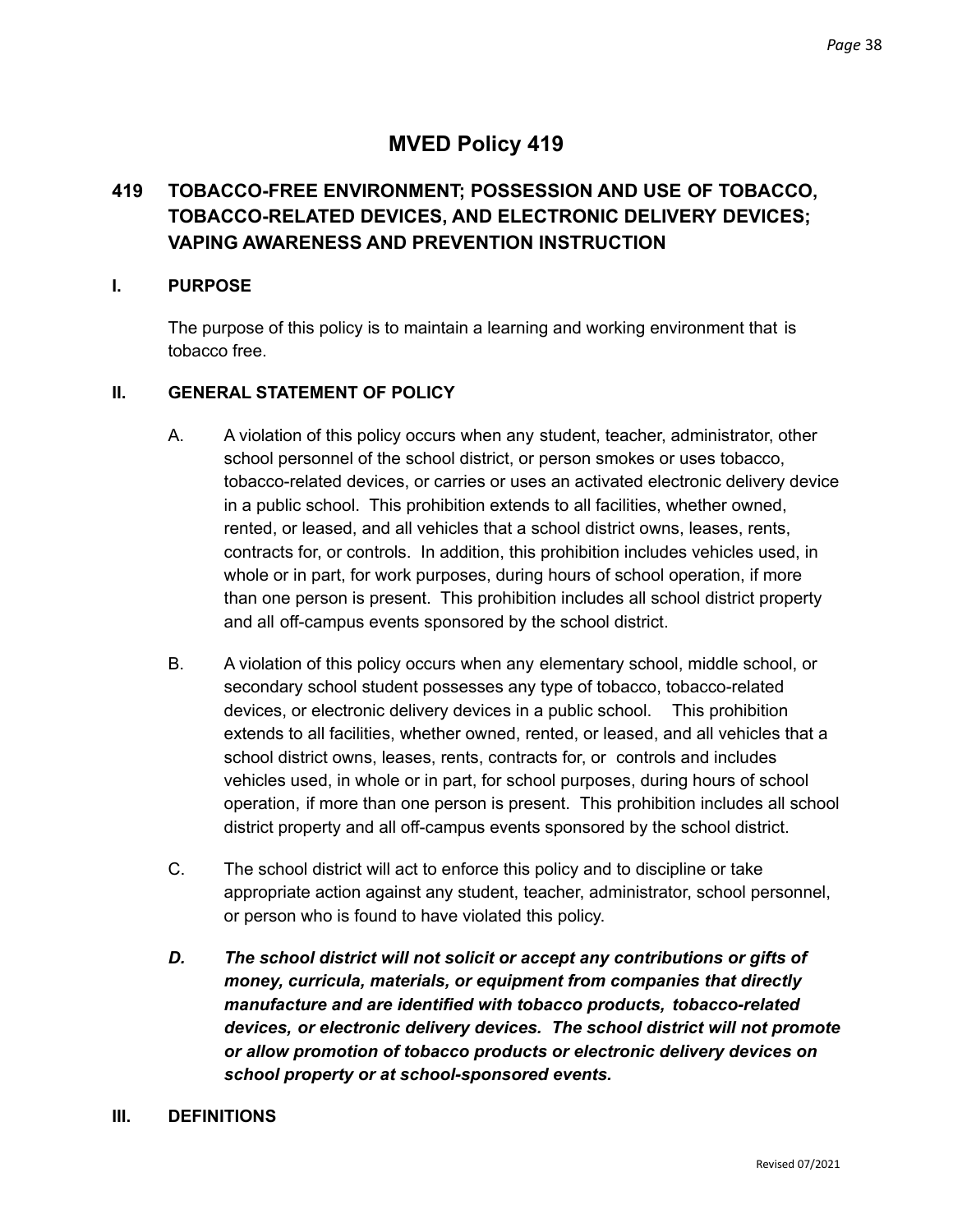- A. "Electronic delivery device" means any product containing or delivering nicotine, lobelia, or any other substance, whether natural or synthetic, intended for human consumption through inhalation of aerosol or vapor from the product. Electronic delivery devices includes but is not limited to devices manufactured, marketed, or sold as electronic cigarettes, electronic cigars, electronic pipe, vape pens, modes, tank systems, or under any other product name or descriptor. Electronic delivery device includes any component part of a product, whether or not marketed or sold separately. Electronic delivery device excludes drugs, devices, or combination products, as those terms are defined in the Federal Food, Drug, and Cosmetic Act, that are authorized for sale by the United States Food and Drug Administration.
- B. "Heated tobacco product" means a tobacco product that produces aerosols containing nicotine and other chemicals which are inhaled by users through the mouth.
- C. "Tobacco" means cigarettes and any product containing, made, or derived from tobacco that is intended for human consumption, whether chewed, smoked, absorbed, dissolved, inhaled, snorted, sniffed, or ingested by any other means, or any component, part, or accessory of a tobacco product, including, but not limited to, cigars; cheroots; stogies; perique; granulated, plug cut, crimp cut, ready rubbed, and other smoking tobacco; snuff; snuff flour; cavendish; plug and twist tobacco; fine cut and other chewing tobacco; shorts; refuse scraps, clippings, cuttings and sweepings of tobacco; and other kinds and forms of tobacco. Tobacco excludes any drugs, devices, or combination products, as those terms are defined in the Federal Food, Drug, and Cosmetic Act, that are authorized for sale by the United States Food and Drug Administration.
- D. "Tobacco-related devices" means cigarette papers or pipes for smoking or other devices intentionally designed or intended to be used in a manner which enables the chewing, sniffing, smoking, or inhalation of aerosol or vapor of tobacco or tobacco products. Tobacco-related devices include components of tobacco-related devices which may be marketed or sold separately.
- E. "Smoking" means inhaling, exhaling, burning, or carrying any lighted or heated cigar, cigarette, pipe, or any other lighted or heated product containing, made, or derived from nicotine, tobacco, marijuana, or other plant, whether natural or synthetic, that is intended for inhalation. Smoking includes carrying or using an activated electronic delivery device.
- F. "Vaping" means using an activated electronic delivery device or heated tobacco product.

#### **IV. EXCEPTIONS**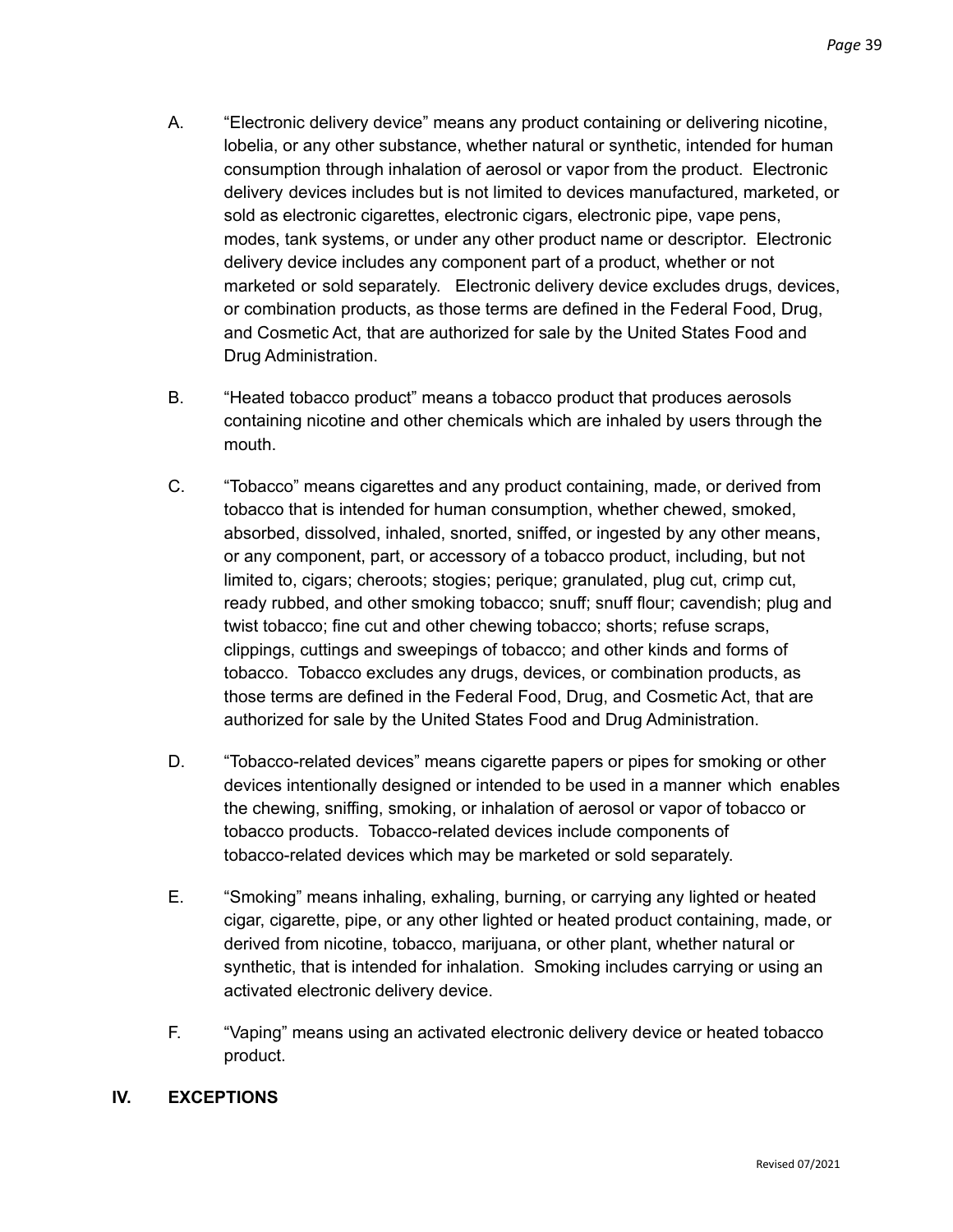- A. A violation of this policy does not occur when an Indian adult lights tobacco on school district property as a part of a traditional Indian spiritual or cultural ceremony. An Indian is a person who is a member of an Indian tribe as defined under Minnesota law.
- B. A violation of this policy does not occur when an adult nonstudent possesses a tobacco or nicotine product that has been approved by the United States Food and Drug Administration for sale as a tobacco-cessation product, as a tobacco-dependence product, or for other medical purposes, and is being marketed and sold solely for such an approved purpose. Nothing in this exception authorizes smoking or use of tobacco, tobacco-related devices, or electronic delivery devices on school property or at off-campus events sponsored by the school district.

#### **V. VAPING PREVENTION INSTRUCTION**

- A. The school district must provide vaping prevention instruction at least once to students in grades 6 through 8.
- B. The school district may use instructional materials based upon the Minnesota Department of Health's school e-cigarette toolkit or may use other smoking prevention instructional materials with a focus on vaping and the use of electronic delivery devices and heated tobacco products. The instruction may be provided as part of the school district's locally developed health standards.

#### **VI. ENFORCEMENT**

- A. All individuals on school premises shall adhere to this policy.
- B. Students who violate this tobacco-free policy shall be subject to school district discipline procedures.
- C. School district administrators and other school personnel who violate this tobacco-free policy shall be subject to school district discipline procedures.
- D. School district action taken for violation of this policy will be consistent with requirements of applicable collective bargaining agreements, Minnesota or federal law, and school district policies.
- E. Persons who violate this tobacco-free policy may be referred to the building administration or other school district supervisory personnel responsible for the area or program at which the violation occurred.
- F. School administrators may call the local law enforcement agency to assist with enforcement of this policy. Smoking or use of any tobacco product in a public school is a violation of the Minnesota Clean Indoor Air Act and/or the Freedom to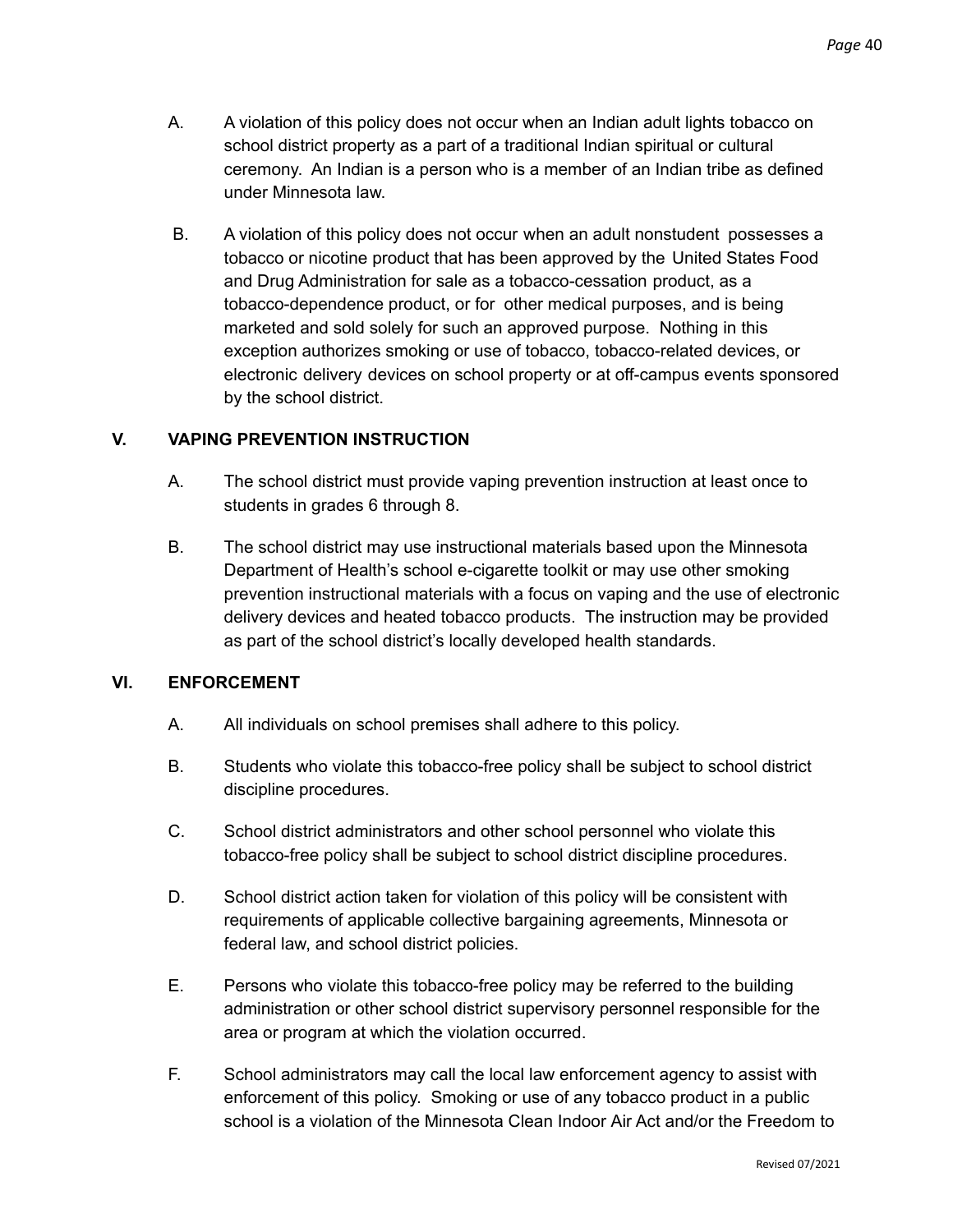Breathe Act of 2007 and is a petty misdemeanor. A court injunction may be instituted against a repeated violator.

G. No persons shall be discharged, refused to be hired, penalized, discriminated against, or in any manner retaliated against for exercising any right to a smoke-free environment provided by the Freedom to Breathe Act of 2007 or other law.

#### **VII. DISSEMINATION OF POLICY**

- A. This policy shall appear in the student handbook.
- B. The school district will develop a method of discussing this policy with students and employees.

# **MVED Policy 514**

#### **514 BULLYING PROHIBITION POLICY**

#### **I. PURPOSE**

A safe and civil environment is needed for students to learn and attain high academic standards and to promote healthy human relationships. Bullying, like other violent or disruptive behavior, is conduct that interferes with a student's ability to learn and/or a teacher's ability to educate students in a safe environment. The school district cannot monitor the activities of students at all times and eliminate all incidents of bullying between students, particularly when students are not under the direct supervision of school personnel. However, to the extent such conduct affects the educational environment of the school district and the rights and welfare of its students and is within the control of the school district in its normal operations, the school district intends to prevent bullying and to take action to investigate, respond to, and to remediate and discipline for those acts of bullying which have not been successfully prevented. The purpose of this policy is to assist the school district in its goal of preventing and responding to acts of bullying, intimidation, violence, reprisal, retaliation, and other similar disruptive and detrimental behavior.

#### **II. GENERAL STATEMENT OF POLICY**

A. An act of bullying, by either an individual student or a group of students, is expressly prohibited on school premises, on school district property, at school functions or activities, or on school transportation. This policy applies not only to students who directly engage in an act of bullying but also to students who, by their indirect behavior, condone or support another student's act of bullying. This policy also applies to any student whose conduct at any time or in any place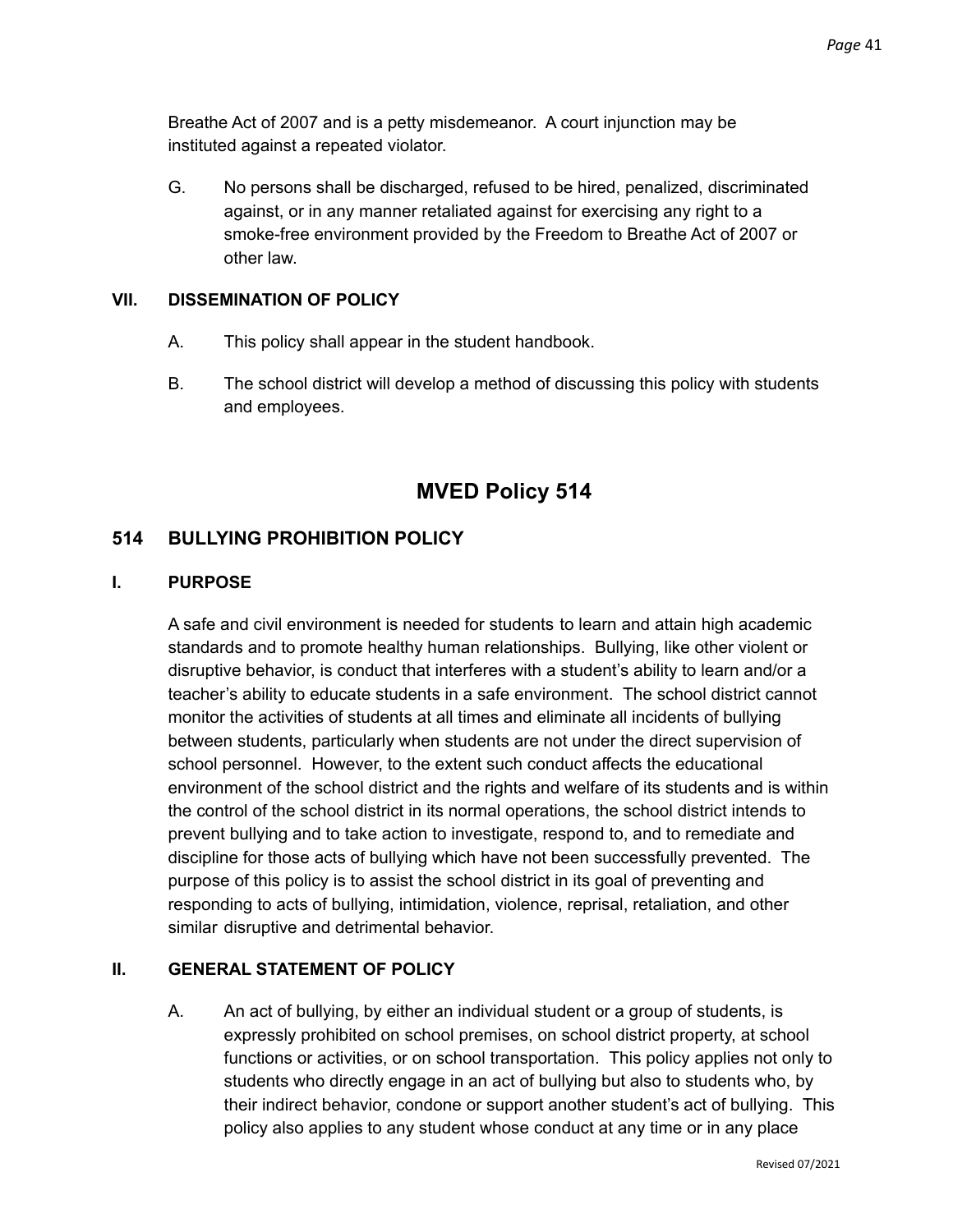constitutes bullying or other prohibited conduct that interferes with or obstructs the mission or operations of the school district or the safety or welfare of the student or other students, or materially and substantially interferes with a student's educational opportunities or performance or ability to participate in school functions or activities or receive school benefits, services, or privileges. This policy also applies to an act of cyberbullying regardless of whether such act is committed on or off school district property and/or with or without the use of school district resources.

- B. No teacher, administrator, volunteer, contractor, or other employee of the school district shall permit, condone, or tolerate bullying.
- C. Apparent permission or consent by a student being bullied does not lessen or negate the prohibitions contained in this policy.
- D. Retaliation against a victim, good faith reporter, or a witness of bullying is prohibited.
- E. False accusations or reports of bullying against another student are prohibited.
- F. A person who engages in an act of bullying, reprisal, retaliation, or false reporting of bullying or permits, condones, or tolerates bullying shall be subject to discipline or other remedial responses for that act in accordance with the school district's policies and procedures, including the school district's discipline policy (See Policy 506). The school district may take into account the following factors:
	- 1. The developmental ages and maturity levels of the parties involved;
	- 2. The levels of harm, surrounding circumstances, and nature of the behavior;
	- 3. Past incidences or past or continuing patterns of behavior;
	- 4. The relationship between the parties involved; and
	- 5. The context in which the alleged incidents occurred.

Consequences for students who commit prohibited acts of bullying may range from remedial responses or positive behavioral interventions up to and including suspension and/or expulsion. The school district shall employ research-based developmentally appropriate best practices that include preventative and remedial measures and effective discipline for deterring violations of this policy, apply throughout the school district, and foster student, parent, and community participation.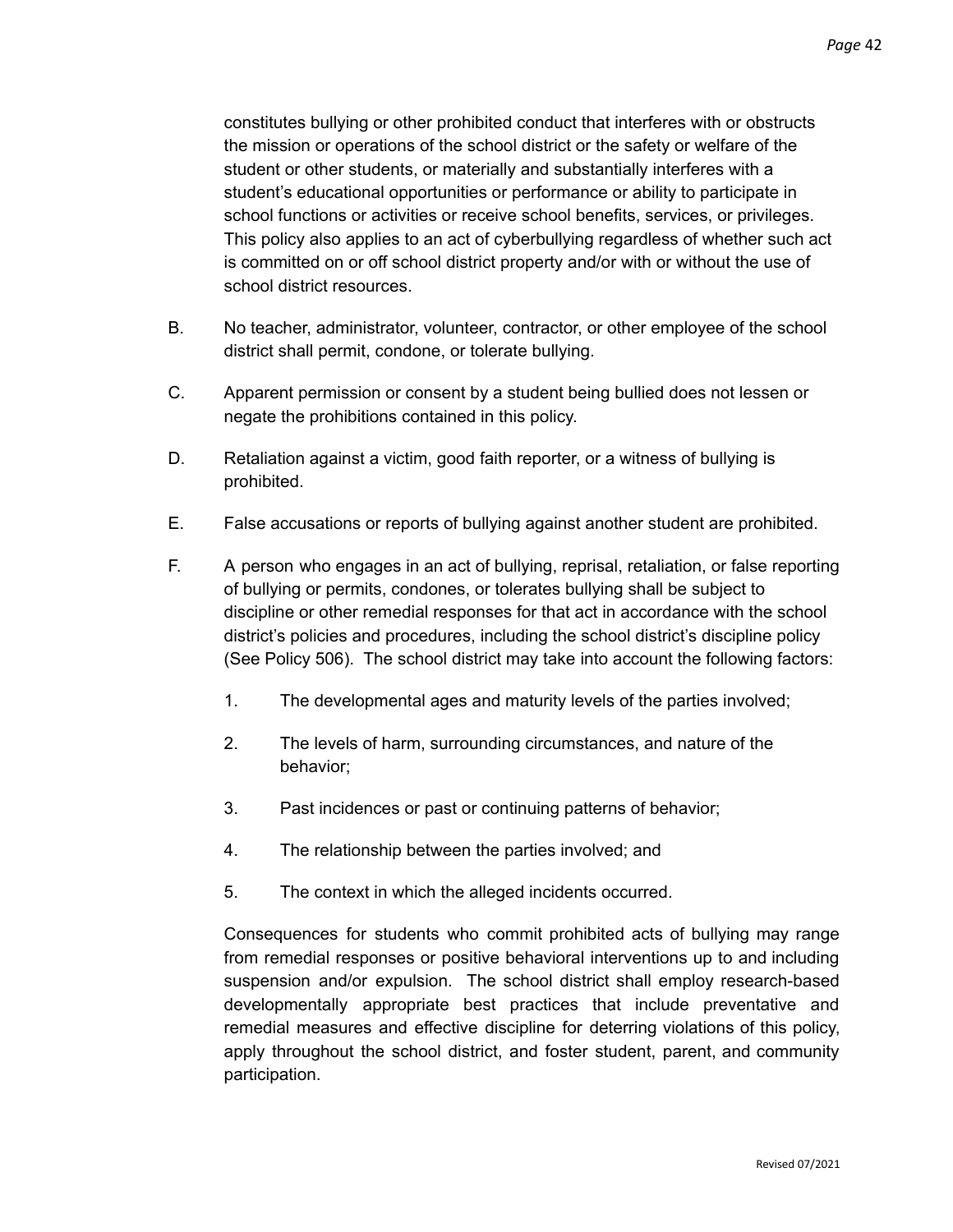Consequences for employees who permit, condone, or tolerate bullying or engage in an act of reprisal or intentional false reporting of bullying may result in disciplinary action up to and including termination or discharge.

Consequences for other individuals engaging in prohibited acts of bullying may include, but not be limited to, exclusion from school district property and events.

G. The school district will act to investigate all complaints of bullying reported to the school district and will discipline or take appropriate action against any student, teacher, administrator, volunteer, contractor, or other employee of the school district who is found to have violated this policy.

#### **III. DEFINITIONS**

For purposes of this policy, the definitions included in this section apply.

- A. "Bullying" means intimidating, threatening, abusive, or harming conduct that is objectively offensive and:
	- 1. an actual or perceived imbalance of power exists between the student engaging in the prohibited conduct and the target of the prohibited conduct, and the conduct is repeated or forms a pattern; or
	- 2. materially and substantially interferes with a student's educational opportunities or performance or ability to participate in school functions or activities or receive school benefits, services, or privileges.

The term, "bullying," specifically includes cyberbullying as defined in this policy.

- B. "Cyberbullying" means bullying using technology or other electronic communication, including, but not limited to, a transfer of a sign, signal, writing, image, sound, or data, including a post on a social network Internet website or forum, transmitted through a computer, cell phone, or other electronic device. The term applies to prohibited conduct which occurs on school premises, on school district property, at school functions or activities, on school transportation, or on school computers, networks, forums, and mailing lists, or off school premises to the extent that it substantially and materially disrupts student learning or the school environment.
- C. "Immediately" means as soon as possible but in no event longer than 24 hours.
- D. "Intimidating, threatening, abusive, or harming conduct" means, but is not limited to, conduct that does the following: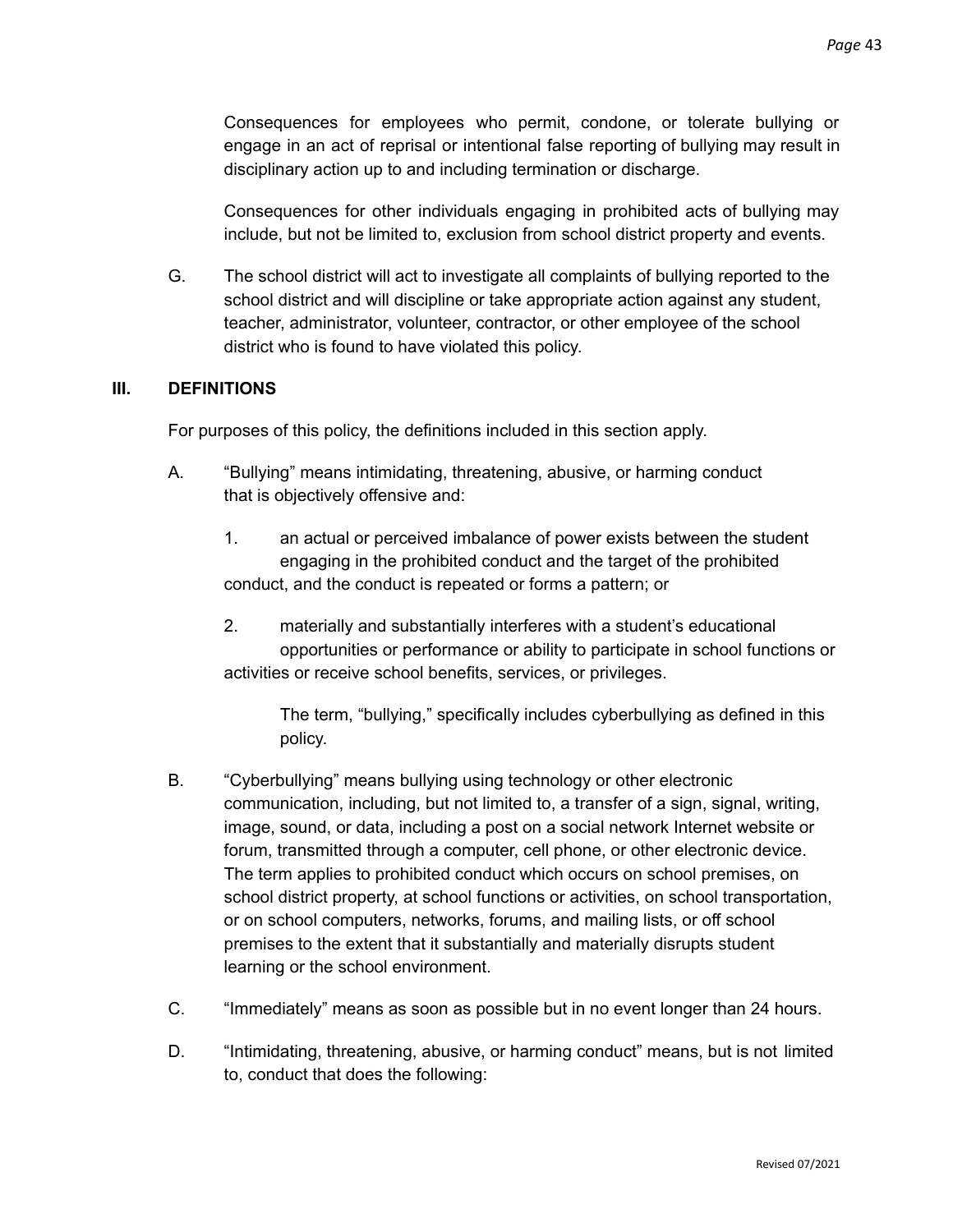- 1. Causes physical harm to a student or a student's property or causes a student to be in reasonable fear of harm to person or property;
- 2. Under Minnesota common law, violates a student's reasonable expectation of privacy, defames a student, or constitutes intentional infliction of emotional distress against a student; or
- 3. Is directed at any student or students, including those based on a person's actual or perceived race, ethnicity, color, creed, religion, national origin, immigration status, sex, marital status, familial status, socioeconomic status, physical appearance, sexual orientation including gender identity and expression, academic status related to student performance, disability, or status with regard to public assistance, age, or any additional characteristic defined in the Minnesota Human Rights Act (MHRA). However, prohibited conduct need not be based on any particular characteristic defined in this paragraph or the MHRA.
- E. "On school premises, on school district property, at school functions or activities, or on school transportation" means all school district buildings, school grounds, and school property or property immediately adjacent to school grounds, school bus stops, school buses, school vehicles, school contracted vehicles, or any other vehicles approved for school district purposes, the area of entrance or departure from school grounds, premises, or events, and all school-related functions, school-sponsored activities, events, or trips. School district property also may mean a student's walking route to or from school for purposes of attending school or school-related functions, activities, or events. While prohibiting bullying at these locations and events, the school district does not represent that it will provide supervision or assume liability at these locations and events.
- F. "Prohibited conduct" means bullying or cyberbullying as defined in this policy or retaliation or reprisal for asserting, alleging, reporting, or providing information about such conduct or knowingly making a false report about bullying.
- G. "Remedial response" means a measure to stop and correct prohibited conduct, prevent prohibited conduct from recurring, and protect, support, and intervene on behalf of a student who is the target or victim of prohibited conduct.
- H. "Student" means a student enrolled in a public school or a charter school.

#### **IV. REPORTING PROCEDURE**

A. Any person who believes he or she has been the target or victim of bullying or any person with knowledge or belief of conduct that may constitute bullying or prohibited conduct under this policy shall report the alleged acts immediately to an appropriate school district official designated by this policy. A person may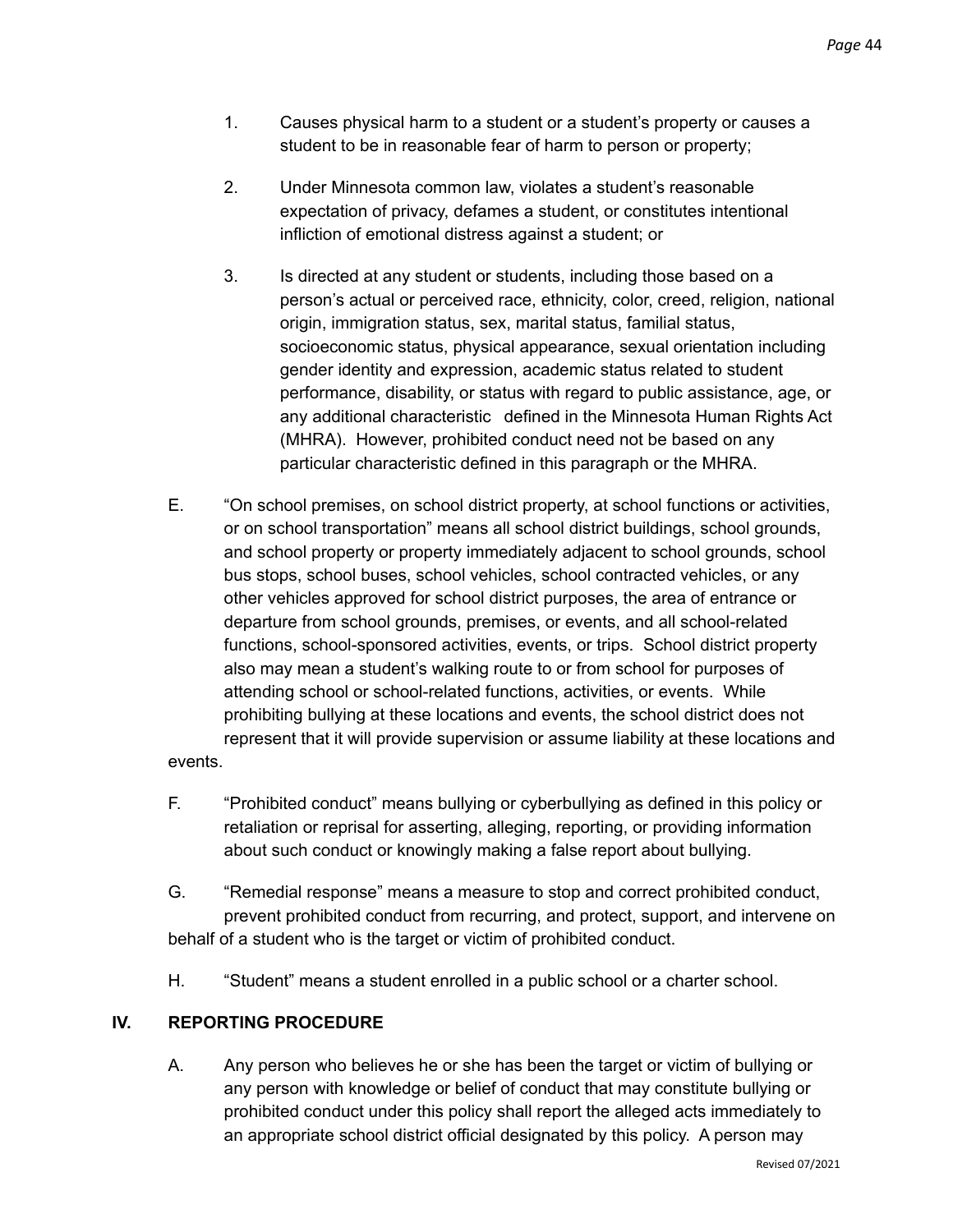report bullying anonymously. However, the school district may not rely solely on an anonymous report to determine discipline or other remedial responses.

- B. The school district encourages the reporting party or complainant to use the report form available from the principal or building supervisor of each building or available in the school district office, but oral reports shall be considered complaints as well.
- C. The building principal, the principal's designee, or the building supervisor (hereinafter the "building report taker") is the person responsible for receiving reports of bullying or other prohibited conduct at the building level. Any person may report bullying or other prohibited conduct directly to a school district human rights officer or the Director of Administrative Services. If the complaint involves the building report taker, the complaint shall be made or filed directly with the Director of Administrative Services or the school district human rights officer by the reporting party or complainant.

The building report taker shall ensure that this policy and its procedures, practices, consequences, and sanctions are fairly and fully implemented and shall serve as the primary contact on policy and procedural matters. The building report taker or a third party designated by the school district shall be responsible for the investigation. The building report taker shall provide information about available community resources to the target or victim of the bullying or other prohibited conduct, the perpetrator, and other affected individuals as appropriate.

- D. A teacher, school administrator, volunteer, contractor, or other school employee shall be particularly alert to possible situations, circumstances, or events that might include bullying. Any such person who witnesses, observes, receives a report of, or has other knowledge or belief of conduct that may constitute bullying or other prohibited conduct shall make reasonable efforts to address and resolve the bullying or prohibited conduct and shall inform the building report taker immediately. School district personnel who fail to inform the building report taker of conduct that may constitute bullying or other prohibited conduct or who fail to make reasonable efforts to address and resolve the bullying or prohibited conduct in a timely manner may be subject to disciplinary action.
- E. Reports of bullying or other prohibited conduct are classified as private educational and/or personnel data and/or confidential investigative data and will not be disclosed except as permitted by law. The building report taker, in conjunction with the responsible authority, shall be responsible for keeping and regulating access to any report of bullying and the record of any resulting investigation.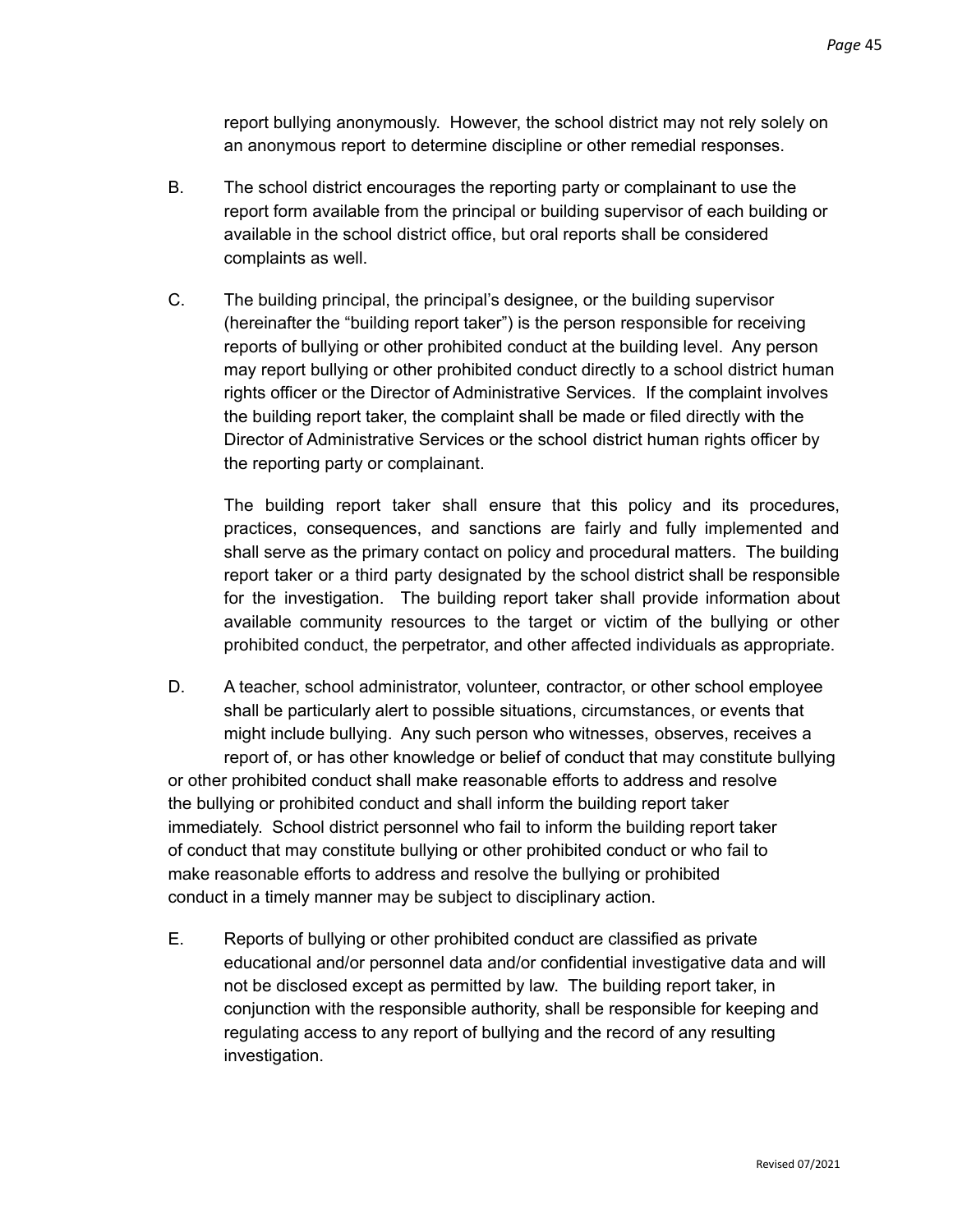- F. Submission of a good faith complaint or report of bullying or other prohibited conduct will not affect the complainant's or reporter's future employment, grades, work assignments, or educational or work environment.
- G. The school district will respect the privacy of the complainant(s), the individual(s) against whom the complaint is filed, and the witnesses as much as possible, consistent with the school district's obligation to investigate, take appropriate action, and comply with any legal disclosure obligations.

#### **V. SCHOOL DISTRICT ACTION**

- A. Within three days of the receipt of a complaint or report of bullying or other prohibited conduct, the school district shall undertake or authorize an investigation by the building report taker or a third party designated by the school district.
- B. The building report taker or other appropriate school district officials may take immediate steps, at their discretion, to protect the target or victim of the bullying or other prohibited conduct, the complainant, the reporter, and students or others, pending completion of an investigation of the bullying or other prohibited conduct, consistent with applicable law.
- C. The alleged perpetrator of the bullying or other prohibited conduct shall be allowed the opportunity to present a defense during the investigation or prior to the imposition of discipline or other remedial responses.
- D. Upon completion of an investigation that determines that bullying or other prohibited conduct has occurred, the school district will take appropriate action. Such action may include, but is not limited to, warning, suspension, exclusion, expulsion, transfer, remediation, termination, or discharge. Disciplinary consequences will be sufficiently severe to try to deter violations and to appropriately discipline prohibited conduct. Remedial responses to the bullying or other prohibited conduct shall be tailored to the particular incident and nature of the conduct and shall take into account the factors specified in Section II.F. of this policy. School district action taken for violation of this policy will be consistent with the requirements of applicable collective bargaining agreements; applicable statutory authority, including the Minnesota Pupil Fair Dismissal Act; the student discipline policy (See Policy 506) and other applicable school district policies; and applicable regulations.
- E. The school district is not authorized to disclose to a victim private educational or personnel data regarding an alleged perpetrator who is a student or employee of the school district. School officials will notify the parent(s) or guardian(s) of students who are targets of bullying or other prohibited conduct and the parent(s) or guardian(s) of alleged perpetrators of bullying or other prohibited conduct who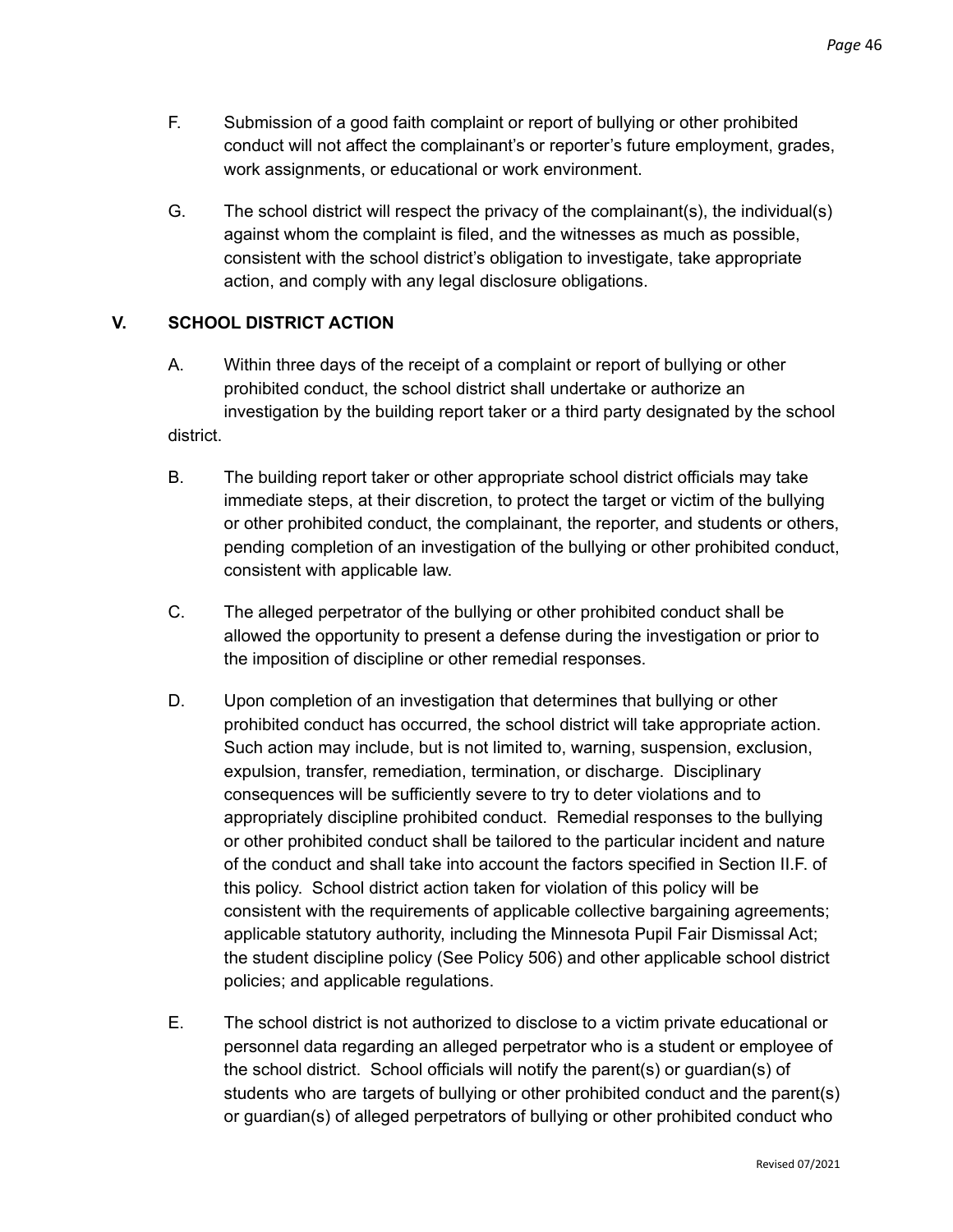have been involved in a reported and confirmed bullying incident of the remedial or disciplinary action taken, to the extent permitted by law.

F. In order to prevent or respond to bullying or other prohibited conduct committed by or directed against a child with a disability, the school district shall, when determined appropriate by the child's individualized education program (IEP) team or Section 504 team, allow the child's IEP or Section 504 plan to be drafted to address the skills and proficiencies the child needs as a result of the child's disability to allow the child to respond to or not to engage in bullying or other prohibited conduct.

#### **VI. RETALIATION OR REPRISAL**

The school district will discipline or take appropriate action against any student, teacher, administrator, volunteer, contractor, or other employee of the school district who commits an act of reprisal or who retaliates against any person who asserts, alleges, or makes a good faith report of alleged bullying or prohibited conduct, who provides information about bullying or prohibited conduct, who testifies, assists, or participates in an investigation of alleged bullying or prohibited conduct, or who testifies, assists, or participates in a proceeding or hearing relating to such bullying or prohibited conduct. Retaliation includes, but is not limited to, any form of intimidation, reprisal, harassment, or intentional disparate treatment. Disciplinary consequences will be sufficiently severe to deter violations and to appropriately discipline the individual(s) who engaged in the prohibited conduct. Remedial responses to the prohibited conduct shall be tailored to the particular incident and nature of the conduct and shall take into account the factors specified in Section II.F. of this policy.

#### **VII. TRAINING AND EDUCATION**

- A. The school district shall discuss this policy with school personnel and volunteers and provide appropriate training to school district personnel regarding this policy. The school district shall establish a training cycle for school personnel to occur during a period not to exceed every three school years. Newly employed school personnel must receive the training within the first year of their employment with the school district. The school district or a school administrator may accelerate the training cycle or provide additional training based on a particular need or circumstance. This policy shall be included in employee handbooks, training materials, and publications on school rules, procedures, and standards of conduct, which materials shall also be used to publicize this policy.
- B. The school district shall require ongoing professional development, consistent with Minn. Stat. § 122A.60, to build the skills of all school personnel who regularly interact with students to identify, prevent, and appropriately address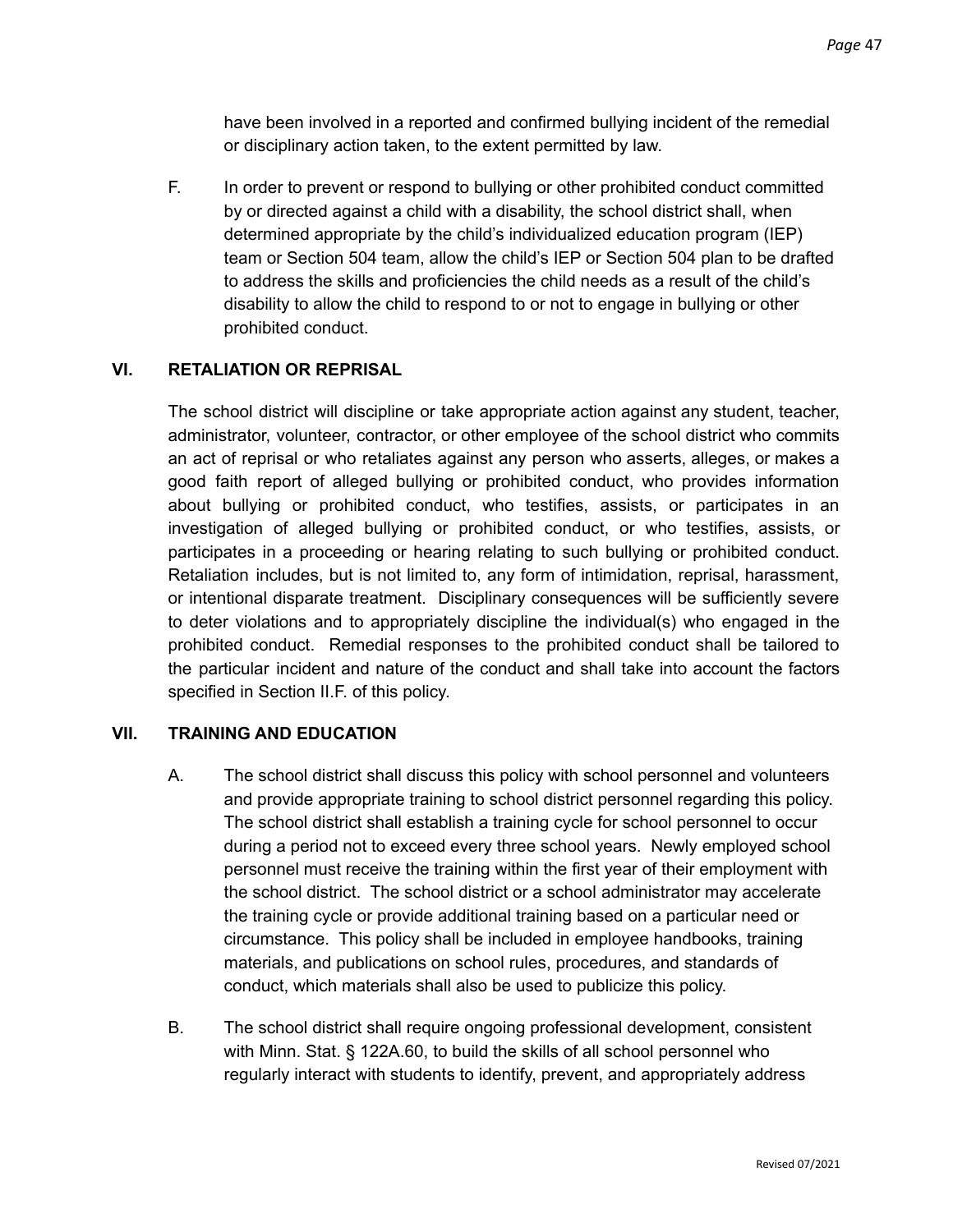bullying and other prohibited conduct. Such professional development includes, but is not limited to, the following:

- 1. Developmentally appropriate strategies both to prevent and to immediately and effectively intervene to stop prohibited conduct;
- 2. The complex dynamics affecting a perpetrator, target, and witnesses to prohibited conduct;
- 3. Research on prohibited conduct, including specific categories of students at risk for perpetrating or being the target or victim of bullying or other prohibited conduct in school;
- 4. The incidence and nature of cyberbullying; and
- 5. Internet safety and cyberbullying.
- C. The school district annually will provide education and information to students regarding bullying, including information regarding this school district policy prohibiting bullying, the harmful effects of bullying, and other applicable initiatives to prevent bullying and other prohibited conduct.
- D. The administration of the school district is directed to implement programs and other initiatives to prevent bullying, to respond to bullying in a manner that does not stigmatize the target or victim, and to make resources or referrals to resources available to targets or victims of bullying.
- E. The administration is encouraged to provide developmentally appropriate instruction and is directed to review programmatic instruction to determine if adjustments are necessary to help students identify and prevent or reduce bullying and other prohibited conduct, to value diversity in school and society, to develop and improve students' knowledge and skills for solving problems, managing conflict, engaging in civil discourse, and recognizing, responding to, and reporting bullying or other prohibited conduct, and to make effective prevention and intervention programs available to students.

The administration must establish strategies for creating a positive school climate and use evidence-based social-emotional learning to prevent and reduce discrimination and other improper conduct.

The administration is encouraged, to the extent practicable, to take such actions as it may deem appropriate to accomplish the following:

1. Engage all students in creating a safe and supportive school environment;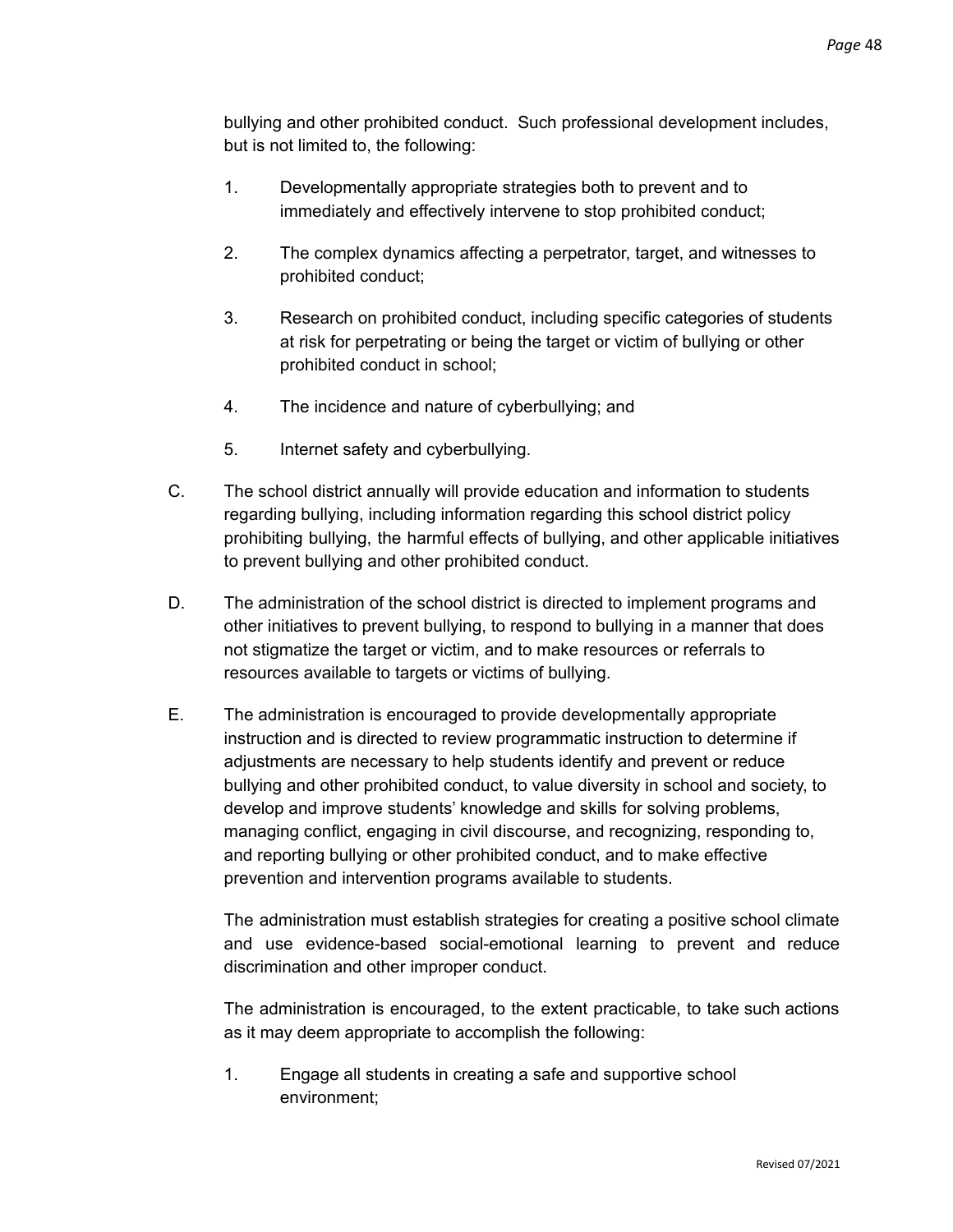- 2. Partner with parents and other community members to develop and implement prevention and intervention programs;
- 3. Engage all students and adults in integrating education, intervention, and other remedial responses into the school environment;
- 4. Train student bystanders to intervene in and report incidents of bullying and other prohibited conduct to the schools' primary contact person;
- 5. Teach students to advocate for themselves and others;
- 6. Prevent inappropriate referrals to special education of students who may engage in bullying or other prohibited conduct; and
- 7. Foster student collaborations that, in turn, foster a safe and supportive school climate.
- F. The school district may implement violence prevention and character development education programs to prevent or reduce policy violations. Such programs may offer instruction on character education including, but not limited to, character qualities such as attentiveness, truthfulness, respect for authority, diligence, gratefulness, self-discipline, patience, forgiveness, respect for others, peacemaking, and resourcefulness.
- G. The school district shall inform affected students and their parents of rights they may have under state and federal data practices laws to obtain access to data related to an incident and their right to contest the accuracy or completeness of the data. The school district may accomplish this requirement by inclusion of all or applicable parts of its protection and privacy of pupil records policy (See Policy 515) in the student handbook.

#### **VIII. NOTICE**

- A. The school district will give annual notice of this policy to students, parents or guardians, and staff, and this policy shall appear in the student handbook.
- B. This policy or a summary thereof must be conspicuously posted in the administrative offices of the school district and the office of each school.
- C. This policy must be given to each school employee and independent contractor who regularly interacts with students at the time of initial employment with the school district.
- D. Notice of the rights and responsibilities of students and their parents under this policy must be included in the student discipline policy (See Policy 506) distributed to parents at the beginning of each school year.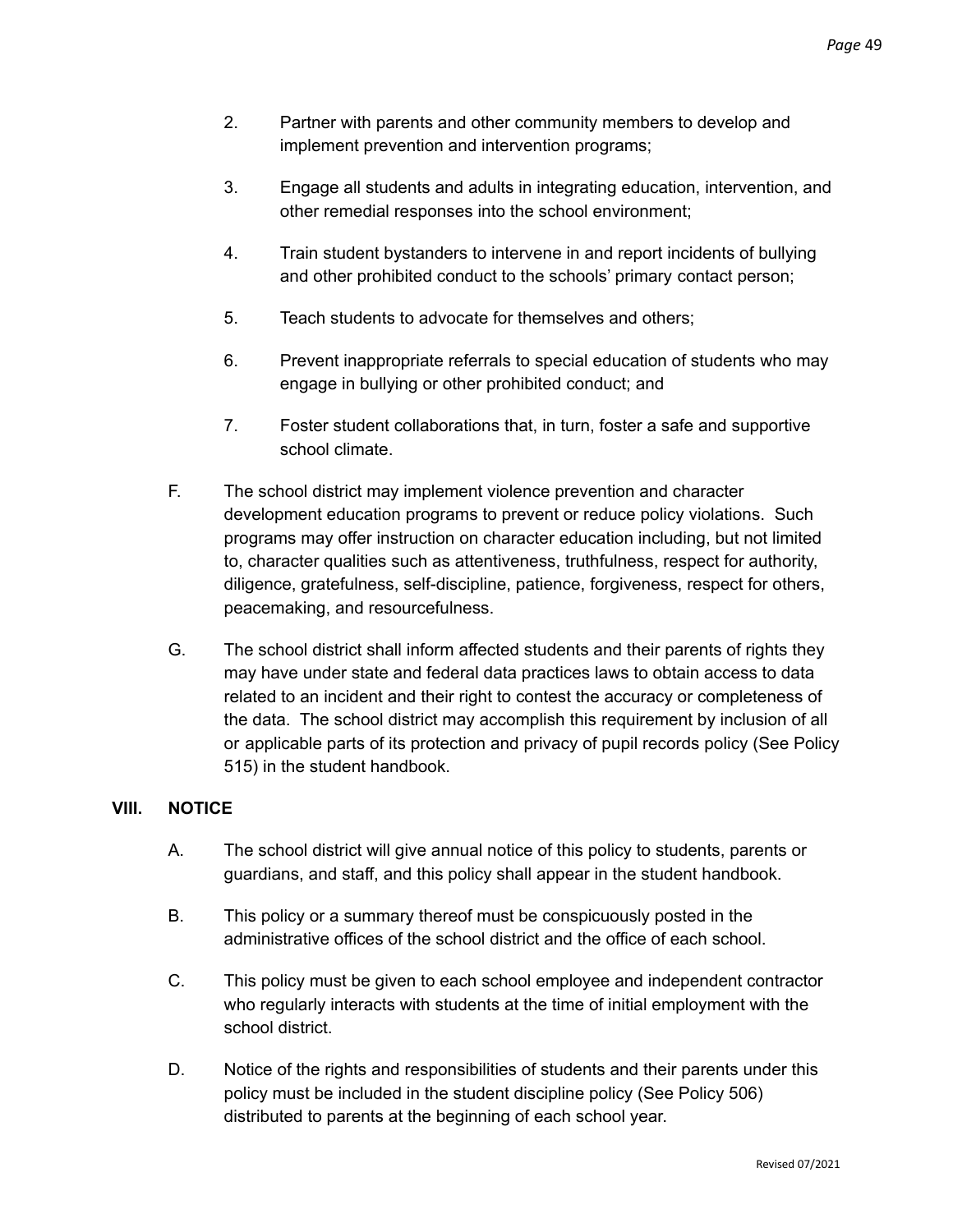- E. This policy shall be available to all parents and other school community members in an electronic format in the language appearing on the school district's or a school's website.
- F. The school district shall provide an electronic copy of its most recently amended policy to the Commissioner of Education.

#### **IX. POLICY REVIEW**

To the extent practicable, the school board shall, on a cycle consistent with other school district policies, review and revise this policy. The policy shall be made consistent with Minn. Stat. § 121A.031 and other applicable law. Revisions shall be made in consultation with students, parents, and community organizations.

# **MVED Policy 526**

#### **526 HAZING PROHIBITION**

#### **I. PURPOSE**

The purpose of this policy is to maintain a safe learning environment for students and staff that is free from hazing. Hazing activities of any type are inconsistent with the educational goals of the school district and are prohibited at all times.

#### **II. GENERAL STATEMENT OF POLICY**

- A. No student, teacher, administrator, volunteer, contractor, or other employee of the school district shall plan, direct, encourage, aid, or engage in hazing.
- B. No teacher, administrator, volunteer, contractor, or other employee of the school district shall permit, condone, or tolerate hazing.
- C. Apparent permission or consent by a person being hazed does not lessen the prohibitions contained in this policy.
- D. Retaliation against a victim, good faith reporter, or a witness of hazing is prohibited.
- E. False accusations or reports of hazing against a student, teacher, administrator, volunteer, contractor, or other employee are prohibited.
- F. A person who engages in an act of hazing, reprisal, retaliation, or false reporting of hazing or permits, condones, or tolerates hazing shall be subject to discipline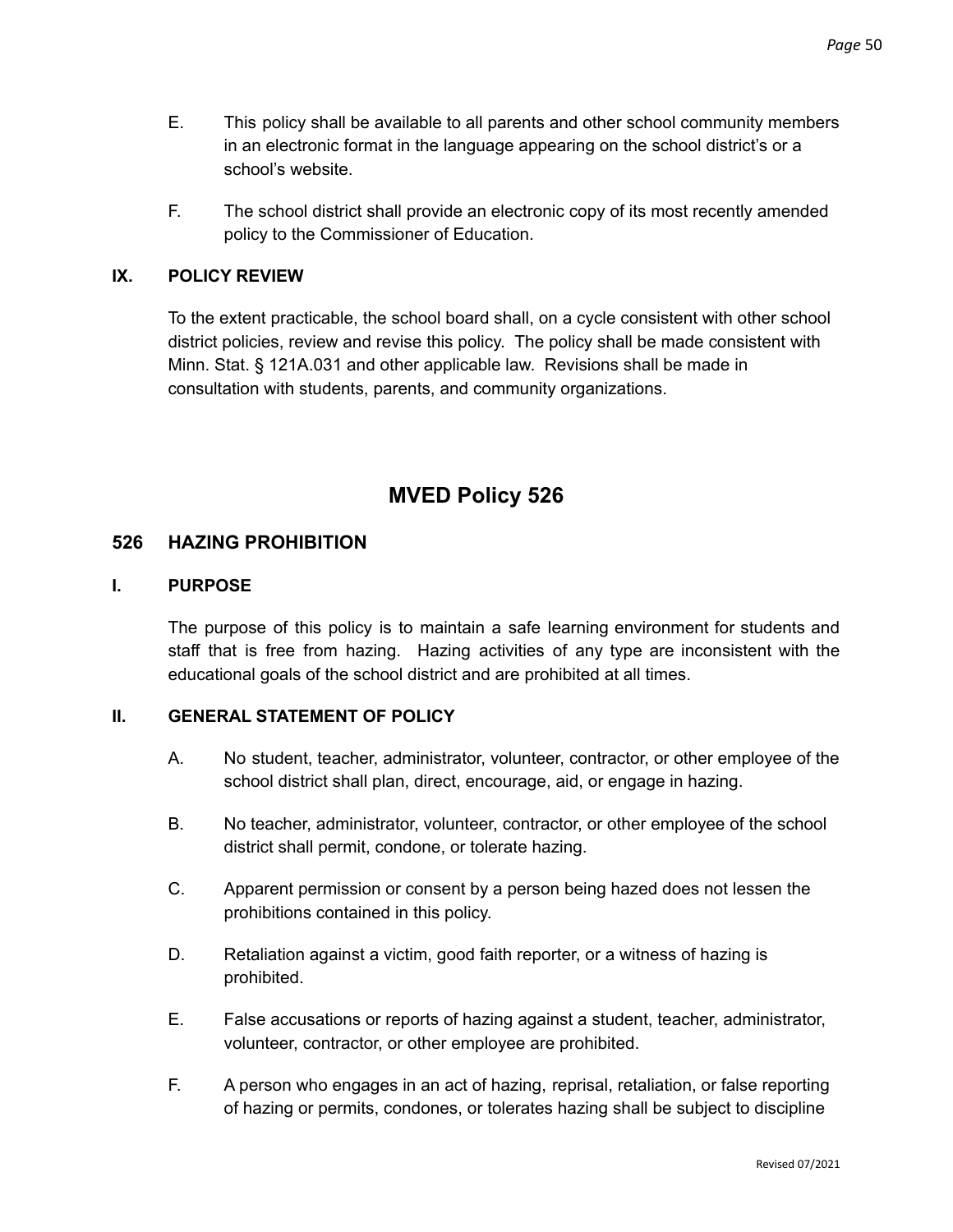or other remedial responses for that act in accordance with the school district's policies and procedures.

Consequences for students who commit, tolerate, or are a party to prohibited acts of hazing may range from remedial responses or positive behavioral interventions up to and including suspension and/or expulsion.

Consequences for employees who permit, condone, or tolerate hazing or engage in an act of reprisal or intentional false reporting of hazing may result in disciplinary action up to and including termination or discharge.

Consequences for other individuals engaging in prohibited acts of hazing may include, but not be limited to, exclusion from school district property and events and/or termination of services and/or contracts.

- G. This policy applies to hazing that occurs during and after school hours, on or off school premises or property, at school functions or activities, or on school transportation.
- H. A person who engages in an act that violates school policy or law in order to be initiated into or affiliated with a student organization shall be subject to discipline for that act.
- I. The school district will act to investigate all complaints of hazing and will discipline or take appropriate action against any student, teacher, administrator, volunteer, contractor, or other employee of the school district who is found to have violated this policy.

#### **III. DEFINITIONS**

- A. "Hazing" means committing an act against a student, or coercing a student into committing an act, that creates a substantial risk of harm to a person, in order for the student to be initiated into or affiliated with a student organization, or for any other school-related purpose. The term hazing includes, but is not limited to:
	- 1. Any type of physical brutality such as whipping, beating, striking, branding, electronic shocking, or placing a harmful substance on the body.
- 2. Any type of physical activity such as sleep deprivation, exposure to weather, confinement in a restricted area, calisthenics, or other activity that subjects the student to an unreasonable risk of harm or that adversely affects the mental or physical health or safety of the student.
	- 3. Any activity involving the consumption of any alcoholic beverage, drug, tobacco product, or any other food, liquid, or substance that subjects the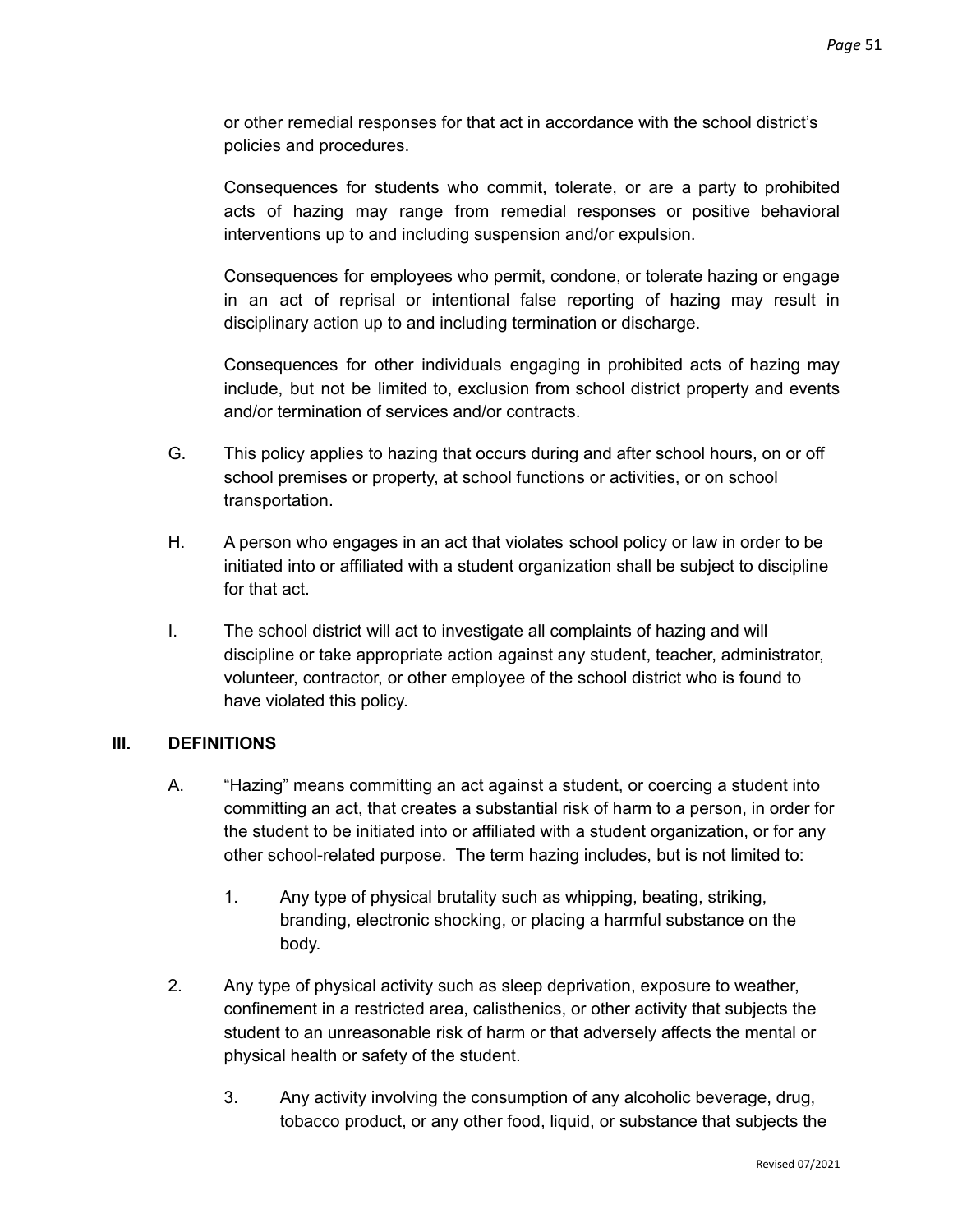student to an unreasonable risk of harm or that adversely affects the mental or physical health or safety of the student.

- 4. Any activity that intimidates or threatens the student with ostracism, that subjects a student to extreme mental stress, embarrassment, shame, or humiliation, that adversely affects the mental health or dignity of the student or discourages the student from remaining in school.
- 5. Any activity that causes or requires the student to perform a task that involves violation of state or federal law or of school district policies or regulations.
- B. "Immediately" means as soon as possible but in no event longer than 24 hours.
- C. "On school premises or school district property, or at school functions or activities, or on school transportation" means all school district buildings, school grounds, and school property or property immediately adjacent to school grounds, school bus stops, school buses, school vehicles, school contracted vehicles, or any other vehicles approved for school district purposes, the area of entrance or departure from school grounds, premises, or events, and all school-related functions, school-sponsored activities, events, or trips. School district property also may mean a student's walking route to or from school for purposes of attending school or school-related functions, activities, or events. While prohibiting hazing at these locations and events, the school district does not represent that it will provide supervision or assume liability at these locations and events.
- D. "Remedial response" means a measure to stop and correct hazing, prevent hazing from recurring, and protect, support, and intervene on behalf of a student who is the target or victim of hazing.
- E. "Student" means a student enrolled in a public school or a charter school.
- F. "Student organization" means a group, club, or organization having students as its primary members or participants. It includes grade levels, classes, teams, activities, or particular school events. A student organization does not have to be an official school organization to come within the terms of this definition.

#### **IV. REPORTING PROCEDURES**

A. Any person who believes he or she has been the target or victim of hazing or any person with knowledge or belief of conduct which may constitute hazing shall report the alleged acts immediately to an appropriate school district official designated by this policy. A person may report hazing anonymously. However,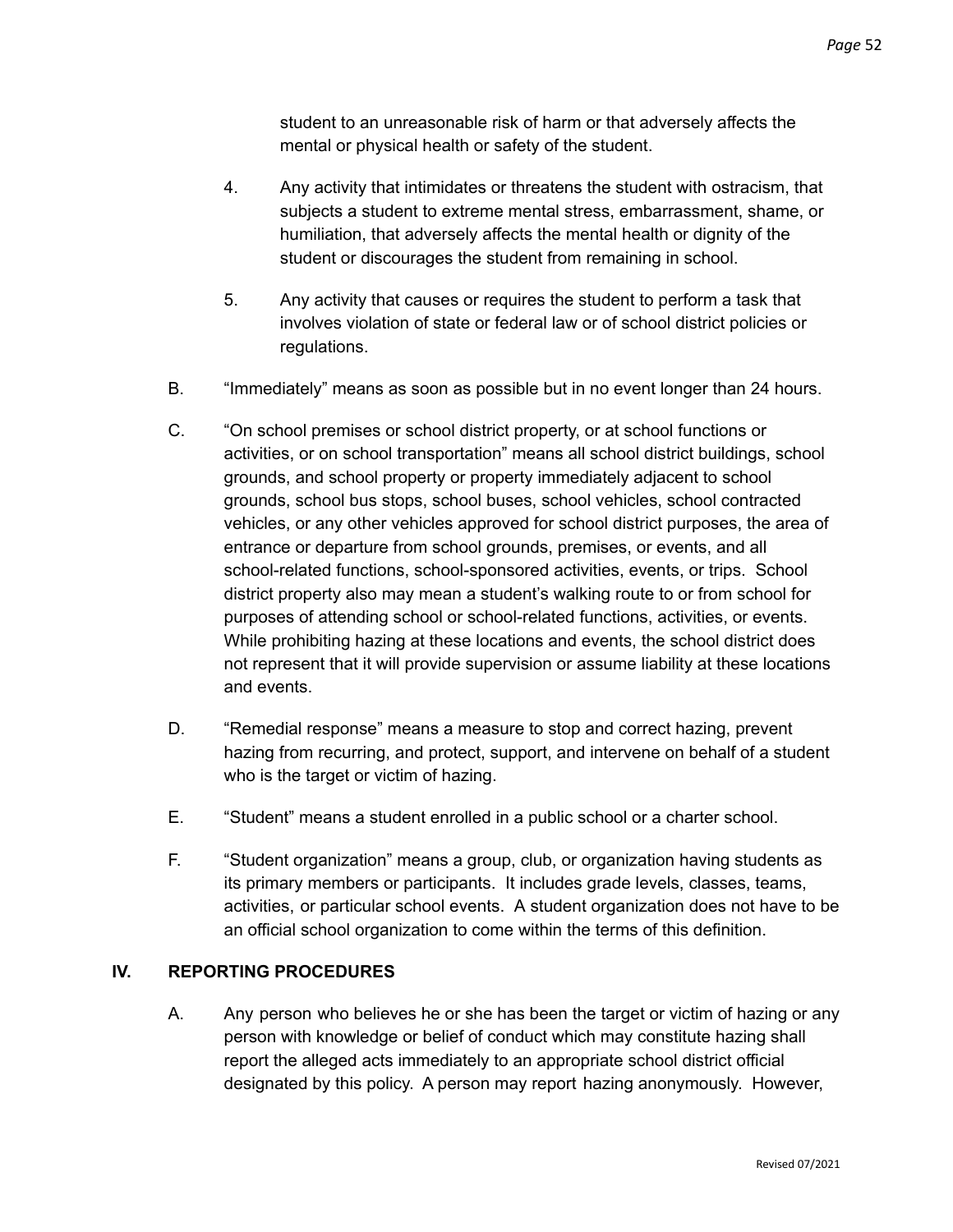the school district may not rely solely on an anonymous report to determine discipline or other remedial responses.

B. The school district encourages the reporting party to use the report form available from the principal or building supervisor of each building or available from the school district office, but oral reports shall be considered complaints as well.

The building principal, the principal's designee, or the building supervisor (hereinafter the "building report taker") is the person responsible for receiving reports of hazing at the building level. Any adult school district personnel who receives a report of hazing prohibited by this policy shall inform the building report taker immediately. Any person may report hazing directly to a school district human rights officer or to the Executive Director. If the complaint involves the building report taker, the complaint shall be made or filed directly with the Executive Director or the school district human rights officer by the reporting party or complainant.

The building report taker shall ensure that this policy and its procedures, practices, consequences, and sanctions are fairly and fully implemented and shall serve as a primary contact on policy and procedural matters.

- C. A teacher, administrator, volunteer, contractor, and other school employees shall be particularly alert to possible situations, circumstances, or events which might include hazing. Any such person who witnesses, observes, receives a report of, or has other knowledge or belief of conduct which may constitute hazing shall make reasonable efforts to address and resolve the hazing and shall inform the building report taker immediately. School district personnel who fail to inform the building report taker of conduct that may constitute hazing or who fail to make reasonable efforts to address and resolve the hazing in a timely manner may be subject to disciplinary action.
- D. Submission of a good faith complaint or report of hazing will not affect the complainant or reporter's future employment, grades, work assignments, or educational or work environment.
- E. Reports of hazing are classified as private educational and/or personnel data and/or confidential investigative data and will not be disclosed except as permitted by law. The building report taker, in conjunction with the responsible authority, shall be responsible for keeping and regulating access to any report of hazing and the record of any resulting investigation.
- F. The school district will respect the privacy of the complainant(s), the individual(s) against whom the complaint is filed, and the witnesses as much as possible,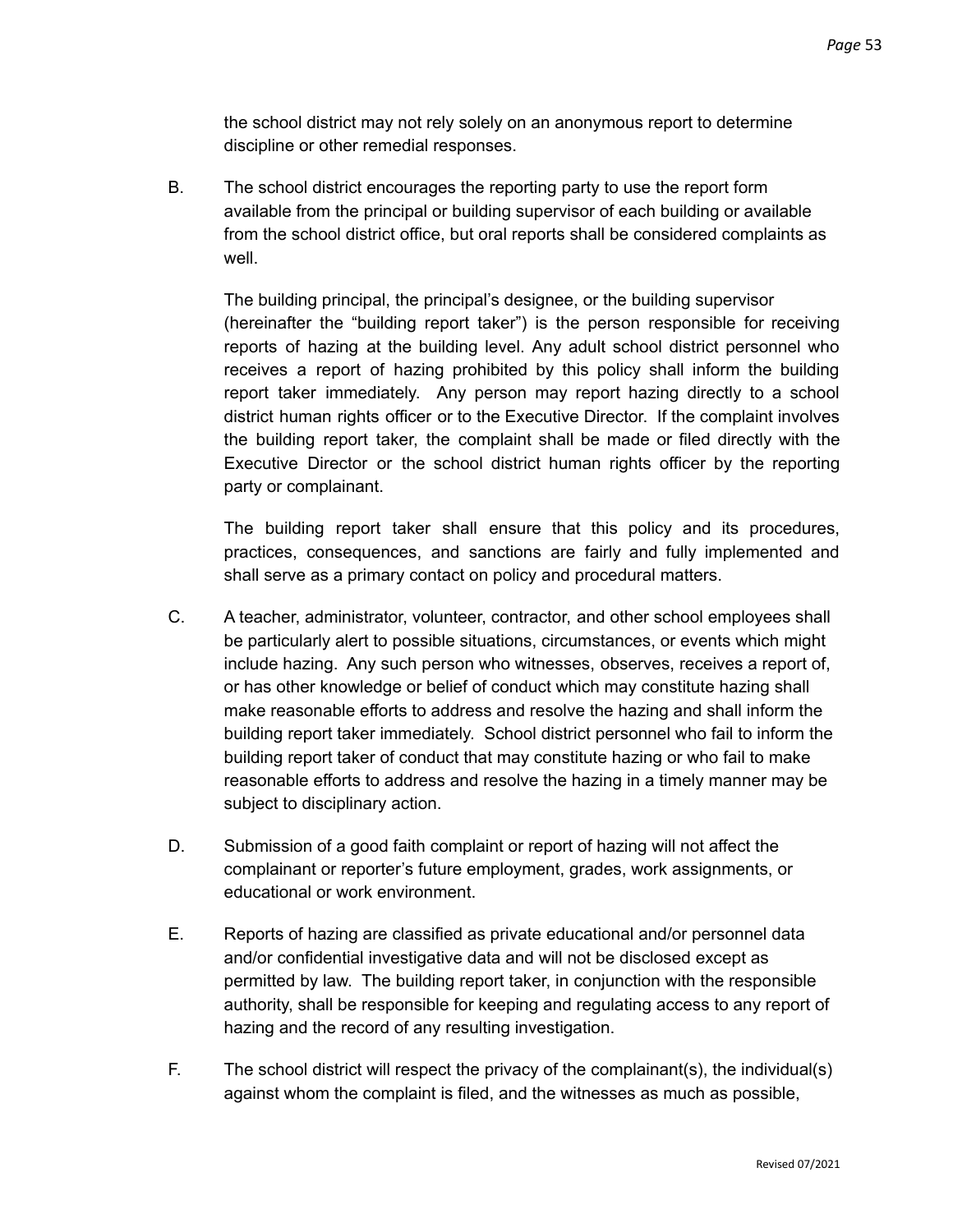consistent with the school district's legal obligations to investigate, to take appropriate action, and to comply with any discovery or disclosure obligations.

#### **V. SCHOOL DISTRICT ACTION**

- A. Within three (3) days of the receipt of a complaint or report of hazing, the school district shall undertake or authorize an investigation by school district officials or a third party designated by the school district.
- B. The building report taker or other appropriate school district officials may take immediate steps, at their discretion, to protect the target or victim of the hazing, the complainant, the reporter, and students or others pending completion of an investigation of alleged hazing prohibited by this policy.
- C. The alleged perpetrator of the hazing shall be allowed the opportunity to present a defense during the investigation or prior to the imposition of discipline or other remedial responses.
- D. Upon completion of an investigation that determines hazing has occurred, the school district will take appropriate action. Such action may include, but is not limited to, warning, suspension, exclusion, expulsion, transfer, remediation, termination, or discharge. Disciplinary consequences will be sufficiently severe to try to deter violations and to appropriately discipline prohibited behavior. School district action taken for violation of this policy will be consistent with the requirements of applicable collective bargaining agreements; applicable statutory authority, including the Minnesota Pupil Fair Dismissal Act; and applicable school district policies and regulations.
- E. The school district is not authorized to disclose to a victim private educational or personnel data regarding an alleged perpetrator who is a student or employee of the school district. School officials will notify the parent(s) or guardian(s) of students who are targets or victims of hazing and the parent(s) or guardian(s) of alleged perpetrators of hazing who have been involved in a reported and confirmed hazing incident of the remedial or disciplinary action taken, to the extent permitted by law.
- F. In order to prevent or to respond to hazing committed by or directed against a child with a disability, the school district shall, where determined appropriate by the child's individualized education program (IEP) team or Section 504 team, allow the child's IEP or Section 504 plan to be drafted to address the skills and proficiencies the child needs as a result of the child's disability to allow the child to respond to or not to engage in hazing.

#### **VI. RETALIATION OR REPRISAL**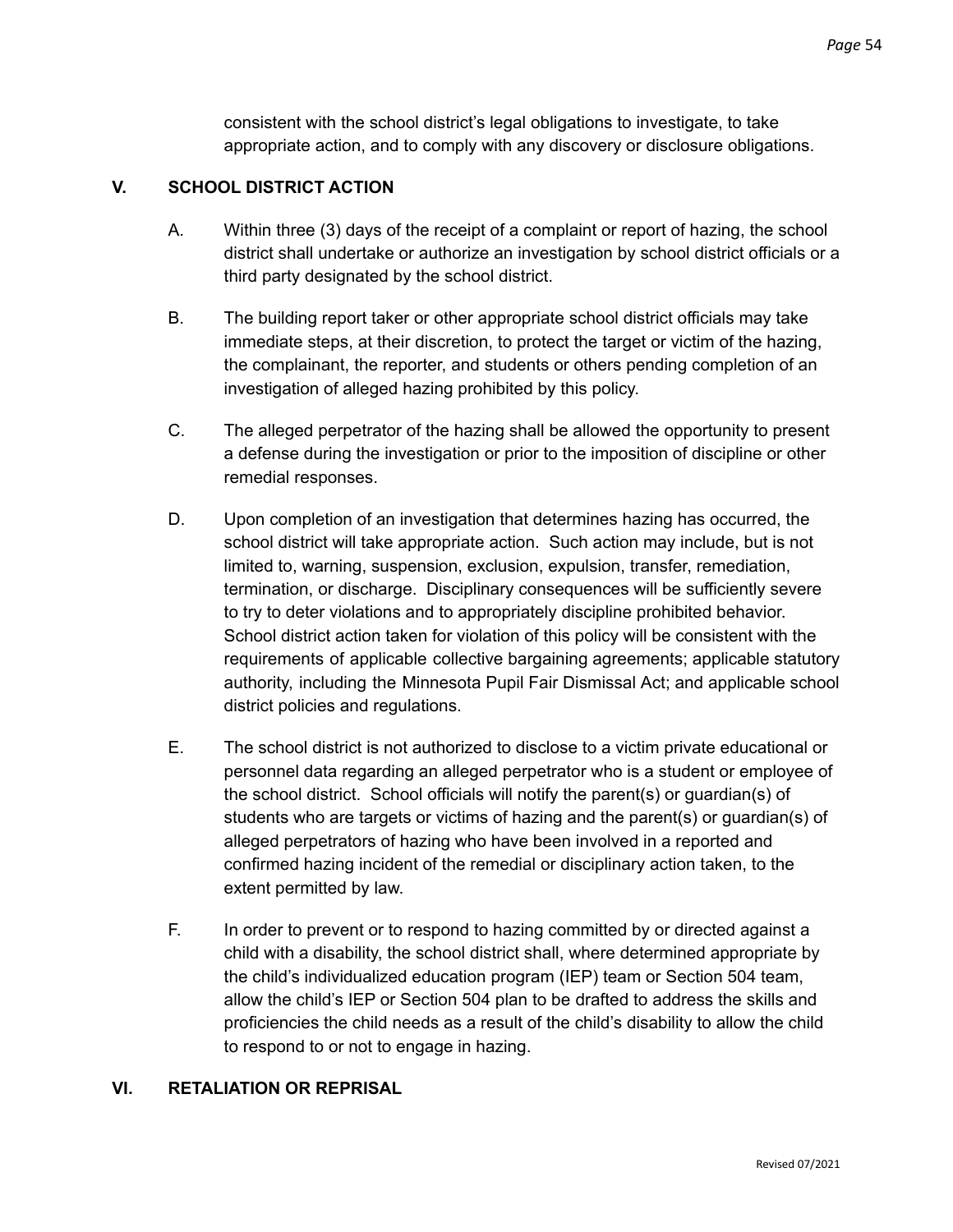The school district will discipline or take appropriate action against any student, teacher, administrator, volunteer, contractor, or other employee of the school district who commits an act of reprisal or who retaliates against any person who asserts, alleges, or makes a good faith report of alleged hazing, who provides information about hazing, who testifies, assists, or participates in an investigation of alleged hazing, or who testifies, assists, or participates in a proceeding or hearing relating to such hazing. Retaliation includes, but is not limited to, any form of intimidation, reprisal, harassment, or intentional disparate treatment. Disciplinary consequences will be sufficiently severe to deter violations and to appropriately discipline the individual(s) who engaged in the prohibited conduct. Remedial responses to the prohibited conduct shall be tailored to the particular incident and nature of the conduct.

#### **VII. DISSEMINATION OF POLICY**

- A. This policy shall appear in each school's student handbook and in each school's building and staff handbooks.
- B. The school district will develop a method of discussing this policy with students and employees.

# **MVED Policy 534**

#### **534 UNPAID MEAL CHARGES**

#### **I. PURPOSE**

The purpose of this policy is to ensure that students receive healthy and nutritious meals through the school district's nutrition program and that school district employees, families, and students have a shared understanding of expectations regarding meal charges. The policy seeks to allow students to receive the nutrition they need to stay focused during the school day and minimize identification of students with insufficient funds to pay for school meals as well as to maintain the financial integrity of the school nutrition program.

#### **II. GENERAL STATEMENT OF POLICY**

The school district provides breakfast and meal services for all students. School district families participate in the program either through purchasing meals or receiving assistance through the National School Lunch Program (free and reduced lunch). When families are delinquent in their food service accounts, the school district follows a series of steps to address unpaid bills.

#### **III. PAYMENT OF MEALS**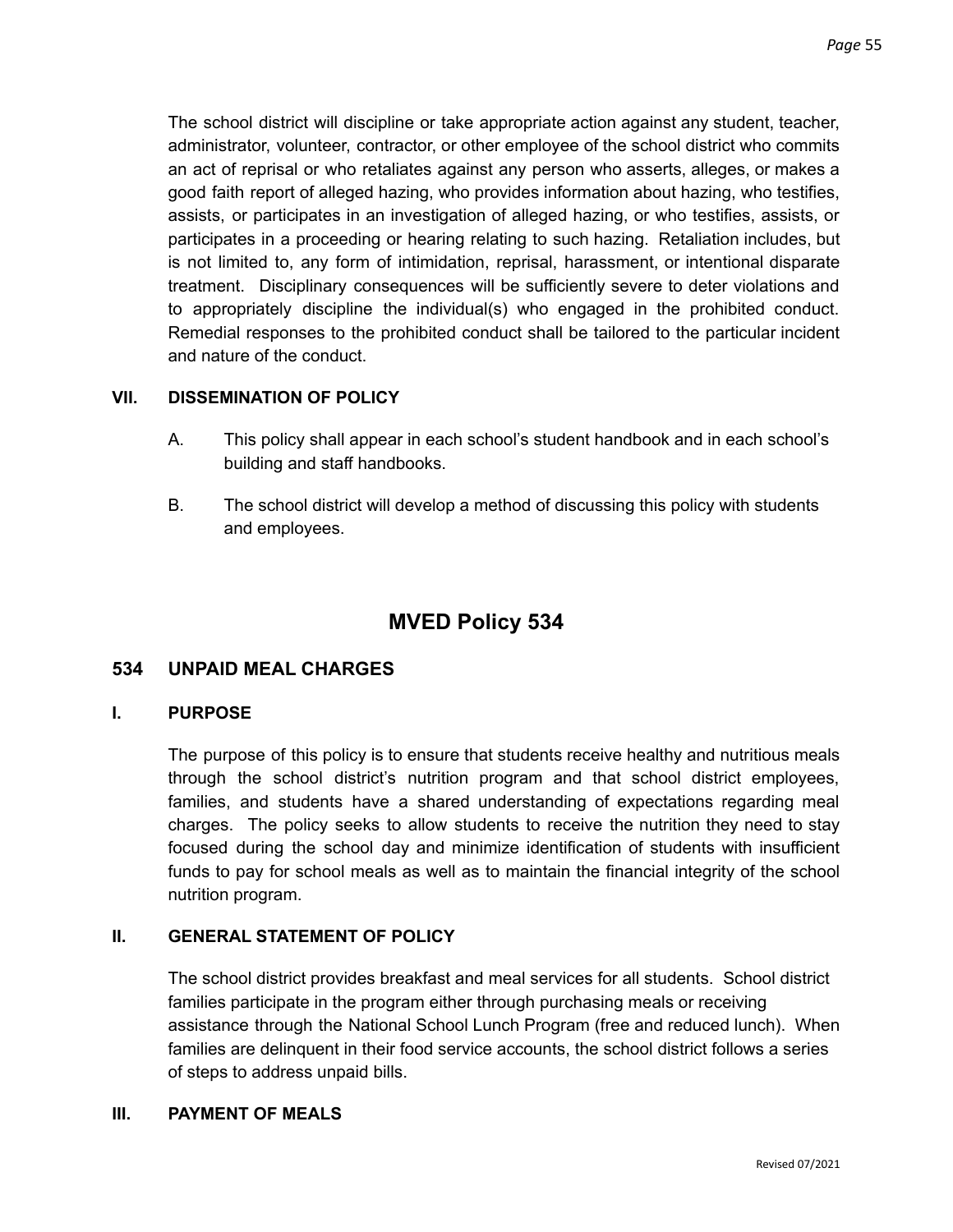- A. All students, regardless of their lunch account balance, shall be offered a reimbursable school breakfast and lunch each school day. Students with a negative meal account balance of -\$20.00 or more are not allowed to charge for additional items.
- B. Families can pay for meals online via Infinite Campus at no charge or submit a check or cash.

#### **IV. LOW OR NEGATIVE ACCOUNT BALANCES – NOTIFICATION**

- A. The school district will make reasonable efforts to notify families when meal account balances are low or fall below zero.
- B. Families will be notified of an outstanding negative balance once the negative balance reaches \$20.00. Weekly email notifications will be sent through the Infinite Campus messaging system. Elementary students may also receive a paper notice to take home.
- C. If/when email or paper notifications are unsuccessful, the principal or designee will contact the family to request payment and offer assistance with the Free and Reduced meal application.
- D. For balances of -\$50.00 or more, a request for payment or payment arrangements is mailed through the US post office. If there is no response, additional letters are sent either through US regular or registered mail.
- E. Families with a negative food service account balance of -\$200.00 or more will be notified via phone, email, and/or US mail.

#### **IV. UNPAID MEAL CHARGES**

- A. The school district will make reasonable efforts to communicate with families to resolve the matter of unpaid charges. Where appropriate, families may be encouraged to apply for free and reduced-price meals for their children.
- B. The school district will make reasonable efforts to collect unpaid meal charges classified as delinquent debt. Unpaid meal charges are designated as delinquent debt when payment is overdue, the debt is considered collectable, and efforts are being made to collect it.
- C. Negative balances of more than \$200, not paid prior to the end of the school year, will be turned over to the Executive Director or Executive Director's designee for collection. Collection options may include, but are not limited to, use of collection agencies, claims in the conciliation court, or any other legal method permitted by law.